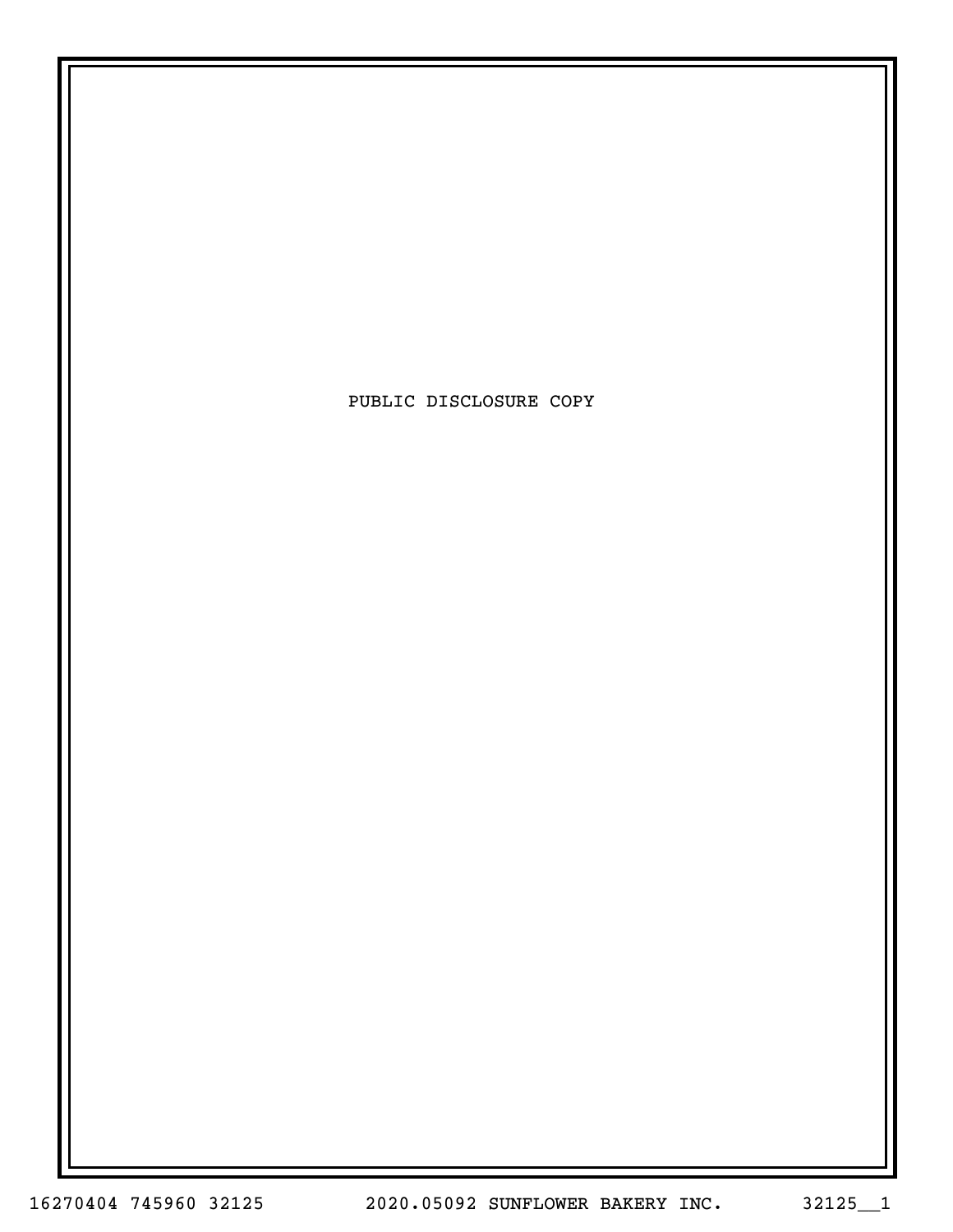## **TAX RETURN FILING INSTRUCTIONS**

\*\* FORM 990 PUBLIC DISCLOSURE COPY \*\*

## **FOR THE YEAR ENDING**

~~~~~~~~~~~~~~~~~ JUNE 30, 2021

| <b>Prepared for</b>                                |                                                                                                                                                     |
|----------------------------------------------------|-----------------------------------------------------------------------------------------------------------------------------------------------------|
|                                                    | SUNFLOWER BAKERY INC.<br>5951 HALPINE ROAD<br>ROCKVILLE, MD<br>20851                                                                                |
| <b>Prepared by</b>                                 | GELMAN, ROSENBERG & FREEDMAN<br>4550 MONTGOMERY AVE SUITE 800N<br>BETHESDA, MD 20814-2930                                                           |
| Amount due<br>or refund                            | NOT APPLICABLE                                                                                                                                      |
| <b>Make check</b><br>payable to                    | NOT APPLICABLE                                                                                                                                      |
| Mail tax return<br>and check (if<br>applicable) to | NOT APPLICABLE                                                                                                                                      |
| Return must be<br>mailed on<br>or before           | NOT APPLICABLE                                                                                                                                      |
| <b>Special</b><br><b>Instructions</b>              | THIS RETURN HAS QUALIFIED FOR ELECTRONIC FILING. THE RETURN<br>HAS BEEN TRANSMITTED ELECTRONICALLY TO THE IRS AND NO FURTHER<br>ACTION IS REQUIRED. |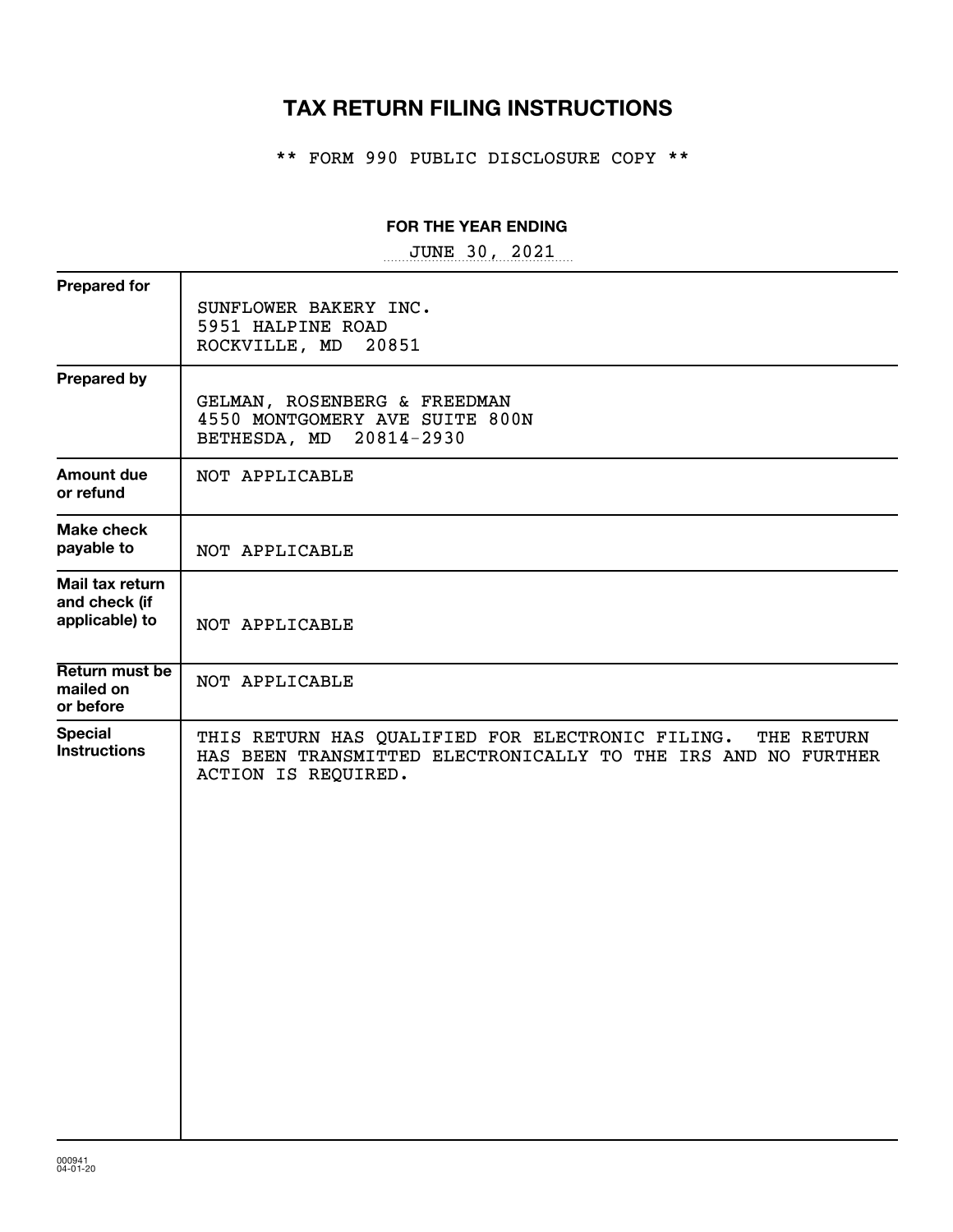|                                |                                                                                                                                                                                                |                                                        | ** PUBLIC DISCLOSURE COPY **                                                                                                                                               |                                  |                                                     |                                                                    |  |
|--------------------------------|------------------------------------------------------------------------------------------------------------------------------------------------------------------------------------------------|--------------------------------------------------------|----------------------------------------------------------------------------------------------------------------------------------------------------------------------------|----------------------------------|-----------------------------------------------------|--------------------------------------------------------------------|--|
|                                |                                                                                                                                                                                                |                                                        | <b>Return of Organization Exempt From Income Tax</b>                                                                                                                       |                                  |                                                     | OMB No. 1545-0047                                                  |  |
|                                |                                                                                                                                                                                                | Form 990                                               | Under section 501(c), 527, or 4947(a)(1) of the Internal Revenue Code (except private foundations)                                                                         |                                  |                                                     |                                                                    |  |
|                                |                                                                                                                                                                                                |                                                        | Do not enter social security numbers on this form as it may be made public.                                                                                                |                                  |                                                     | <b>Open to Public</b>                                              |  |
|                                |                                                                                                                                                                                                | Department of the Treasury<br>Internal Revenue Service | ► Go to www.irs.gov/Form990 for instructions and the latest information.                                                                                                   |                                  |                                                     | Inspection                                                         |  |
|                                |                                                                                                                                                                                                |                                                        | JUL 1, 2020<br>A For the 2020 calendar year, or tax year beginning                                                                                                         | and ending JUN 30, 2021          |                                                     |                                                                    |  |
|                                | <b>B</b> Check if applicable:                                                                                                                                                                  |                                                        | <b>C</b> Name of organization                                                                                                                                              |                                  |                                                     | D Employer identification number                                   |  |
|                                | Address<br> change                                                                                                                                                                             |                                                        | SUNFLOWER BAKERY INC.                                                                                                                                                      |                                  |                                                     |                                                                    |  |
|                                | Name<br>change                                                                                                                                                                                 |                                                        | Doing business as                                                                                                                                                          |                                  | 26-2797556                                          |                                                                    |  |
|                                | <b>Initial</b><br>Number and street (or P.O. box if mail is not delivered to street address)<br>Room/suite<br>E Telephone number<br>return<br>Final<br>$240 - 361 - 3698$<br>5951 HALPINE ROAD |                                                        |                                                                                                                                                                            |                                  |                                                     |                                                                    |  |
|                                | lreturn/<br>termin-<br>ated                                                                                                                                                                    |                                                        | City or town, state or province, country, and ZIP or foreign postal code                                                                                                   | G Gross receipts \$              |                                                     | 1,517,715.                                                         |  |
|                                | Amended<br>Ireturn                                                                                                                                                                             |                                                        | 20851<br>ROCKVILLE, MD                                                                                                                                                     |                                  | H(a) Is this a group return                         |                                                                    |  |
|                                | Applica-<br>tion                                                                                                                                                                               |                                                        | F Name and address of principal officer: LAURTE WEXLER                                                                                                                     |                                  | for subordinates?                                   | $\mathsf{\perp}$ Yes $\mathsf{\perp} \mathbf{X} \mathsf{\perp}$ No |  |
|                                | pending                                                                                                                                                                                        |                                                        | SAME AS C ABOVE                                                                                                                                                            |                                  |                                                     | $H(b)$ Are all subordinates included? $\Box$ Yes<br>∣No            |  |
|                                |                                                                                                                                                                                                |                                                        | Tax-exempt status: $X \overline{3} 501(c)(3)$<br>$501(c)$ (<br>$4947(a)(1)$ or<br>$\sqrt{\bullet}$ (insert no.)                                                            | 527                              |                                                     | If "No," attach a list. See instructions                           |  |
|                                |                                                                                                                                                                                                |                                                        | J Website: WWW.SUNFLOWERBAKERY.ORG                                                                                                                                         |                                  | $H(c)$ Group exemption number $\blacktriangleright$ |                                                                    |  |
|                                |                                                                                                                                                                                                |                                                        | K Form of organization:   X Corporation<br>Other $\blacktriangleright$<br>Trust<br>Association                                                                             |                                  |                                                     | L Year of formation: 2008 M State of legal domicile: MD            |  |
|                                | Part I                                                                                                                                                                                         | <b>Summary</b>                                         |                                                                                                                                                                            |                                  |                                                     |                                                                    |  |
|                                | 1                                                                                                                                                                                              |                                                        | Briefly describe the organization's mission or most significant activities: SEE PART III, LINE 1.                                                                          |                                  |                                                     |                                                                    |  |
| Governance                     |                                                                                                                                                                                                |                                                        |                                                                                                                                                                            |                                  |                                                     |                                                                    |  |
|                                | 2                                                                                                                                                                                              |                                                        | Check this box $\blacktriangleright \Box$ if the organization discontinued its operations or disposed of more than 25% of its net assets.                                  |                                  |                                                     |                                                                    |  |
|                                | 3                                                                                                                                                                                              |                                                        | Number of voting members of the governing body (Part VI, line 1a)                                                                                                          |                                  | 3                                                   | 16                                                                 |  |
|                                | 4                                                                                                                                                                                              |                                                        |                                                                                                                                                                            |                                  | $\overline{\mathbf{4}}$                             | $\overline{15}$                                                    |  |
|                                | 5                                                                                                                                                                                              |                                                        |                                                                                                                                                                            |                                  | $\overline{5}$                                      | 46                                                                 |  |
| <b>Activities &amp;</b>        | 6                                                                                                                                                                                              |                                                        |                                                                                                                                                                            |                                  | $6\phantom{1}6$                                     | $\overline{32}$                                                    |  |
|                                |                                                                                                                                                                                                |                                                        |                                                                                                                                                                            |                                  | 7a                                                  | $\overline{0}$ .                                                   |  |
|                                |                                                                                                                                                                                                |                                                        |                                                                                                                                                                            |                                  | 7b                                                  | $\overline{0}$ .                                                   |  |
|                                |                                                                                                                                                                                                |                                                        |                                                                                                                                                                            | <b>Prior Year</b>                |                                                     | <b>Current Year</b>                                                |  |
|                                | 8                                                                                                                                                                                              |                                                        |                                                                                                                                                                            |                                  | 1,380,865.                                          | 822,501.                                                           |  |
| Revenue                        | 9                                                                                                                                                                                              |                                                        | Program service revenue (Part VIII, line 2g)                                                                                                                               |                                  | 112,524.                                            | 238,602.                                                           |  |
|                                | 10                                                                                                                                                                                             |                                                        |                                                                                                                                                                            |                                  | $-4,688.$                                           | 530.                                                               |  |
|                                | 11                                                                                                                                                                                             |                                                        | Other revenue (Part VIII, column (A), lines 5, 6d, 8c, 9c, 10c, and 11e)                                                                                                   |                                  | 265,877.                                            | 295, 429.                                                          |  |
|                                | 12                                                                                                                                                                                             |                                                        | Total revenue - add lines 8 through 11 (must equal Part VIII, column (A), line 12)                                                                                         |                                  | 1,754,578.                                          | 1,357,062.                                                         |  |
|                                | 13                                                                                                                                                                                             |                                                        | Grants and similar amounts paid (Part IX, column (A), lines 1-3)                                                                                                           |                                  | 0.                                                  | $0$ .                                                              |  |
|                                |                                                                                                                                                                                                |                                                        |                                                                                                                                                                            |                                  | $\overline{0}$ .                                    | $\overline{0}$ .                                                   |  |
|                                |                                                                                                                                                                                                |                                                        | Salaries, other compensation, employee benefits (Part IX, column (A), lines 5-10)                                                                                          |                                  | 716, 700.                                           | 734,563.                                                           |  |
| Expenses                       |                                                                                                                                                                                                |                                                        |                                                                                                                                                                            |                                  | 0                                                   | $\overline{0}$ .                                                   |  |
|                                |                                                                                                                                                                                                |                                                        |                                                                                                                                                                            |                                  |                                                     |                                                                    |  |
|                                |                                                                                                                                                                                                |                                                        |                                                                                                                                                                            |                                  | 360, 408.                                           | 438,292.                                                           |  |
|                                | 18                                                                                                                                                                                             |                                                        | Total expenses. Add lines 13-17 (must equal Part IX, column (A), line 25) <i></i>                                                                                          |                                  | 1,077,108.                                          | 1, 172, 855.                                                       |  |
|                                | 19                                                                                                                                                                                             |                                                        |                                                                                                                                                                            |                                  | 677,470.                                            | 184, 207.                                                          |  |
|                                |                                                                                                                                                                                                |                                                        |                                                                                                                                                                            | <b>Beginning of Current Year</b> |                                                     | <b>End of Year</b>                                                 |  |
| Net Assets or<br>Fund Balances | 20                                                                                                                                                                                             | Total assets (Part X, line 16)                         |                                                                                                                                                                            |                                  | 2,148,730.                                          | 2,327,781.                                                         |  |
|                                | 21                                                                                                                                                                                             |                                                        | Total liabilities (Part X, line 26)                                                                                                                                        |                                  | 300, 482.                                           | 295, 326.                                                          |  |
|                                | 22                                                                                                                                                                                             |                                                        |                                                                                                                                                                            |                                  | 1,848,248.                                          | 2,032,455.                                                         |  |
|                                | Part II                                                                                                                                                                                        | Signature Block                                        |                                                                                                                                                                            |                                  |                                                     |                                                                    |  |
|                                |                                                                                                                                                                                                |                                                        | Under penalties of perjury, I declare that I have examined this return, including accompanying schedules and statements, and to the best of my knowledge and belief, it is |                                  |                                                     |                                                                    |  |
|                                |                                                                                                                                                                                                |                                                        | true, correct, and complete. Declaration of preparer (other than officer) is based on all information of which preparer has any knowledge.                                 |                                  |                                                     |                                                                    |  |
|                                |                                                                                                                                                                                                |                                                        |                                                                                                                                                                            |                                  |                                                     |                                                                    |  |
| Sign                           |                                                                                                                                                                                                |                                                        | Signature of officer                                                                                                                                                       |                                  | Date                                                |                                                                    |  |

| Sign            | <b>Signature Of Officer</b>                                                     | Dalt                                   |
|-----------------|---------------------------------------------------------------------------------|----------------------------------------|
| Here            | <b>EXECUTIVE DIRECTOR</b><br>JODY TICK,                                         |                                        |
|                 | Type or print name and title                                                    |                                        |
|                 | Print/Type preparer's name<br>Preparer's signature                              | Date<br>PTIN<br>Check                  |
| Paid            | LOCASTRO,<br>CPA<br>RICHARD J.                                                  | P00288314<br>04/04/22<br>self-emploved |
| Preparer        | <b>FREEDMAN</b><br>ROSENBERG'<br>GELMAN,<br>&.<br>Firm's name<br>$\mathbf{A}$   | Firm's EIN $\, 52 - 1392008$           |
| Use Only        | Firm's address 1550 MONTGOMERY AVE SUITE 800N                                   |                                        |
|                 | BETHESDA, MD 20814-2930                                                         | Phone no. $(301)$ 951-9090             |
|                 | May the IRS discuss this return with the preparer shown above? See instructions | x.<br>Yes<br>No                        |
| 032001 12-23-20 | LHA For Paperwork Reduction Act Notice, see the separate instructions.          | Form 990 (2020)                        |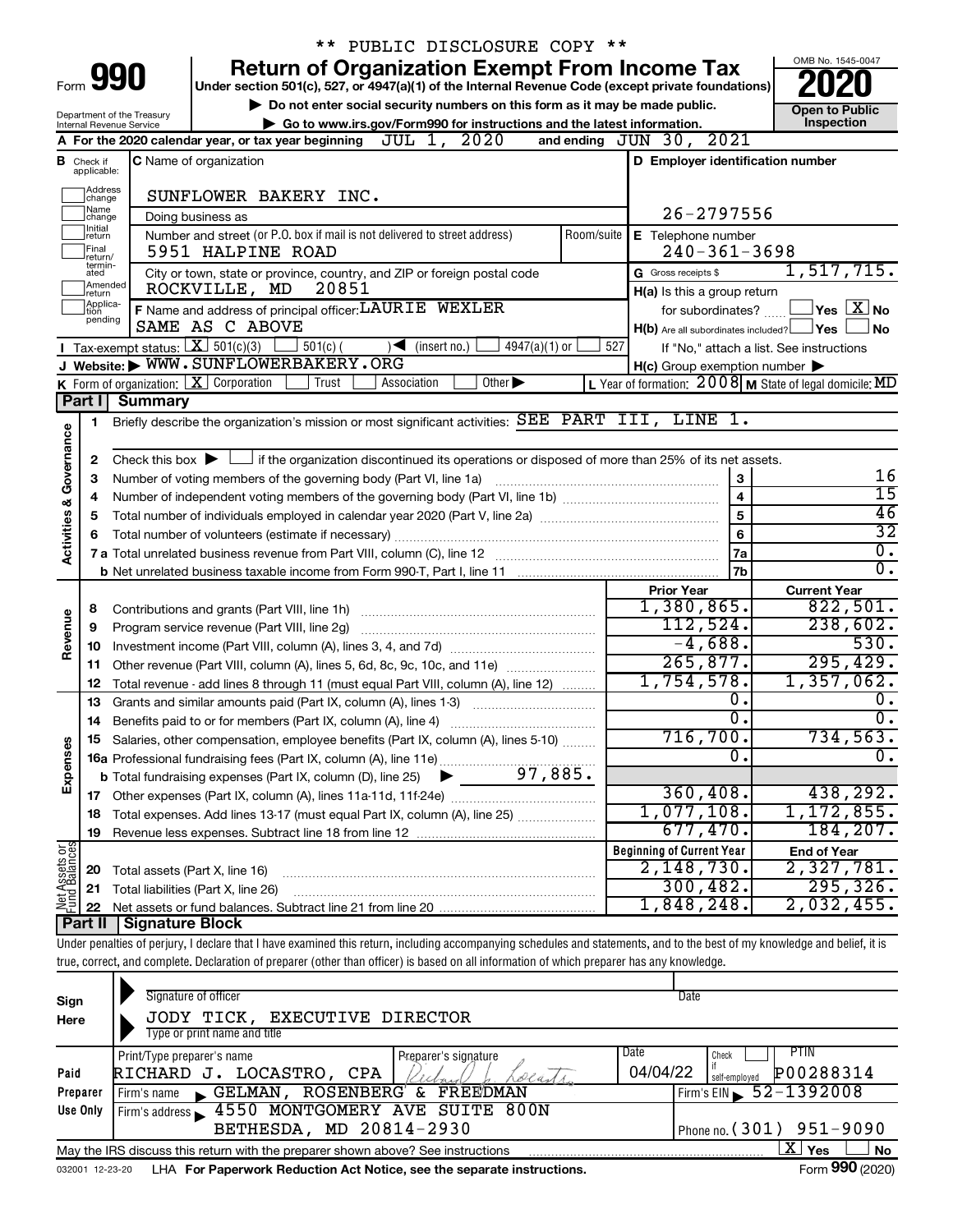|              | SUNFLOWER BAKERY INC.<br>Form 990 (2020)                                                                                                           | $26 - 2797556$ |                                   | Page 2                  |
|--------------|----------------------------------------------------------------------------------------------------------------------------------------------------|----------------|-----------------------------------|-------------------------|
|              | Part III   Statement of Program Service Accomplishments                                                                                            |                |                                   |                         |
|              |                                                                                                                                                    |                |                                   | $\overline{\mathbf{X}}$ |
| 1            | Briefly describe the organization's mission:                                                                                                       |                |                                   |                         |
|              | SUNFLOWER BAKERY PREPARES YOUNG ADULTS WITH LEARNING DIFFERENCES FOR                                                                               |                |                                   |                         |
|              | EMPLOYMENT IN PASTRY, BAKING, AND RELATED FOOD INDUSTRIES.                                                                                         |                |                                   |                         |
|              |                                                                                                                                                    |                |                                   |                         |
|              |                                                                                                                                                    |                |                                   |                         |
| $\mathbf{2}$ | Did the organization undertake any significant program services during the year which were not listed on the                                       |                | $\Box$ Yes $~\boxed{\text{X}}$ No |                         |
|              | prior Form 990 or 990-EZ?                                                                                                                          |                |                                   |                         |
|              | If "Yes," describe these new services on Schedule O.                                                                                               |                | $\Box$ Yes $\boxed{\text{X}}$ No  |                         |
| 3            | Did the organization cease conducting, or make significant changes in how it conducts, any program services?                                       |                |                                   |                         |
|              | If "Yes," describe these changes on Schedule O.                                                                                                    |                |                                   |                         |
| 4            | Describe the organization's program service accomplishments for each of its three largest program services, as measured by expenses.               |                |                                   |                         |
|              | Section 501(c)(3) and 501(c)(4) organizations are required to report the amount of grants and allocations to others, the total expenses, and       |                |                                   |                         |
| 4a           | revenue, if any, for each program service reported.<br>$\overline{717}$ , $\overline{655}$ . including grants of \$<br>) (Expenses \$              | ) (Revenue \$  | 282,561.                          |                         |
|              | (Code:<br>SUNFLOWER'S PASTRY ARTS TRAINING PROGRAM INCLUDES 10 WEEKS                                                                               |                | $(240$ HOURS)                     |                         |
|              | OF FORMAL PASTRY INSTRUCTION FROM A CURRICULUM DEVELOPED BY SUNFLOWER,                                                                             |                |                                   |                         |
|              | 8 WEEKS (160 HOURS) OF ON-THE-JOB TRAINING INCLUDING SERVSAFE TRAINING                                                                             |                |                                   |                         |
|              | AND 8 WEEKS (160 HOURS) OF A SUPERVISED, PAID IN-HOUSE INTERNSHIP                                                                                  |                |                                   |                         |
|              | HONING SKILLS DEVELOPMENT AND CONFIDENCE BUILDING. EMPLOYEE DEVELOPMENT                                                                            |                |                                   |                         |
|              | TRAINING OCCURS IN THE SECOND AND THIRD PHASES WITH STUDENTS RECEIVING                                                                             |                |                                   |                         |
|              | EXTENSIVE PREPARATION INCLUDING INTERPERSONAL COMMUNICATION,                                                                                       |                |                                   |                         |
|              | SELF-ADVOCACY, PROBLEMSOLVING TECHNIQUES, TIME-MANAGEMENT, PERSONAL                                                                                |                |                                   |                         |
|              | HYGIENE, RESUME WRITING AND INTERVIEW PRACTICE. STUDENTS DEVELOP A                                                                                 |                |                                   |                         |
|              | PERSONAL PROFILE AND RECEIVE GUIDANCE AND ASSISTANCE TO SECURE                                                                                     |                |                                   |                         |
|              | EMPLOYMENT. THREE MONTHS OF ACTIVE JOB MONITORING BY SUNFLOWER ENSURES                                                                             |                |                                   |                         |
|              | A GOOD MATCH AND SUNFLOWER'S INVOLVEMENT.                                                                                                          |                |                                   |                         |
| 4b           | ) (Expenses \$<br>(Code:                                                                                                                           | ) (Revenue \$  | 238,602.                          |                         |
|              | HOSPITALITY EMPLOYMENT TRAINING:                                                                                                                   |                |                                   |                         |
|              | SUNFLOWER HOSPITALITY EMPLOYMENT TRAINING PROGRAM HAS HISTORICALLY                                                                                 |                |                                   |                         |
|              | CONSISTED OF CAFE SUNFLOWER, BUT IN FY 21 SUNFLOWER PILOTED A PROGRAM                                                                              |                |                                   |                         |
|              | THAT MERGES THE CAFE TRAINING AND A NEW TRAINING AT SUNFLOWER BAKESHOP.                                                                            |                |                                   |                         |
|              | THE HOSPITALITY TRAINING AT SUNFLOWER BAKESHOP WAS PILOTED WITH 8                                                                                  |                |                                   |                         |
|              | STUDENTS OVER 26 WEEKS. THE PILOT FORMALLY EVALUATED AND ASSESSED                                                                                  |                |                                   |                         |
|              | STUDENTS IN PROGRESS REPORTS AND THE CURRICULUM WAS DEVELOPED AND                                                                                  |                |                                   |                         |
|              | IMPLEMENTED BY SUNFLOWER WITH TRAINED INSTRUCTORS VERSED IN HOSPITALITY                                                                            |                |                                   |                         |
|              | AND WITH EXPERINCE WORKING WITH INDIVIDUALS WITH LEARNING DIFFERENCES.                                                                             |                |                                   |                         |
|              | THE HOSPITALITY TRAINING HAS TWO PHASES WITH PHASE ONE CLASSROOM BASED                                                                             |                |                                   |                         |
|              | FOCUSING ON BOTH HARD AND SOFT SKILLS OF CUSTOMER SERVICE AND                                                                                      |                |                                   |                         |
|              | EMPLOYMENT READINESS AND PHASE TWO CONTINUES WITH A PORTION OF                                                                                     |                |                                   |                         |
| 4с           | 28,642.<br>including grants of \$<br>(Expenses \$<br>(Code:                                                                                        | ) (Revenue \$  | 14,561.                           |                         |
|              | TEEN EXPOSURE - SUNFLOWER TEEN EXPOSURE IS A PRE-EMPLOYMENT PROGRAM FOR<br>STUDENTS AGED 16-22 WITH A WIDER RANGE OF DISABILITIES THAN SUNFLOWER'S |                |                                   |                         |
|              | TRADITIONAL TRAINING PROGRAMS. THE TEEN PROGRAM PROVIDES THE                                                                                       |                |                                   |                         |
|              | OPPORTUNITY TO EXPERIENCE A PASTRY PRODUCTION KITCHEN AND TO LEARN SOME                                                                            |                |                                   |                         |
|              | BASIC BAKING SKILLS. THE TEEN PROGRAM OPERATES BOTH AFTER SCHOOL AND                                                                               |                |                                   |                         |
|              | DURING THE SUMMER AND OFFERS 5 CLASSES TO APPROXIMATELY 4                                                                                          |                | STUDENTS PER                      |                         |
|              | SESSION.                                                                                                                                           |                |                                   |                         |
|              |                                                                                                                                                    |                |                                   |                         |
|              |                                                                                                                                                    |                |                                   |                         |
|              |                                                                                                                                                    |                |                                   |                         |
|              |                                                                                                                                                    |                |                                   |                         |
|              |                                                                                                                                                    |                |                                   |                         |
| 4d -         | Other program services (Describe on Schedule O.)                                                                                                   |                |                                   |                         |
|              | (Expenses \$<br>including grants of \$<br>(Revenue \$                                                                                              |                |                                   |                         |
| 4е           | $1,012,126$ .<br>Total program service expenses                                                                                                    |                |                                   |                         |
|              |                                                                                                                                                    |                | Form 990 (2020)                   |                         |
|              | SEE SCHEDULE O FOR CONTINUATION(S)<br>032002 12-23-20<br>2                                                                                         |                |                                   |                         |
|              | 16270404 745960 32125<br>2020.05092 SUNFLOWER BAKERY INC.                                                                                          |                | $32125 - 1$                       |                         |
|              |                                                                                                                                                    |                |                                   |                         |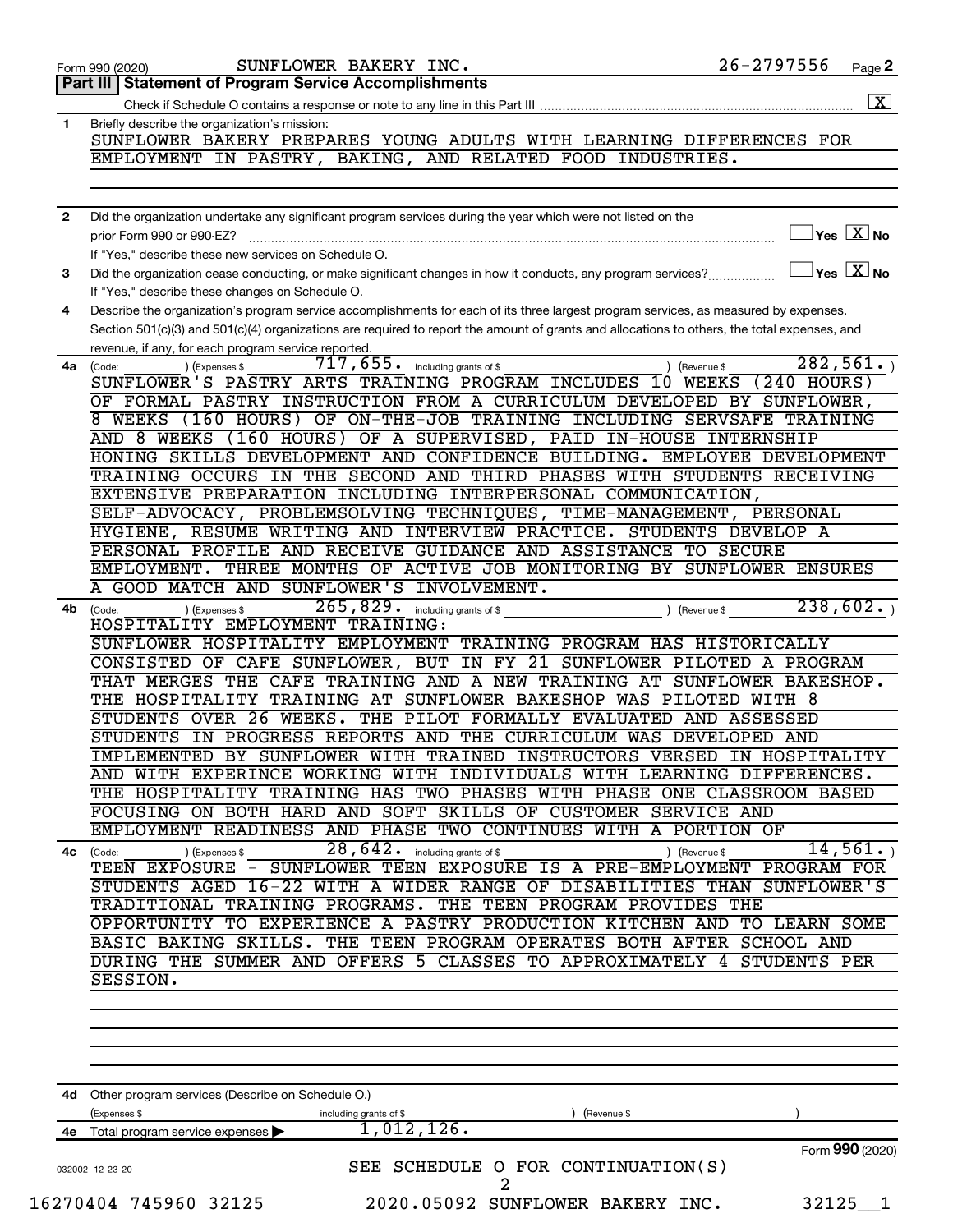| Form 990 (2020) |  |
|-----------------|--|

Form 990 (2020) Page SUNFLOWER BAKERY INC. 26-2797556

**Part IV Checklist of Required Schedules**

|    |                                                                                                                                                                                                                                     |                 | Yes                        | No                      |
|----|-------------------------------------------------------------------------------------------------------------------------------------------------------------------------------------------------------------------------------------|-----------------|----------------------------|-------------------------|
| 1. | Is the organization described in section 501(c)(3) or 4947(a)(1) (other than a private foundation)?                                                                                                                                 |                 |                            |                         |
|    | If "Yes," complete Schedule A                                                                                                                                                                                                       | 1               | х<br>$\overline{\text{x}}$ |                         |
| 2  |                                                                                                                                                                                                                                     | $\mathbf{2}$    |                            |                         |
| З  | Did the organization engage in direct or indirect political campaign activities on behalf of or in opposition to candidates for                                                                                                     |                 |                            | x                       |
|    | public office? If "Yes," complete Schedule C, Part I                                                                                                                                                                                | 3               |                            |                         |
| 4  | Section 501(c)(3) organizations. Did the organization engage in lobbying activities, or have a section 501(h) election in effect                                                                                                    |                 |                            | x                       |
| 5  | Is the organization a section 501(c)(4), 501(c)(5), or 501(c)(6) organization that receives membership dues, assessments, or                                                                                                        | 4               |                            |                         |
|    |                                                                                                                                                                                                                                     | 5               |                            | x                       |
| 6  | Did the organization maintain any donor advised funds or any similar funds or accounts for which donors have the right to                                                                                                           |                 |                            |                         |
|    | provide advice on the distribution or investment of amounts in such funds or accounts? If "Yes," complete Schedule D, Part I                                                                                                        | 6               |                            | x                       |
| 7  | Did the organization receive or hold a conservation easement, including easements to preserve open space,                                                                                                                           |                 |                            |                         |
|    |                                                                                                                                                                                                                                     | $\overline{7}$  |                            | x                       |
| 8  | Did the organization maintain collections of works of art, historical treasures, or other similar assets? If "Yes," complete                                                                                                        |                 |                            |                         |
|    | Schedule D, Part III <b>Marting Communities</b> and the contract of the contract of the contract of the contract of the contract of the contract of the contract of the contract of the contract of the contract of the contract of | 8               |                            | х                       |
| 9  | Did the organization report an amount in Part X, line 21, for escrow or custodial account liability, serve as a custodian for                                                                                                       |                 |                            |                         |
|    | amounts not listed in Part X; or provide credit counseling, debt management, credit repair, or debt negotiation services?                                                                                                           |                 |                            |                         |
|    |                                                                                                                                                                                                                                     | 9               |                            | х                       |
| 10 | Did the organization, directly or through a related organization, hold assets in donor-restricted endowments                                                                                                                        |                 |                            |                         |
|    |                                                                                                                                                                                                                                     | 10              |                            | х                       |
| 11 | If the organization's answer to any of the following questions is "Yes," then complete Schedule D, Parts VI, VII, VIII, IX, or X                                                                                                    |                 |                            |                         |
|    | as applicable.                                                                                                                                                                                                                      |                 |                            |                         |
|    | a Did the organization report an amount for land, buildings, and equipment in Part X, line 10? If "Yes," complete Schedule D,                                                                                                       |                 |                            |                         |
|    |                                                                                                                                                                                                                                     | 11a             | X                          |                         |
|    | <b>b</b> Did the organization report an amount for investments - other securities in Part X, line 12, that is 5% or more of its total                                                                                               |                 |                            |                         |
|    |                                                                                                                                                                                                                                     | 11b             |                            | x                       |
|    | c Did the organization report an amount for investments - program related in Part X, line 13, that is 5% or more of its total                                                                                                       |                 |                            | x                       |
|    |                                                                                                                                                                                                                                     | 11c             |                            |                         |
|    | d Did the organization report an amount for other assets in Part X, line 15, that is 5% or more of its total assets reported in                                                                                                     | 11d             |                            | x                       |
|    |                                                                                                                                                                                                                                     | 11e             | X                          |                         |
| f  | Did the organization's separate or consolidated financial statements for the tax year include a footnote that addresses                                                                                                             |                 |                            |                         |
|    | the organization's liability for uncertain tax positions under FIN 48 (ASC 740)? If "Yes," complete Schedule D, Part X                                                                                                              | 11f             | X                          |                         |
|    | 12a Did the organization obtain separate, independent audited financial statements for the tax year? If "Yes," complete                                                                                                             |                 |                            |                         |
|    |                                                                                                                                                                                                                                     | 12a             | X                          |                         |
|    | <b>b</b> Was the organization included in consolidated, independent audited financial statements for the tax year?                                                                                                                  |                 |                            |                         |
|    | If "Yes," and if the organization answered "No" to line 12a, then completing Schedule D, Parts XI and XII is optional                                                                                                               | 12 <sub>b</sub> |                            | х                       |
| 13 |                                                                                                                                                                                                                                     | 13              |                            | $\overline{\textbf{x}}$ |
|    |                                                                                                                                                                                                                                     | 14a             |                            | х                       |
|    | <b>b</b> Did the organization have aggregate revenues or expenses of more than \$10,000 from grantmaking, fundraising, business,                                                                                                    |                 |                            |                         |
|    | investment, and program service activities outside the United States, or aggregate foreign investments valued at \$100,000                                                                                                          |                 |                            |                         |
|    |                                                                                                                                                                                                                                     | 14b             |                            | х                       |
| 15 | Did the organization report on Part IX, column (A), line 3, more than \$5,000 of grants or other assistance to or for any                                                                                                           |                 |                            |                         |
|    |                                                                                                                                                                                                                                     | 15              |                            | х                       |
| 16 | Did the organization report on Part IX, column (A), line 3, more than \$5,000 of aggregate grants or other assistance to                                                                                                            |                 |                            |                         |
|    |                                                                                                                                                                                                                                     | 16              |                            | х                       |
| 17 | Did the organization report a total of more than \$15,000 of expenses for professional fundraising services on Part IX,                                                                                                             |                 |                            | x                       |
|    | Did the organization report more than \$15,000 total of fundraising event gross income and contributions on Part VIII, lines                                                                                                        | 17              |                            |                         |
| 18 |                                                                                                                                                                                                                                     | 18              | х                          |                         |
| 19 | Did the organization report more than \$15,000 of gross income from gaming activities on Part VIII, line 9a? If "Yes,"                                                                                                              |                 |                            |                         |
|    |                                                                                                                                                                                                                                     | 19              |                            | х                       |
|    |                                                                                                                                                                                                                                     | <b>20a</b>      |                            | X                       |
|    |                                                                                                                                                                                                                                     | 20 <sub>b</sub> |                            |                         |
| 21 | Did the organization report more than \$5,000 of grants or other assistance to any domestic organization or                                                                                                                         |                 |                            |                         |
|    |                                                                                                                                                                                                                                     | 21              |                            | x                       |
|    | 032003 12-23-20                                                                                                                                                                                                                     |                 |                            | Form 990 (2020)         |

16270404 745960 32125 2020.05092 SUNFLOWER BAKERY INC. 32125\_\_1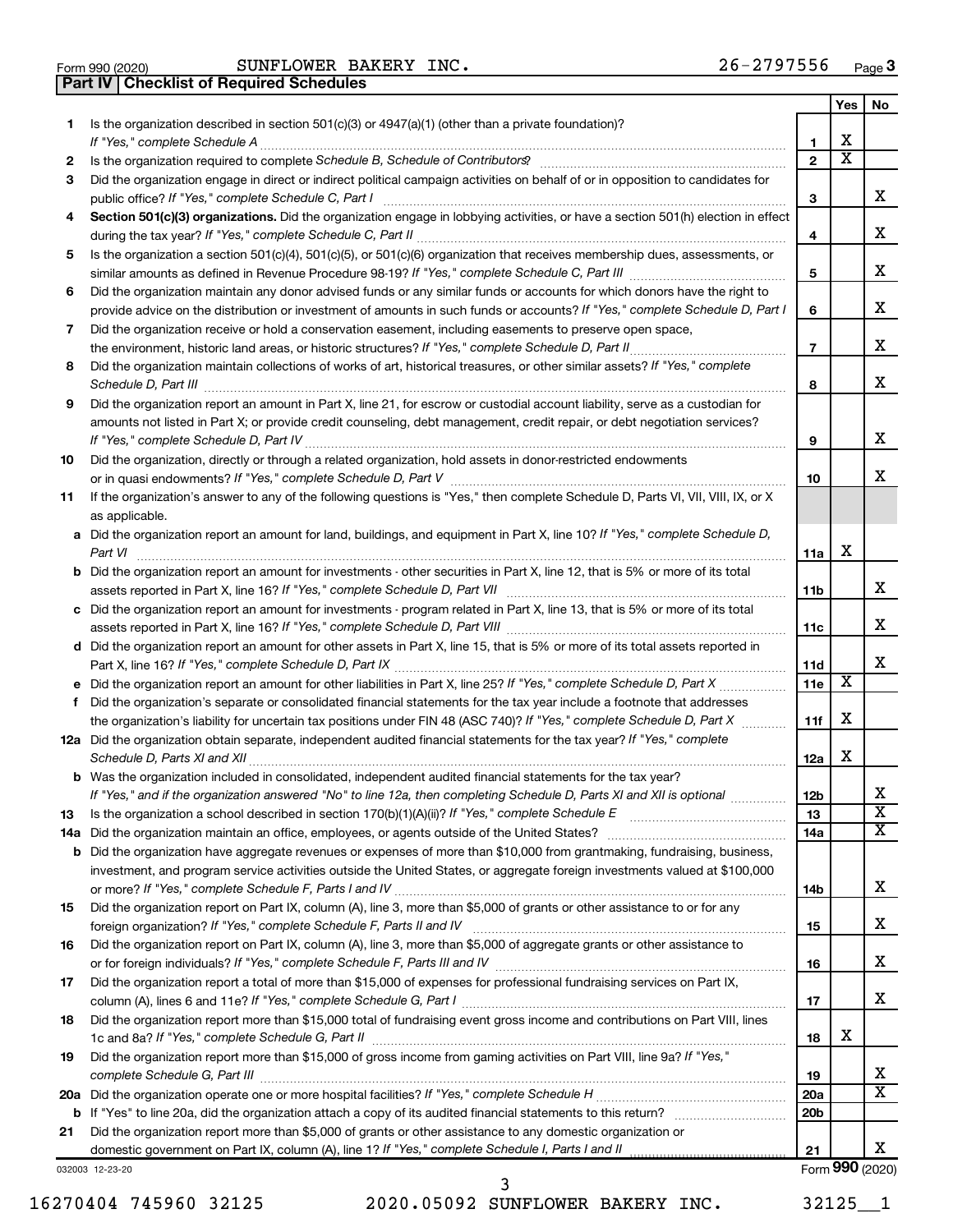|  | Form 990 (2020) |
|--|-----------------|
|  |                 |

Form 990 (2020) Page SUNFLOWER BAKERY INC. 26-2797556

*(continued)* **Part IV Checklist of Required Schedules**

|               |                                                                                                                                                                                                                            |                 | Yes        | No                           |
|---------------|----------------------------------------------------------------------------------------------------------------------------------------------------------------------------------------------------------------------------|-----------------|------------|------------------------------|
| 22            | Did the organization report more than \$5,000 of grants or other assistance to or for domestic individuals on                                                                                                              |                 |            |                              |
|               |                                                                                                                                                                                                                            | 22              |            | x                            |
| 23            | Did the organization answer "Yes" to Part VII, Section A, line 3, 4, or 5 about compensation of the organization's current                                                                                                 |                 |            |                              |
|               | and former officers, directors, trustees, key employees, and highest compensated employees? If "Yes," complete                                                                                                             |                 |            |                              |
|               | Schedule J <b>Execute Schedule J Execute Schedule J</b>                                                                                                                                                                    | 23              |            | x                            |
|               | 24a Did the organization have a tax-exempt bond issue with an outstanding principal amount of more than \$100,000 as of the                                                                                                |                 |            |                              |
|               | last day of the year, that was issued after December 31, 2002? If "Yes," answer lines 24b through 24d and complete                                                                                                         | 24a             |            | x                            |
|               |                                                                                                                                                                                                                            | 24 <sub>b</sub> |            |                              |
|               | c Did the organization maintain an escrow account other than a refunding escrow at any time during the year to defease                                                                                                     |                 |            |                              |
|               |                                                                                                                                                                                                                            | 24c             |            |                              |
|               |                                                                                                                                                                                                                            | 24d             |            |                              |
|               | 25a Section 501(c)(3), 501(c)(4), and 501(c)(29) organizations. Did the organization engage in an excess benefit                                                                                                           |                 |            |                              |
|               |                                                                                                                                                                                                                            | 25a             |            | x                            |
|               | <b>b</b> Is the organization aware that it engaged in an excess benefit transaction with a disqualified person in a prior year, and                                                                                        |                 |            |                              |
|               | that the transaction has not been reported on any of the organization's prior Forms 990 or 990-EZ? If "Yes," complete                                                                                                      |                 |            |                              |
|               | Schedule L, Part I                                                                                                                                                                                                         | 25 <sub>b</sub> |            | x                            |
| 26            | Did the organization report any amount on Part X, line 5 or 22, for receivables from or payables to any current<br>or former officer, director, trustee, key employee, creator or founder, substantial contributor, or 35% |                 |            |                              |
|               |                                                                                                                                                                                                                            | 26              |            | x                            |
| 27            | Did the organization provide a grant or other assistance to any current or former officer, director, trustee, key employee,                                                                                                |                 |            |                              |
|               | creator or founder, substantial contributor or employee thereof, a grant selection committee member, or to a 35% controlled                                                                                                |                 |            |                              |
|               | entity (including an employee thereof) or family member of any of these persons? If "Yes," complete Schedule L, Part III                                                                                                   | 27              |            | x                            |
| 28            | Was the organization a party to a business transaction with one of the following parties (see Schedule L, Part IV                                                                                                          |                 |            |                              |
|               | instructions, for applicable filing thresholds, conditions, and exceptions):                                                                                                                                               |                 |            |                              |
|               | a A current or former officer, director, trustee, key employee, creator or founder, or substantial contributor? If                                                                                                         |                 |            |                              |
|               |                                                                                                                                                                                                                            | 28a             |            | х<br>$\overline{\mathtt{x}}$ |
|               |                                                                                                                                                                                                                            | 28b             |            |                              |
|               | c A 35% controlled entity of one or more individuals and/or organizations described in lines 28a or 28b?If                                                                                                                 | 28c             |            | х                            |
| 29            |                                                                                                                                                                                                                            | 29              |            | $\overline{\mathtt{x}}$      |
| 30            | Did the organization receive contributions of art, historical treasures, or other similar assets, or qualified conservation                                                                                                |                 |            |                              |
|               |                                                                                                                                                                                                                            | 30              |            | х                            |
| 31            | Did the organization liquidate, terminate, or dissolve and cease operations? If "Yes," complete Schedule N, Part I                                                                                                         | 31              |            | $\overline{\mathtt{x}}$      |
| 32            | Did the organization sell, exchange, dispose of, or transfer more than 25% of its net assets? If "Yes," complete                                                                                                           |                 |            |                              |
|               |                                                                                                                                                                                                                            | 32              |            | х                            |
| 33            | Did the organization own 100% of an entity disregarded as separate from the organization under Regulations                                                                                                                 |                 |            | x                            |
| 34            | Was the organization related to any tax-exempt or taxable entity? If "Yes," complete Schedule R, Part II, III, or IV, and                                                                                                  | 33              |            |                              |
|               | Part V, line 1                                                                                                                                                                                                             | 34              |            | х                            |
|               | 35a Did the organization have a controlled entity within the meaning of section 512(b)(13)?                                                                                                                                | 35a             |            | $\overline{\mathtt{x}}$      |
|               | b If "Yes" to line 35a, did the organization receive any payment from or engage in any transaction with a controlled entity                                                                                                |                 |            |                              |
|               |                                                                                                                                                                                                                            | 35 <sub>b</sub> |            |                              |
| 36            | Section 501(c)(3) organizations. Did the organization make any transfers to an exempt non-charitable related organization?                                                                                                 |                 |            |                              |
|               |                                                                                                                                                                                                                            | 36              |            | x                            |
| 37            | Did the organization conduct more than 5% of its activities through an entity that is not a related organization                                                                                                           |                 |            |                              |
|               | Did the organization complete Schedule O and provide explanations in Schedule O for Part VI, lines 11b and 19?                                                                                                             | 37              |            | x                            |
| 38            |                                                                                                                                                                                                                            | 38              | X          |                              |
| <b>Part V</b> |                                                                                                                                                                                                                            |                 |            |                              |
|               |                                                                                                                                                                                                                            |                 |            |                              |
|               |                                                                                                                                                                                                                            |                 | <b>Yes</b> | No                           |
|               | 1a                                                                                                                                                                                                                         |                 |            |                              |
|               | b Enter the number of Forms W-2G included in line 1a. Enter -0- if not applicable<br>1b                                                                                                                                    |                 |            |                              |
|               | c Did the organization comply with backup withholding rules for reportable payments to vendors and reportable gaming                                                                                                       |                 | х          |                              |
|               | 032004 12-23-20                                                                                                                                                                                                            | 1c              |            | Form 990 (2020)              |
|               | 4                                                                                                                                                                                                                          |                 |            |                              |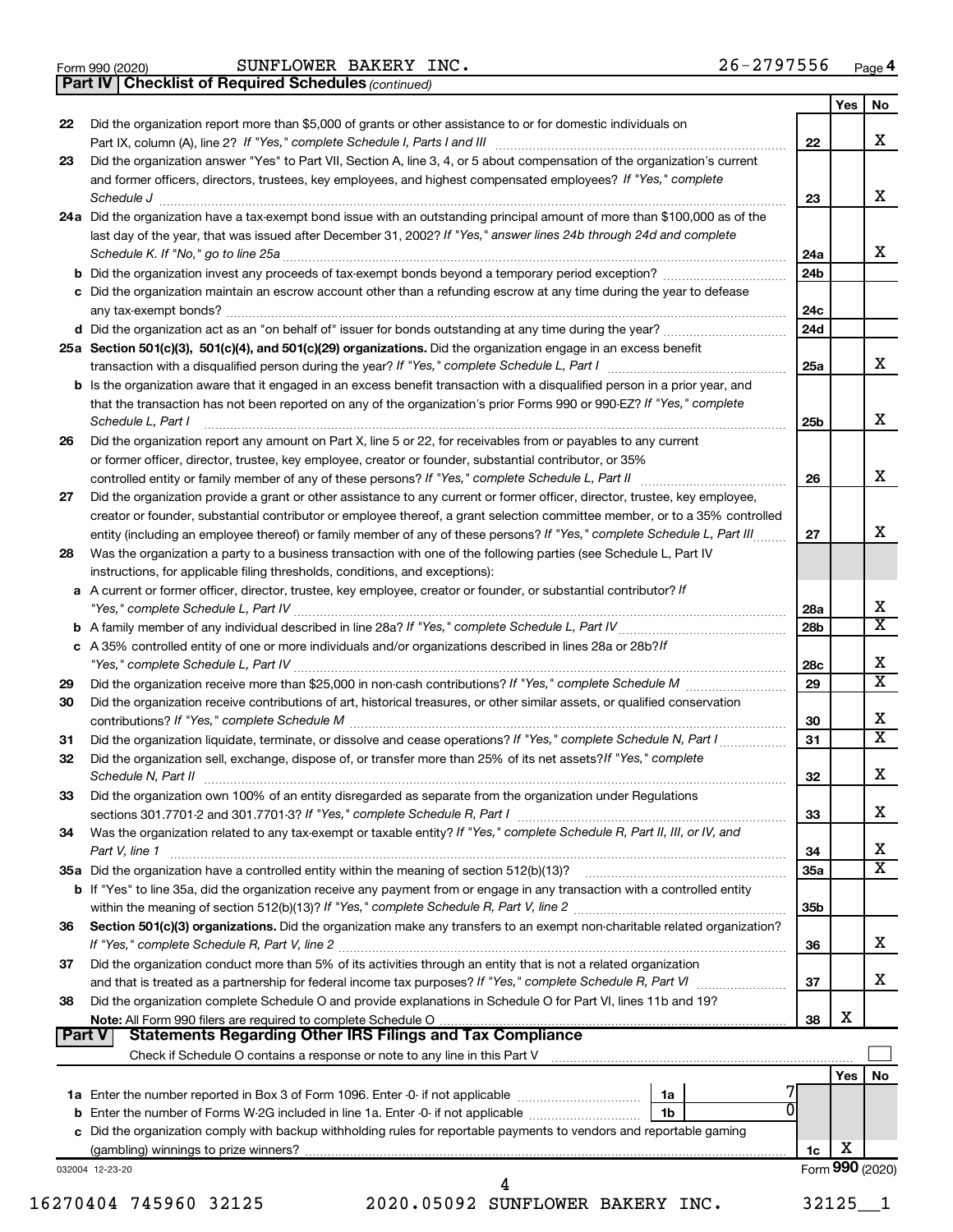|               | 26-2797556<br>SUNFLOWER BAKERY INC.<br>Form 990 (2020)                                                                                          |                |     | Page 5                  |
|---------------|-------------------------------------------------------------------------------------------------------------------------------------------------|----------------|-----|-------------------------|
| <b>Part V</b> | Statements Regarding Other IRS Filings and Tax Compliance (continued)                                                                           |                |     |                         |
|               |                                                                                                                                                 |                | Yes | No                      |
|               | 2a Enter the number of employees reported on Form W-3, Transmittal of Wage and Tax Statements,                                                  |                |     |                         |
|               | 46<br>filed for the calendar year ending with or within the year covered by this return <i>[[[[[[[[[[[[[]]]</i> ]]<br>2a                        |                |     |                         |
|               |                                                                                                                                                 | 2 <sub>b</sub> | х   |                         |
|               |                                                                                                                                                 |                |     |                         |
|               | 3a Did the organization have unrelated business gross income of \$1,000 or more during the year?                                                | 3a             |     | x                       |
|               | <b>b</b> If "Yes," has it filed a Form 990-T for this year? If "No" to line 3b, provide an explanation on Schedule O                            | 3 <sub>b</sub> |     |                         |
|               | 4a At any time during the calendar year, did the organization have an interest in, or a signature or other authority over, a                    |                |     |                         |
|               | financial account in a foreign country (such as a bank account, securities account, or other financial account)?                                | 4a             |     | X                       |
|               | <b>b</b> If "Yes," enter the name of the foreign country $\blacktriangleright$                                                                  |                |     |                         |
|               | See instructions for filing requirements for FinCEN Form 114, Report of Foreign Bank and Financial Accounts (FBAR).                             |                |     |                         |
|               | 5a Was the organization a party to a prohibited tax shelter transaction at any time during the tax year?                                        | 5a             |     | X                       |
| b             |                                                                                                                                                 | 5 <sub>b</sub> |     | $\overline{\mathbf{X}}$ |
| с             |                                                                                                                                                 | 5 <sub>c</sub> |     |                         |
|               | 6a Does the organization have annual gross receipts that are normally greater than \$100,000, and did the organization solicit                  |                |     |                         |
|               | any contributions that were not tax deductible as charitable contributions?                                                                     | 6a             |     | x                       |
|               | <b>b</b> If "Yes," did the organization include with every solicitation an express statement that such contributions or gifts                   |                |     |                         |
|               | were not tax deductible?                                                                                                                        | 6b             |     |                         |
| 7             | Organizations that may receive deductible contributions under section 170(c).                                                                   |                |     |                         |
| а             | Did the organization receive a payment in excess of \$75 made partly as a contribution and partly for goods and services provided to the payor? | 7a             |     | x                       |
| b             | If "Yes," did the organization notify the donor of the value of the goods or services provided?                                                 | 7b             |     |                         |
| с             | Did the organization sell, exchange, or otherwise dispose of tangible personal property for which it was required                               |                |     |                         |
|               | to file Form 8282?                                                                                                                              | 7c             |     | х                       |
|               | 7d<br>d If "Yes," indicate the number of Forms 8282 filed during the year                                                                       |                |     |                         |
| е             | Did the organization receive any funds, directly or indirectly, to pay premiums on a personal benefit contract?                                 | 7e             |     | х                       |
| f             | Did the organization, during the year, pay premiums, directly or indirectly, on a personal benefit contract?                                    | 7f             |     | $\overline{\mathbf{x}}$ |
| g             | If the organization received a contribution of qualified intellectual property, did the organization file Form 8899 as required?                | 7g             |     |                         |
| h             | If the organization received a contribution of cars, boats, airplanes, or other vehicles, did the organization file a Form 1098-C?              | 7h             |     |                         |
| 8             | Sponsoring organizations maintaining donor advised funds. Did a donor advised fund maintained by the                                            |                |     |                         |
|               | sponsoring organization have excess business holdings at any time during the year?                                                              | 8              |     |                         |
| 9             | Sponsoring organizations maintaining donor advised funds.                                                                                       |                |     |                         |
| а             | Did the sponsoring organization make any taxable distributions under section 4966?                                                              | 9а             |     |                         |
| b             | Did the sponsoring organization make a distribution to a donor, donor advisor, or related person?                                               | 9b             |     |                         |
| 10            | Section 501(c)(7) organizations. Enter:                                                                                                         |                |     |                         |
|               | 10a                                                                                                                                             |                |     |                         |
| b             | Gross receipts, included on Form 990, Part VIII, line 12, for public use of club facilities<br>10 <sub>b</sub>                                  |                |     |                         |
| 11            | Section 501(c)(12) organizations. Enter:                                                                                                        |                |     |                         |
| а             | 11a                                                                                                                                             |                |     |                         |
| b             | Gross income from other sources (Do not net amounts due or paid to other sources against                                                        |                |     |                         |
|               | 11 <sub>b</sub>                                                                                                                                 |                |     |                         |
| 12a           | Section 4947(a)(1) non-exempt charitable trusts. Is the organization filing Form 990 in lieu of Form 1041?                                      | 12a            |     |                         |
| b             | 12 <sub>b</sub><br>If "Yes," enter the amount of tax-exempt interest received or accrued during the year                                        |                |     |                         |
| 13            | Section 501(c)(29) qualified nonprofit health insurance issuers.                                                                                |                |     |                         |
| а             |                                                                                                                                                 | 13a            |     |                         |
|               | Note: See the instructions for additional information the organization must report on Schedule O.                                               |                |     |                         |
| b             | Enter the amount of reserves the organization is required to maintain by the states in which the                                                |                |     |                         |
|               | 13 <sub>b</sub>                                                                                                                                 |                |     |                         |
| с             | 13с                                                                                                                                             |                |     | $\overline{\mathbf{X}}$ |
| 14a           | Did the organization receive any payments for indoor tanning services during the tax year?                                                      | 14a<br>14b     |     |                         |
| b             | Is the organization subject to the section 4960 tax on payment(s) of more than \$1,000,000 in remuneration or                                   |                |     |                         |
| 15            |                                                                                                                                                 | 15             |     | х                       |
|               | If "Yes," see instructions and file Form 4720, Schedule N.                                                                                      |                |     |                         |
| 16            | Is the organization an educational institution subject to the section 4968 excise tax on net investment income?                                 | 16             |     | х                       |
|               | If "Yes," complete Form 4720, Schedule O.                                                                                                       |                |     |                         |
|               |                                                                                                                                                 |                |     |                         |

Form (2020) **990**

032005 12-23-20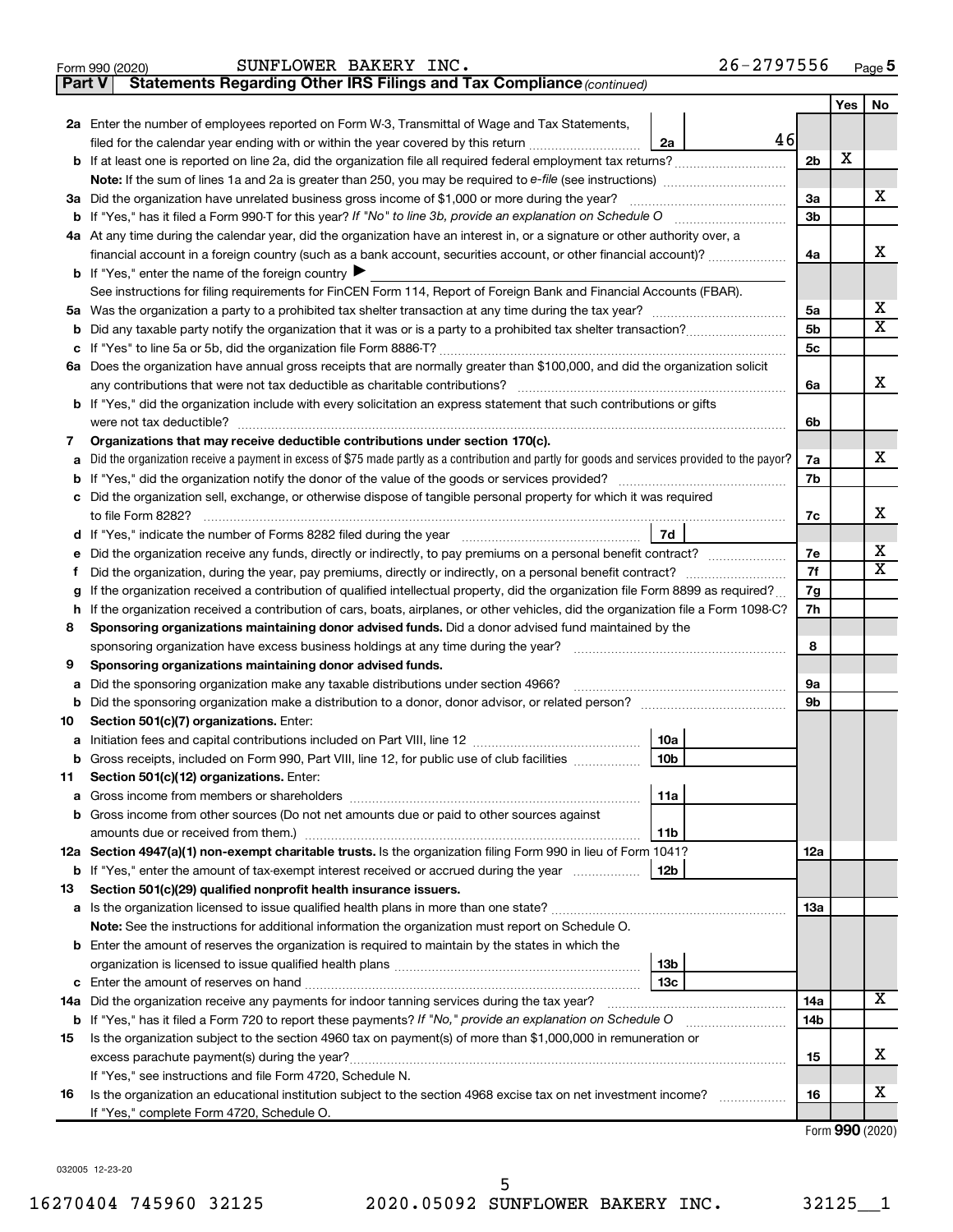| Form 990 (2020) |  |
|-----------------|--|
|-----------------|--|

**Part VI** Governance, Management, and Disclosure For each "Yes" response to lines 2 through 7b below, and for a "No" response *to line 8a, 8b, or 10b below, describe the circumstances, processes, or changes on Schedule O. See instructions.*

|                      | Check if Schedule O contains a response or note to any line in this Part VI [1] [1] [1] [1] [1] [1] [1] [1] [1                                                                                                                          |    |  |  |    |                 |                         | $\mathbf{X}$            |
|----------------------|-----------------------------------------------------------------------------------------------------------------------------------------------------------------------------------------------------------------------------------------|----|--|--|----|-----------------|-------------------------|-------------------------|
|                      | <b>Section A. Governing Body and Management</b>                                                                                                                                                                                         |    |  |  |    |                 |                         |                         |
|                      |                                                                                                                                                                                                                                         |    |  |  |    |                 | Yes                     | No                      |
|                      | 1a Enter the number of voting members of the governing body at the end of the tax year                                                                                                                                                  | 1a |  |  | 16 |                 |                         |                         |
|                      | If there are material differences in voting rights among members of the governing body, or if the governing                                                                                                                             |    |  |  |    |                 |                         |                         |
|                      | body delegated broad authority to an executive committee or similar committee, explain on Schedule O.                                                                                                                                   |    |  |  |    |                 |                         |                         |
| b                    | Enter the number of voting members included on line 1a, above, who are independent <i></i>                                                                                                                                              | 1b |  |  | 15 |                 |                         |                         |
| 2                    | Did any officer, director, trustee, or key employee have a family relationship or a business relationship with any other                                                                                                                |    |  |  |    |                 |                         |                         |
|                      | officer, director, trustee, or key employee?                                                                                                                                                                                            |    |  |  |    | $\mathbf{2}$    |                         | x                       |
| 3                    | Did the organization delegate control over management duties customarily performed by or under the direct supervision                                                                                                                   |    |  |  |    |                 |                         |                         |
|                      |                                                                                                                                                                                                                                         |    |  |  |    | 3               |                         | х                       |
| 4                    | Did the organization make any significant changes to its governing documents since the prior Form 990 was filed?                                                                                                                        |    |  |  |    | 4               |                         |                         |
| 5                    |                                                                                                                                                                                                                                         |    |  |  |    | 5               |                         | $\overline{\textbf{X}}$ |
| 6                    |                                                                                                                                                                                                                                         |    |  |  |    | 6               |                         | $\overline{\textbf{x}}$ |
| 7a                   | Did the organization have members, stockholders, or other persons who had the power to elect or appoint one or                                                                                                                          |    |  |  |    |                 |                         |                         |
|                      |                                                                                                                                                                                                                                         |    |  |  |    | 7a              |                         | x                       |
| b                    | Are any governance decisions of the organization reserved to (or subject to approval by) members, stockholders, or                                                                                                                      |    |  |  |    |                 |                         |                         |
|                      |                                                                                                                                                                                                                                         |    |  |  |    | 7b              |                         | X                       |
| 8                    | Did the organization contemporaneously document the meetings held or written actions undertaken during the year by the following:                                                                                                       |    |  |  |    |                 |                         |                         |
|                      |                                                                                                                                                                                                                                         |    |  |  |    |                 | х                       |                         |
| а                    |                                                                                                                                                                                                                                         |    |  |  |    | 8а              | $\overline{\mathbf{x}}$ |                         |
| b<br>9               |                                                                                                                                                                                                                                         |    |  |  |    | 8b              |                         |                         |
|                      | Is there any officer, director, trustee, or key employee listed in Part VII, Section A, who cannot be reached at the                                                                                                                    |    |  |  |    | 9               |                         |                         |
|                      |                                                                                                                                                                                                                                         |    |  |  |    |                 |                         |                         |
|                      | <b>Section B. Policies</b> (This Section B requests information about policies not required by the Internal Revenue Code.)                                                                                                              |    |  |  |    |                 | Yes                     | No                      |
|                      |                                                                                                                                                                                                                                         |    |  |  |    |                 |                         |                         |
|                      |                                                                                                                                                                                                                                         |    |  |  |    | 10a             |                         |                         |
|                      | <b>b</b> If "Yes," did the organization have written policies and procedures governing the activities of such chapters, affiliates,                                                                                                     |    |  |  |    |                 |                         |                         |
|                      |                                                                                                                                                                                                                                         |    |  |  |    | 10 <sub>b</sub> |                         |                         |
|                      | 11a Has the organization provided a complete copy of this Form 990 to all members of its governing body before filing the form?                                                                                                         |    |  |  |    | 11a             | х                       |                         |
|                      | <b>b</b> Describe in Schedule O the process, if any, used by the organization to review this Form 990.                                                                                                                                  |    |  |  |    |                 |                         |                         |
| 12a                  |                                                                                                                                                                                                                                         |    |  |  |    | 12a             | х                       |                         |
| b                    | Were officers, directors, or trustees, and key employees required to disclose annually interests that could give rise to conflicts?                                                                                                     |    |  |  |    | 12 <sub>b</sub> | х                       |                         |
| с                    | Did the organization regularly and consistently monitor and enforce compliance with the policy? If "Yes," describe                                                                                                                      |    |  |  |    |                 |                         |                         |
|                      |                                                                                                                                                                                                                                         |    |  |  |    | 12c             | X                       |                         |
| 13                   |                                                                                                                                                                                                                                         |    |  |  |    | 13              | $\overline{\textbf{x}}$ |                         |
| 14                   | Did the organization have a written document retention and destruction policy? [11] manufaction model of the organization have a written document retention and destruction policy?                                                     |    |  |  |    | 14              | $\overline{\mathbf{X}}$ |                         |
| 15                   | Did the process for determining compensation of the following persons include a review and approval by independent                                                                                                                      |    |  |  |    |                 |                         |                         |
|                      | persons, comparability data, and contemporaneous substantiation of the deliberation and decision?                                                                                                                                       |    |  |  |    |                 |                         |                         |
| а                    |                                                                                                                                                                                                                                         |    |  |  |    | 15a             | х                       |                         |
|                      |                                                                                                                                                                                                                                         |    |  |  |    | <b>15b</b>      |                         |                         |
|                      | If "Yes" to line 15a or 15b, describe the process in Schedule O (see instructions).                                                                                                                                                     |    |  |  |    |                 |                         |                         |
|                      | 16a Did the organization invest in, contribute assets to, or participate in a joint venture or similar arrangement with a                                                                                                               |    |  |  |    |                 |                         |                         |
|                      | taxable entity during the year?                                                                                                                                                                                                         |    |  |  |    | 16a             |                         |                         |
|                      | b If "Yes," did the organization follow a written policy or procedure requiring the organization to evaluate its participation                                                                                                          |    |  |  |    |                 |                         |                         |
|                      | in joint venture arrangements under applicable federal tax law, and take steps to safeguard the organization's                                                                                                                          |    |  |  |    |                 |                         |                         |
|                      | exempt status with respect to such arrangements?                                                                                                                                                                                        |    |  |  |    | 16b             |                         |                         |
|                      |                                                                                                                                                                                                                                         |    |  |  |    |                 |                         |                         |
|                      | <b>Section C. Disclosure</b>                                                                                                                                                                                                            |    |  |  |    |                 |                         |                         |
|                      | List the states with which a copy of this Form 990 is required to be filed $\blacktriangleright$ MD, VA                                                                                                                                 |    |  |  |    |                 |                         |                         |
|                      |                                                                                                                                                                                                                                         |    |  |  |    |                 |                         |                         |
|                      | Section 6104 requires an organization to make its Forms 1023 (1024 or 1024-A, if applicable), 990, and 990-T (Section 501(c)(3)s only) available<br>for public inspection. Indicate how you made these available. Check all that apply. |    |  |  |    |                 |                         |                         |
|                      | $\lfloor x \rfloor$ Upon request<br><b>X</b> Own website<br>$\lfloor X \rfloor$ Another's website<br>Other (explain on Schedule O)                                                                                                      |    |  |  |    |                 |                         |                         |
|                      | Describe on Schedule O whether (and if so, how) the organization made its governing documents, conflict of interest policy, and financial                                                                                               |    |  |  |    |                 |                         |                         |
|                      | statements available to the public during the tax year.                                                                                                                                                                                 |    |  |  |    |                 |                         |                         |
|                      | State the name, address, and telephone number of the person who possesses the organization's books and records                                                                                                                          |    |  |  |    |                 |                         |                         |
|                      | LAURIE WEXLER - 240-361-3698                                                                                                                                                                                                            |    |  |  |    |                 |                         |                         |
| 17<br>18<br>19<br>20 | 20851<br>5951 HALPINE ROAD, ROCKVILLE, MD                                                                                                                                                                                               |    |  |  |    |                 |                         |                         |
|                      | 032006 12-23-20<br>6                                                                                                                                                                                                                    |    |  |  |    |                 | Form 990 (2020)         |                         |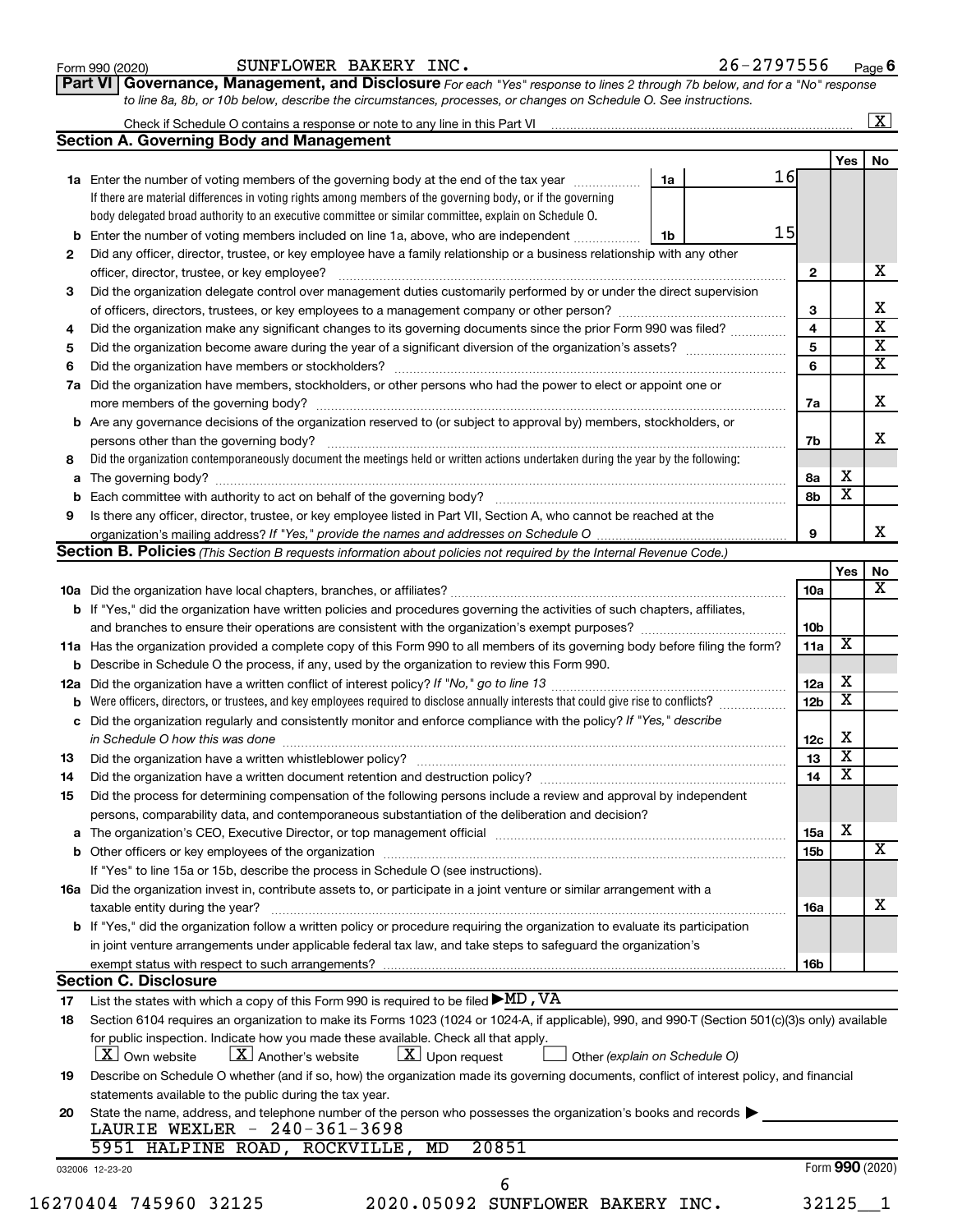$\Box$ 

| Part VII Compensation of Officers, Directors, Trustees, Key Employees, Highest Compensated |  |  |
|--------------------------------------------------------------------------------------------|--|--|
| <b>Employees, and Independent Contractors</b>                                              |  |  |

Check if Schedule O contains a response or note to any line in this Part VII

**Section A. Officers, Directors, Trustees, Key Employees, and Highest Compensated Employees**

**1a**  Complete this table for all persons required to be listed. Report compensation for the calendar year ending with or within the organization's tax year.  $\bullet$  List all of the organization's current officers, directors, trustees (whether individuals or organizations), regardless of amount of compensation.

Enter -0- in columns (D), (E), and (F) if no compensation was paid.

**•** List all of the organization's current key employees, if any. See instructions for definition of "key employee."

• List the organization's five *current* highest compensated employees (other than an officer, director, trustee, or key employee) who received reportable compensation (Box 5 of Form W-2 and/or Box 7 of Form 1099-MISC) of more than \$100,000 from the organization and any related organizations.

 $\bullet$  List all of the organization's former officers, key employees, and highest compensated employees who received more than \$100,000 of reportable compensation from the organization and any related organizations.

**•** List all of the organization's former directors or trustees that received, in the capacity as a former director or trustee of the organization, more than \$10,000 of reportable compensation from the organization and any related organizations.

See instructions for the order in which to list the persons above.

Check this box if neither the organization nor any related organization compensated any current officer, director, or trustee.  $\Box$ 

| (A)                               | (B)                      |                                |                                 | (C)      |              |                                   |        | (D)             | (E)             | (F)                         |
|-----------------------------------|--------------------------|--------------------------------|---------------------------------|----------|--------------|-----------------------------------|--------|-----------------|-----------------|-----------------------------|
| Name and title                    | Average                  |                                | (do not check more than one     | Position |              |                                   |        | Reportable      | Reportable      | Estimated                   |
|                                   | hours per                |                                | box, unless person is both an   |          |              |                                   |        | compensation    | compensation    | amount of                   |
|                                   | week                     |                                | officer and a director/trustee) |          |              |                                   |        | from            | from related    | other                       |
|                                   | (list any                |                                |                                 |          |              |                                   |        | the             | organizations   | compensation                |
|                                   | hours for                |                                |                                 |          |              |                                   |        | organization    | (W-2/1099-MISC) | from the                    |
|                                   | related<br>organizations |                                |                                 |          |              |                                   |        | (W-2/1099-MISC) |                 | organization<br>and related |
|                                   | below                    |                                |                                 |          |              |                                   |        |                 |                 | organizations               |
|                                   | line)                    | Individual trustee or director | nstitutional trustee            | Officer  | Key employee | Highest compensated<br>  employee | Former |                 |                 |                             |
| (1)<br>SARA PORTMAN MILNER        | 20.00                    |                                |                                 |          |              |                                   |        |                 |                 |                             |
| CO-FOUNDER                        |                          | $\mathbf x$                    |                                 | X        |              |                                   |        | 37,888.         | $\mathbf 0$ .   | 0.                          |
| <b>LAURIE WEXLER</b><br>(2)       | 40.00                    |                                |                                 |          |              |                                   |        |                 |                 |                             |
| EXECUTIVE DIRECTOR (FROM 07/2020) |                          |                                |                                 | X        |              |                                   |        | 37, 373.        | $\mathbf 0$ .   | $\mathbf 0$ .               |
| (3)<br>SCOTT REITER               | 2.00                     |                                |                                 |          |              |                                   |        |                 |                 |                             |
| CHAIRMAN                          |                          | X                              |                                 | X        |              |                                   |        | $\mathbf 0$ .   | 0.              | 0.                          |
| PHIL MANTUA<br>(4)                | 2.00                     |                                |                                 |          |              |                                   |        |                 |                 |                             |
| VICE CHAIRMAN                     |                          | $\mathbf X$                    |                                 | X        |              |                                   |        | $\mathbf 0$ .   | $\mathbf 0$ .   | $\mathbf 0$ .               |
| (5)<br>STEVE JACOBSON             | 2.00                     |                                |                                 |          |              |                                   |        |                 |                 |                             |
| TREASURER/FINANCE CHAIRPERSON     |                          | $\mathbf X$                    |                                 | X        |              |                                   |        | $\mathbf 0$ .   | $\mathbf 0$ .   | $\mathbf 0$ .               |
| ELISSA GOLDFARB<br>(6)            | 2.00                     |                                |                                 |          |              |                                   |        |                 |                 |                             |
| <b>SECRETARY</b>                  |                          | $\mathbf X$                    |                                 |          |              |                                   |        | $\mathbf 0$ .   | $\mathbf 0$ .   | $\mathbf 0$ .               |
| <b>JILL MYERS</b><br>(7)          | 1.00                     |                                |                                 |          |              |                                   |        |                 |                 |                             |
| <b>BOARD MEMBER</b>               |                          | X                              |                                 |          |              |                                   |        | $\mathbf 0$ .   | $\mathbf 0$     | $\mathbf 0$ .               |
| <b>GWEN CRANE</b><br>(8)          | 2.00                     |                                |                                 |          |              |                                   |        |                 |                 |                             |
| <b>BOARD MEMBER</b>               |                          | X                              |                                 |          |              |                                   |        | $\mathbf 0$ .   | $\mathbf 0$ .   | $\mathbf 0$ .               |
| SARI RASKIN<br>(9)                | 1.00                     |                                |                                 |          |              |                                   |        |                 |                 |                             |
| <b>BOARD MEMBER</b>               |                          | $\mathbf X$                    |                                 |          |              |                                   |        | 0.              | $\mathbf 0$ .   | $\mathbf 0$ .               |
| (10) SARAH SHICK                  | 1.00                     |                                |                                 |          |              |                                   |        |                 |                 |                             |
| <b>BOARD MEMBER</b>               |                          | X                              |                                 |          |              |                                   |        | $\mathbf 0$ .   | $\mathbf 0$ .   | 0.                          |
| (11) SAMUEL KAPLAN                | 1.00                     |                                |                                 |          |              |                                   |        |                 |                 |                             |
| <b>BOARD MEMBER</b>               |                          | X                              |                                 |          |              |                                   |        | 0.              | $\mathbf 0$     | $\mathbf 0$ .               |
| (12) DINA LEENER                  | 1.00                     |                                |                                 |          |              |                                   |        |                 |                 |                             |
| BOARD MEMBER                      |                          | X                              |                                 |          |              |                                   |        | $\mathbf 0$ .   | $\mathbf 0$ .   | $\mathbf 0$ .               |
| (13) ORLEE PANICH                 | 1.00                     |                                |                                 |          |              |                                   |        |                 |                 |                             |
| <b>BOARD MEMBER</b>               |                          | X                              |                                 |          |              |                                   |        | $\mathbf 0$ .   | 0.              | $\mathbf 0$ .               |
| (14) AMY SCHWALB                  | 1.00                     |                                |                                 |          |              |                                   |        |                 |                 |                             |
| <b>BOARD MEMBER</b>               |                          | $\overline{\mathbf{X}}$        |                                 |          |              |                                   |        | 0.              | $\mathbf 0$ .   | $\mathbf 0$ .               |
| (15) JODY FIELDING SKLAR          | 1.00                     |                                |                                 |          |              |                                   |        |                 |                 |                             |
| <b>BOARD MEMBER</b>               |                          | X                              |                                 |          |              |                                   |        | $\mathbf 0$     | $\mathbf 0$     | $\mathbf 0$ .               |
| (16) SHAI FLERST                  | 1.00                     |                                |                                 |          |              |                                   |        |                 |                 |                             |
| <b>BOARD MEMBER</b>               |                          | $\mathbf X$                    |                                 |          |              |                                   |        | 0.              | $\mathbf 0$ .   | $\mathbf 0$ .               |
| (17) JENNIE KUPERSTEIN            | 1.00                     |                                |                                 |          |              |                                   |        |                 |                 |                             |
| <b>BOARD MEMBER</b>               |                          | X                              |                                 |          |              |                                   |        | 0.              | $\mathbf 0$ .   | $0$ .                       |
| 032007 12-23-20                   |                          |                                |                                 |          |              |                                   |        |                 |                 | Form 990 (2020)             |

16270404 745960 32125 2020.05092 SUNFLOWER BAKERY INC. 32125\_\_1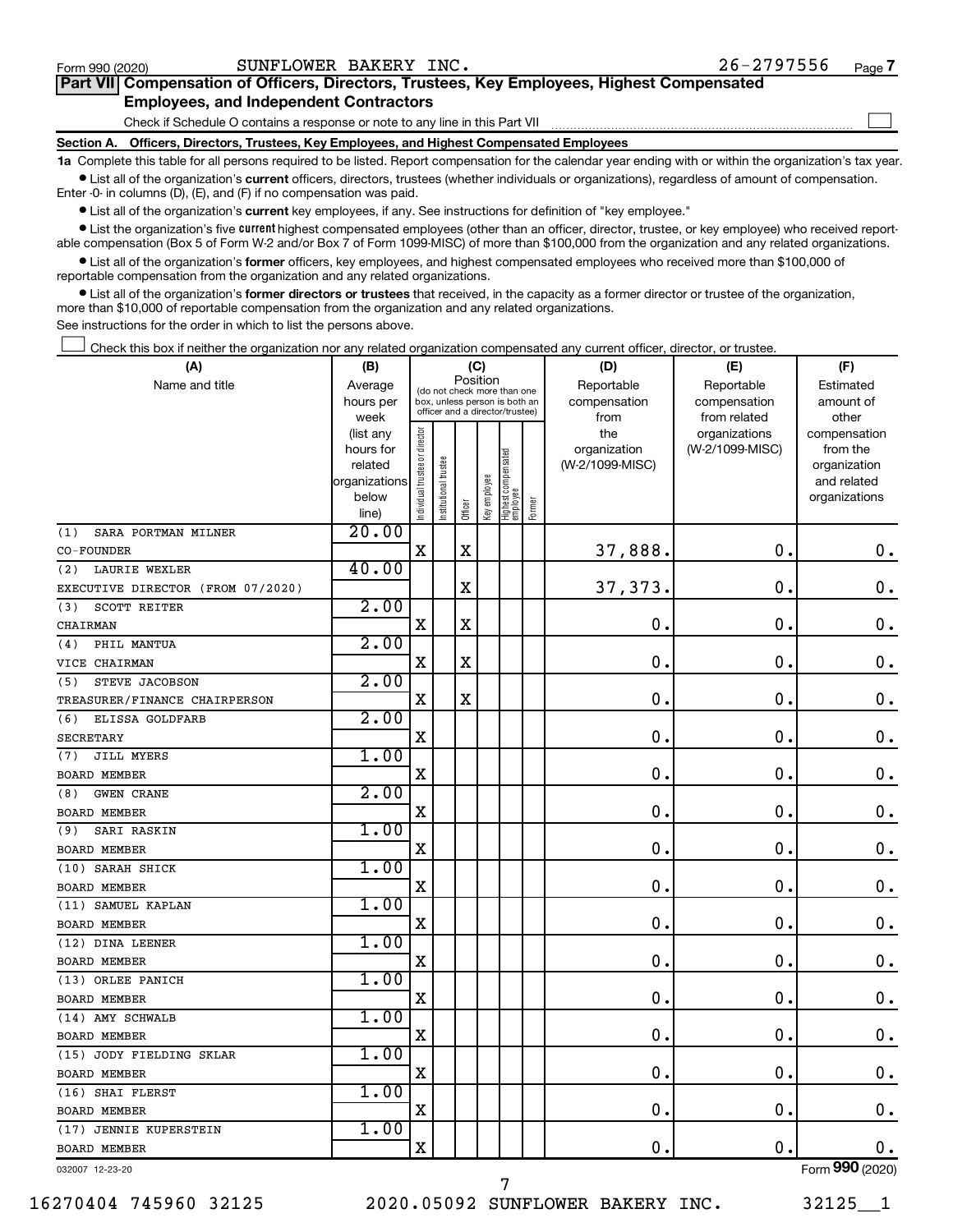|    | SUNFLOWER BAKERY INC.<br>Form 990 (2020)                                                                                                                                                                                            |                                                         |                                |                       |                 |              |                                                                                                 |        |                                                  | 26-2797556                                                         |          |                 |                                         | Page 8                               |
|----|-------------------------------------------------------------------------------------------------------------------------------------------------------------------------------------------------------------------------------------|---------------------------------------------------------|--------------------------------|-----------------------|-----------------|--------------|-------------------------------------------------------------------------------------------------|--------|--------------------------------------------------|--------------------------------------------------------------------|----------|-----------------|-----------------------------------------|--------------------------------------|
|    | <b>Part VII</b><br>Section A. Officers, Directors, Trustees, Key Employees, and Highest Compensated Employees (continued)                                                                                                           |                                                         |                                |                       |                 |              |                                                                                                 |        |                                                  |                                                                    |          |                 |                                         |                                      |
|    | (A)<br>Name and title                                                                                                                                                                                                               | (B)<br>Average<br>hours per<br>week<br>(list any        |                                |                       | (C)<br>Position |              | (do not check more than one<br>box, unless person is both an<br>officer and a director/trustee) |        | (D)<br>Reportable<br>compensation<br>from<br>the | (E)<br>Reportable<br>compensation<br>from related<br>organizations |          | compensation    | (F)<br>Estimated<br>amount of<br>other  |                                      |
|    |                                                                                                                                                                                                                                     | hours for<br>related<br>organizations<br>below<br>line) | Individual trustee or director | Institutional trustee | Officer         | Key employee | Highest compensated<br>  employee                                                               | Former | organization<br>(W-2/1099-MISC)                  | (W-2/1099-MISC)                                                    |          | organizations   | from the<br>organization<br>and related |                                      |
|    |                                                                                                                                                                                                                                     |                                                         |                                |                       |                 |              |                                                                                                 |        |                                                  |                                                                    |          |                 |                                         |                                      |
|    |                                                                                                                                                                                                                                     |                                                         |                                |                       |                 |              |                                                                                                 |        |                                                  |                                                                    |          |                 |                                         |                                      |
|    |                                                                                                                                                                                                                                     |                                                         |                                |                       |                 |              |                                                                                                 |        |                                                  |                                                                    |          |                 |                                         |                                      |
|    |                                                                                                                                                                                                                                     |                                                         |                                |                       |                 |              |                                                                                                 |        |                                                  |                                                                    |          |                 |                                         |                                      |
|    | 1b Subtotal                                                                                                                                                                                                                         |                                                         |                                |                       |                 |              |                                                                                                 |        | 75,261.                                          |                                                                    | 0.       |                 |                                         | $\overline{0}$ .                     |
| 2  | c Total from continuation sheets to Part VII, Section A manufactured by<br>Total number of individuals (including but not limited to those listed above) who received more than \$100,000 of reportable                             |                                                         |                                |                       |                 |              |                                                                                                 |        | $\overline{0}$ .<br>75,261.                      |                                                                    | σ.<br>о. |                 |                                         | $\overline{0}$ .<br>$\overline{0}$ . |
|    | compensation from the organization $\blacktriangleright$                                                                                                                                                                            |                                                         |                                |                       |                 |              |                                                                                                 |        |                                                  |                                                                    |          |                 |                                         | 0                                    |
| 3  | Did the organization list any former officer, director, trustee, key employee, or highest compensated employee on<br>line 1a? If "Yes," complete Schedule J for such individual manufactured content to the set of the set of the s |                                                         |                                |                       |                 |              |                                                                                                 |        |                                                  |                                                                    |          | 3               | Yes                                     | No<br>х                              |
|    | For any individual listed on line 1a, is the sum of reportable compensation and other compensation from the organization<br>and related organizations greater than \$150,000? If "Yes," complete Schedule J for such individual     |                                                         |                                |                       |                 |              |                                                                                                 |        |                                                  |                                                                    |          | 4               |                                         | х                                    |
| 5  | Did any person listed on line 1a receive or accrue compensation from any unrelated organization or individual for services                                                                                                          |                                                         |                                |                       |                 |              |                                                                                                 |        |                                                  |                                                                    |          | 5               |                                         | х                                    |
| 1. | <b>Section B. Independent Contractors</b><br>Complete this table for your five highest compensated independent contractors that received more than \$100,000 of compensation from                                                   |                                                         |                                |                       |                 |              |                                                                                                 |        |                                                  |                                                                    |          |                 |                                         |                                      |
|    | the organization. Report compensation for the calendar year ending with or within the organization's tax year.<br>(A)                                                                                                               |                                                         |                                |                       |                 |              |                                                                                                 |        | (B)                                              |                                                                    |          | (C)             |                                         |                                      |
|    | Name and business address                                                                                                                                                                                                           |                                                         |                                | <b>NONE</b>           |                 |              |                                                                                                 |        | Description of services                          |                                                                    |          | Compensation    |                                         |                                      |
|    |                                                                                                                                                                                                                                     |                                                         |                                |                       |                 |              |                                                                                                 |        |                                                  |                                                                    |          |                 |                                         |                                      |
|    |                                                                                                                                                                                                                                     |                                                         |                                |                       |                 |              |                                                                                                 |        |                                                  |                                                                    |          |                 |                                         |                                      |
|    |                                                                                                                                                                                                                                     |                                                         |                                |                       |                 |              |                                                                                                 |        |                                                  |                                                                    |          |                 |                                         |                                      |
| 2  | Total number of independent contractors (including but not limited to those listed above) who received more than                                                                                                                    |                                                         |                                |                       |                 |              |                                                                                                 |        |                                                  |                                                                    |          |                 |                                         |                                      |
|    | \$100,000 of compensation from the organization                                                                                                                                                                                     |                                                         |                                |                       |                 |              | 0                                                                                               |        |                                                  |                                                                    |          | Form 990 (2020) |                                         |                                      |

032008 12-23-20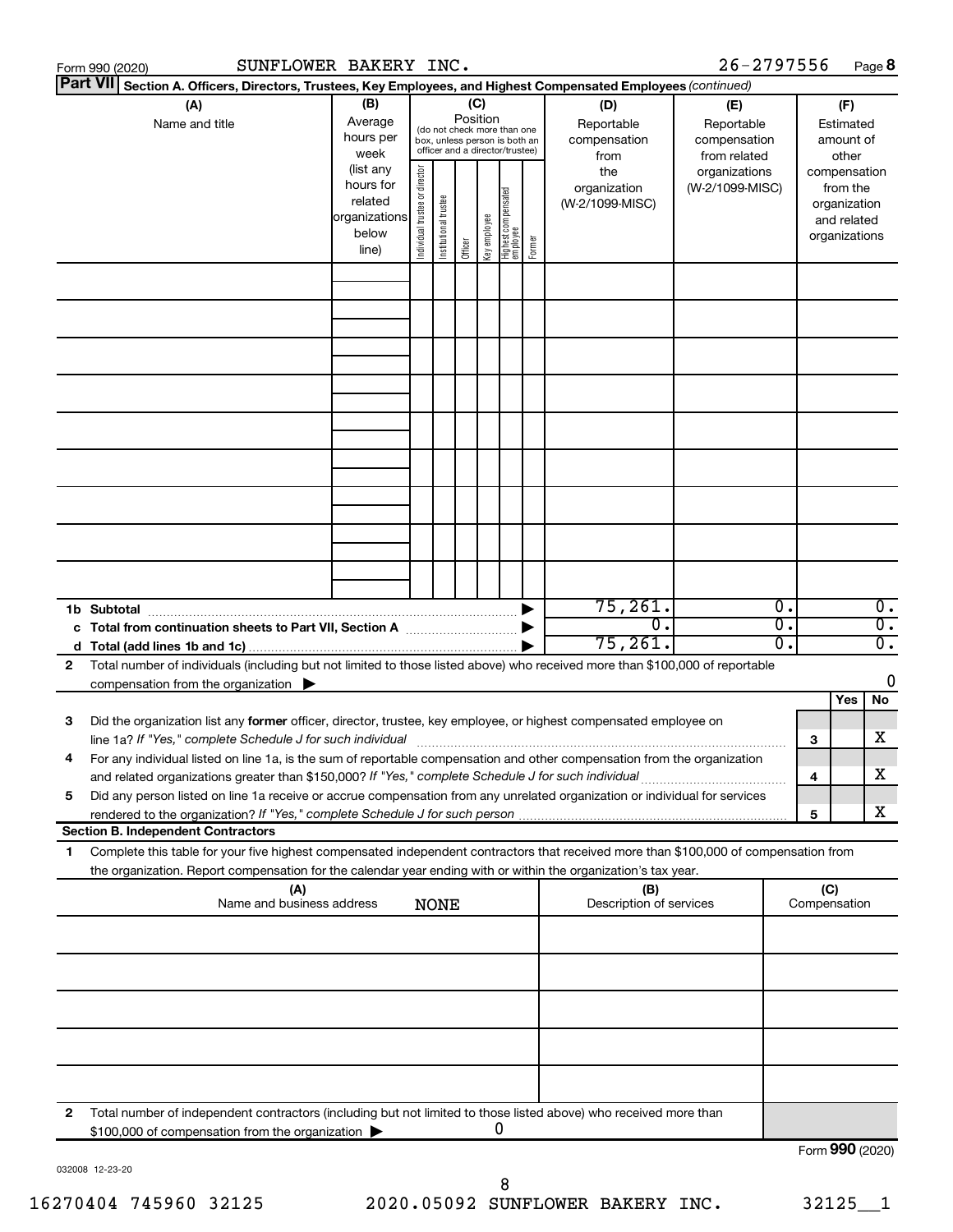|                                                           | <b>Part VIII</b> |             | <b>Statement of Revenue</b>                                                                                                                                                                        |          |                                                    |                |                                           |               |                                                        |                  |                                                          |
|-----------------------------------------------------------|------------------|-------------|----------------------------------------------------------------------------------------------------------------------------------------------------------------------------------------------------|----------|----------------------------------------------------|----------------|-------------------------------------------|---------------|--------------------------------------------------------|------------------|----------------------------------------------------------|
|                                                           |                  |             |                                                                                                                                                                                                    |          |                                                    |                |                                           |               |                                                        |                  | (D)                                                      |
|                                                           |                  |             |                                                                                                                                                                                                    |          |                                                    |                |                                           | Total revenue | Related or exempt<br>function revenue business revenue | Unrelated        | Revenue excluded<br>from tax under<br>sections 512 - 514 |
| Contributions, Gifts, Grants<br>and Other Similar Amounts |                  | b<br>с<br>d | 1 a Federated campaigns<br>Membership dues<br>$\ldots \ldots \ldots \ldots \ldots$<br>Fundraising events<br>Related organizations<br>Government grants (contributions)                             |          | 1a<br>1 <sub>b</sub><br>1 <sub>c</sub><br>1d<br>1e |                | 113, 198.<br>242, 146.                    |               |                                                        |                  |                                                          |
|                                                           |                  | f           | All other contributions, gifts, grants, and<br>similar amounts not included above<br>Noncash contributions included in lines 1a-1f                                                                 |          | 1f<br>$1g$ \$                                      |                | 467,157.                                  |               |                                                        |                  |                                                          |
|                                                           |                  | h.          |                                                                                                                                                                                                    |          |                                                    |                | <b>Business Code</b>                      | 822,501.      |                                                        |                  |                                                          |
|                                                           | 2a               |             | TRAINING PROGRAM                                                                                                                                                                                   |          |                                                    |                | 900099                                    | 238,602.      | 238,602.                                               |                  |                                                          |
| Program Service<br>Revenue                                |                  | b<br>c<br>d | <u> 1989 - Johann Barn, mars eta bainar eta bainar eta baina eta baina eta baina eta baina eta baina eta baina e</u><br>the control of the control of the control of the control of the control of |          |                                                    |                |                                           |               |                                                        |                  |                                                          |
|                                                           |                  | е           |                                                                                                                                                                                                    |          |                                                    |                |                                           |               |                                                        |                  |                                                          |
|                                                           | f                |             |                                                                                                                                                                                                    |          | 238,602.                                           |                |                                           |               |                                                        |                  |                                                          |
|                                                           | 3                |             | Investment income (including dividends, interest, and                                                                                                                                              |          |                                                    |                |                                           | 530.          |                                                        |                  | 530.                                                     |
|                                                           | 4<br>5           |             | Income from investment of tax-exempt bond proceeds                                                                                                                                                 |          |                                                    |                |                                           |               |                                                        |                  |                                                          |
|                                                           |                  |             |                                                                                                                                                                                                    |          | (i) Real                                           |                | (ii) Personal                             |               |                                                        |                  |                                                          |
|                                                           | 6а               |             | Gross rents<br>.                                                                                                                                                                                   | 6a       |                                                    |                |                                           |               |                                                        |                  |                                                          |
|                                                           |                  | b           | Less: rental expenses                                                                                                                                                                              | 6b<br>6c |                                                    |                |                                           |               |                                                        |                  |                                                          |
|                                                           |                  |             | Rental income or (loss)<br>d Net rental income or (loss)                                                                                                                                           |          |                                                    |                |                                           |               |                                                        |                  |                                                          |
|                                                           |                  |             | 7 a Gross amount from sales of                                                                                                                                                                     |          | (i) Securities                                     |                | (ii) Other                                |               |                                                        |                  |                                                          |
|                                                           |                  |             | assets other than inventory                                                                                                                                                                        | 7a       |                                                    |                |                                           |               |                                                        |                  |                                                          |
|                                                           |                  |             | <b>b</b> Less: cost or other basis                                                                                                                                                                 |          |                                                    |                |                                           |               |                                                        |                  |                                                          |
|                                                           |                  |             | and sales expenses                                                                                                                                                                                 | 7b       |                                                    |                |                                           |               |                                                        |                  |                                                          |
| Revenue                                                   |                  |             | c Gain or (loss)                                                                                                                                                                                   | 7c       |                                                    |                |                                           |               |                                                        |                  |                                                          |
|                                                           |                  |             |                                                                                                                                                                                                    |          |                                                    |                |                                           |               |                                                        |                  |                                                          |
| ৯<br>Ĕ                                                    |                  |             | 8 a Gross income from fundraising events (not  <br>including \$<br>contributions reported on line 1c). See                                                                                         |          | 113,198. of                                        |                |                                           |               |                                                        |                  |                                                          |
|                                                           |                  |             |                                                                                                                                                                                                    |          |                                                    | 8a             | 0.                                        |               |                                                        |                  |                                                          |
|                                                           |                  |             | <b>b</b> Less: direct expenses                                                                                                                                                                     |          |                                                    | 8 <sub>b</sub> | 4,150.                                    |               |                                                        |                  |                                                          |
|                                                           |                  |             | c Net income or (loss) from fundraising events                                                                                                                                                     |          |                                                    |                |                                           | $-4,150.$     |                                                        |                  | $-4,150.$                                                |
|                                                           |                  |             | 9 a Gross income from gaming activities. See                                                                                                                                                       |          |                                                    | 9a             |                                           |               |                                                        |                  |                                                          |
|                                                           |                  |             |                                                                                                                                                                                                    |          |                                                    | 9b             |                                           |               |                                                        |                  |                                                          |
|                                                           |                  |             | c Net income or (loss) from gaming activities                                                                                                                                                      |          |                                                    |                |                                           |               |                                                        |                  |                                                          |
|                                                           |                  |             | 10 a Gross sales of inventory, less returns                                                                                                                                                        |          |                                                    |                |                                           |               |                                                        |                  |                                                          |
|                                                           |                  |             | <b>b</b> Less: cost of goods sold                                                                                                                                                                  |          |                                                    |                | $ 10a $ 453,625.<br>$\sqrt{10b}$ 156,503. |               |                                                        |                  |                                                          |
|                                                           |                  |             | c Net income or (loss) from sales of inventory                                                                                                                                                     |          |                                                    |                |                                           | 297, 122.     | 297, 122.                                              |                  |                                                          |
|                                                           |                  |             |                                                                                                                                                                                                    |          |                                                    |                | <b>Business Code</b>                      |               |                                                        |                  |                                                          |
| Miscellaneous<br>Revenue                                  |                  |             | 11 a MISCELLANEOUS                                                                                                                                                                                 |          |                                                    |                | 900099                                    | 2,457.        |                                                        |                  | 2,457.                                                   |
|                                                           |                  | b           |                                                                                                                                                                                                    |          |                                                    |                |                                           |               |                                                        |                  |                                                          |
|                                                           |                  | c           |                                                                                                                                                                                                    |          |                                                    |                |                                           |               |                                                        |                  |                                                          |
|                                                           |                  |             |                                                                                                                                                                                                    |          |                                                    |                | ▶                                         | 2,457.        |                                                        |                  |                                                          |
|                                                           | 12               |             |                                                                                                                                                                                                    |          |                                                    |                |                                           | 1,357,062.    | 535,724.                                               | $\overline{0}$ . | $-1, 163.$                                               |
| 032009 12-23-20                                           |                  |             |                                                                                                                                                                                                    |          |                                                    |                |                                           |               |                                                        |                  | Form 990 (2020)                                          |
|                                                           |                  |             |                                                                                                                                                                                                    |          |                                                    |                |                                           | 9             |                                                        |                  |                                                          |

Form 990 (2020) Page

SUNFLOWER BAKERY INC. 26-2797556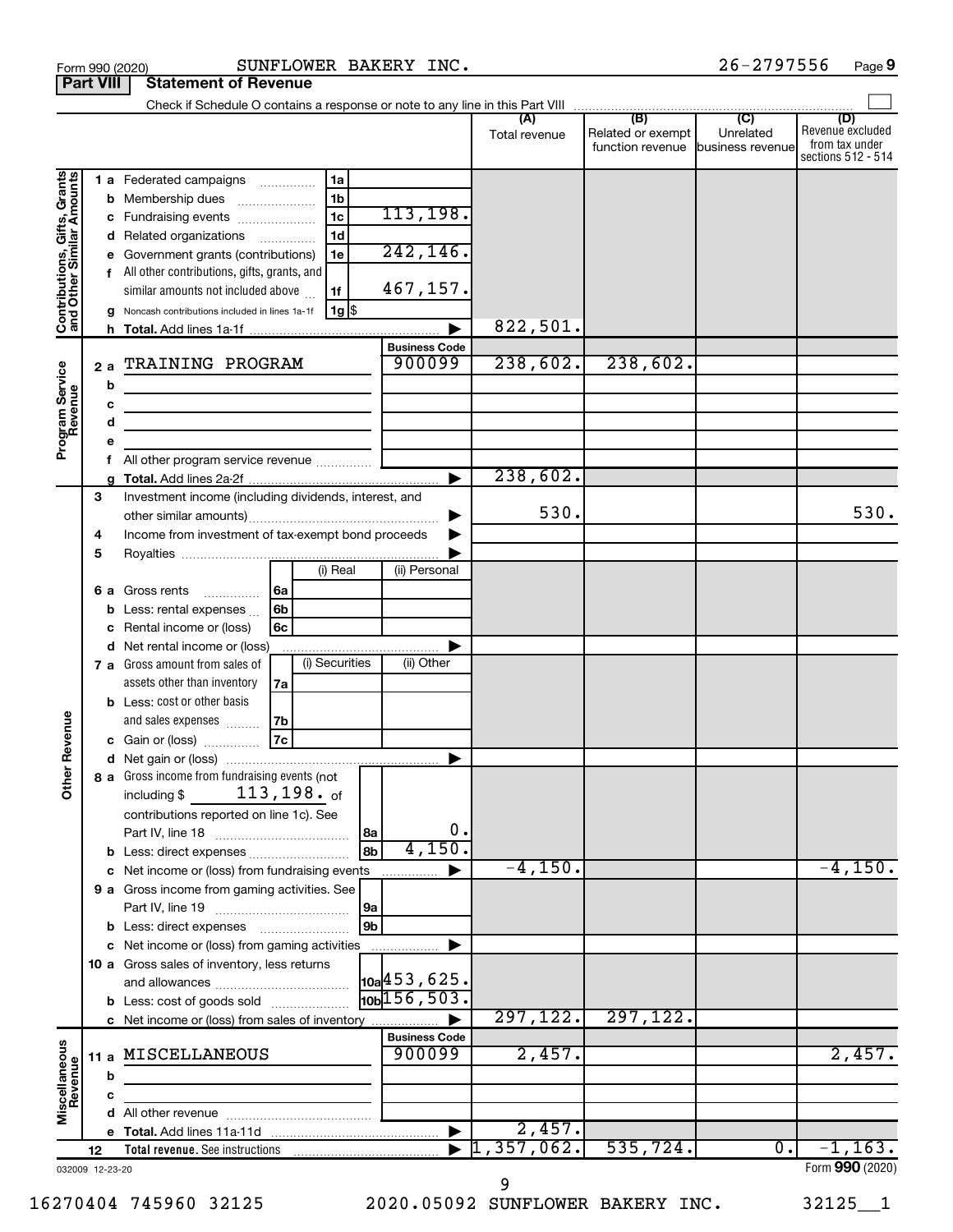|  | Form 990 (2020 |
|--|----------------|
|  |                |

Form 990 (2020) Page SUNFLOWER BAKERY INC. 26-2797556

**Part IX Statement of Functional Expenses**

*Section 501(c)(3) and 501(c)(4) organizations must complete all columns. All other organizations must complete column (A).*

|              | Do not include amounts reported on lines 6b,<br>7b, 8b, 9b, and 10b of Part VIII.                                                                                                                          | (A)<br>Total expenses | (B)<br>Program service<br>expenses | (C)<br>Management and<br>general expenses | (D)<br>Fundraising<br>expenses |
|--------------|------------------------------------------------------------------------------------------------------------------------------------------------------------------------------------------------------------|-----------------------|------------------------------------|-------------------------------------------|--------------------------------|
| 1.           | Grants and other assistance to domestic organizations                                                                                                                                                      |                       |                                    |                                           |                                |
|              | and domestic governments. See Part IV, line 21                                                                                                                                                             |                       |                                    |                                           |                                |
| $\mathbf{2}$ | Grants and other assistance to domestic                                                                                                                                                                    |                       |                                    |                                           |                                |
|              | individuals. See Part IV, line 22                                                                                                                                                                          |                       |                                    |                                           |                                |
| 3            | Grants and other assistance to foreign                                                                                                                                                                     |                       |                                    |                                           |                                |
|              | organizations, foreign governments, and foreign                                                                                                                                                            |                       |                                    |                                           |                                |
|              | individuals. See Part IV, lines 15 and 16                                                                                                                                                                  |                       |                                    |                                           |                                |
| 4            | Benefits paid to or for members                                                                                                                                                                            |                       |                                    |                                           |                                |
| 5            | Compensation of current officers, directors,                                                                                                                                                               |                       |                                    |                                           |                                |
|              | trustees, and key employees                                                                                                                                                                                | 116,265.              | 77,373.                            | 19,446.                                   | 19,446.                        |
| 6            | Compensation not included above to disqualified                                                                                                                                                            |                       |                                    |                                           |                                |
|              | persons (as defined under section 4958(f)(1)) and                                                                                                                                                          |                       |                                    |                                           |                                |
|              | persons described in section 4958(c)(3)(B)                                                                                                                                                                 |                       |                                    |                                           |                                |
| 7            | Other salaries and wages                                                                                                                                                                                   | 547,915.              | 489,392.                           | 12,228.                                   | 46, 295.                       |
| 8            | Pension plan accruals and contributions (include                                                                                                                                                           |                       |                                    |                                           |                                |
|              | section 401(k) and 403(b) employer contributions)                                                                                                                                                          |                       |                                    |                                           |                                |
| 9            | Other employee benefits                                                                                                                                                                                    | 4,184.                | 3,570.                             | 200.                                      | 414.                           |
| 10           |                                                                                                                                                                                                            | 66, 199.              | 56,490.                            | 3,157.                                    | 6,552.                         |
| 11           | Fees for services (nonemployees):                                                                                                                                                                          |                       |                                    |                                           |                                |
| a            |                                                                                                                                                                                                            |                       |                                    |                                           |                                |
| b            |                                                                                                                                                                                                            |                       |                                    |                                           |                                |
| c            |                                                                                                                                                                                                            | 43,208.               | 37,039.                            | 4,524.                                    | 1,645.                         |
| d            |                                                                                                                                                                                                            |                       |                                    |                                           |                                |
| e            | Professional fundraising services. See Part IV, line 17                                                                                                                                                    |                       |                                    |                                           |                                |
| f            | Investment management fees                                                                                                                                                                                 |                       |                                    |                                           |                                |
| g            | Other. (If line 11g amount exceeds 10% of line 25,                                                                                                                                                         |                       |                                    |                                           |                                |
|              | column (A) amount, list line 11g expenses on Sch O.)                                                                                                                                                       | 37,142.               | 31,839.                            | 3,889.                                    | $\frac{1,414}{1,327}$          |
| 12           |                                                                                                                                                                                                            | 11,401.               | 9,693.                             | 381.                                      |                                |
| 13           |                                                                                                                                                                                                            | 42,783.               | 37,003.                            | 2,610.                                    | 3,170.                         |
| 14           |                                                                                                                                                                                                            | 361.                  | 309.                               | 38.                                       | 14.                            |
| 15           |                                                                                                                                                                                                            |                       |                                    |                                           |                                |
| 16           |                                                                                                                                                                                                            | 137,435.              | 125, 373.                          | 8,211.                                    | 3,851.                         |
| 17           | Travel                                                                                                                                                                                                     |                       |                                    |                                           |                                |
| 18           | Payments of travel or entertainment expenses                                                                                                                                                               |                       |                                    |                                           |                                |
|              | for any federal, state, or local public officials                                                                                                                                                          |                       |                                    |                                           |                                |
| 19           | Conferences, conventions, and meetings                                                                                                                                                                     | 11,648.               | 10,988.                            | 88.                                       | 572.                           |
| 20           | Interest                                                                                                                                                                                                   |                       |                                    |                                           |                                |
| 21           |                                                                                                                                                                                                            | 121,392.              | 103,587.                           | 5,789.                                    |                                |
| 22           | Depreciation, depletion, and amortization                                                                                                                                                                  | 9,056.                | 7,803.                             | 919.                                      | 12,016.<br>334.                |
| 23           | Insurance                                                                                                                                                                                                  |                       |                                    |                                           |                                |
| 24           | Other expenses. Itemize expenses not covered<br>above (List miscellaneous expenses on line 24e. If<br>line 24e amount exceeds 10% of line 25, column (A)<br>amount, list line 24e expenses on Schedule O.) |                       |                                    |                                           |                                |
| a            | REPAIRS & MAINTENANCE                                                                                                                                                                                      | 10,703.               | 9,735.                             | 674.                                      | 294.                           |
| b            | STUDENT DEVELOPMENT                                                                                                                                                                                        | 6, 365.               | 6,075.                             |                                           | 290.                           |
| C            | LICENSES AND PERMITS                                                                                                                                                                                       | 6,282.                | 5,413.                             | 637.                                      | 232.                           |
| d            | <b>MISCELLANEOUS</b>                                                                                                                                                                                       | 516.                  | 444.                               | 53.                                       | 19.                            |
|              | e All other expenses                                                                                                                                                                                       |                       |                                    |                                           |                                |
| 25           | Total functional expenses. Add lines 1 through 24e                                                                                                                                                         | 1,172,855.            | 1,012,126.                         | 62,844.                                   | 97,885.                        |
| 26           | Joint costs. Complete this line only if the organization                                                                                                                                                   |                       |                                    |                                           |                                |
|              | reported in column (B) joint costs from a combined                                                                                                                                                         |                       |                                    |                                           |                                |
|              | educational campaign and fundraising solicitation.                                                                                                                                                         |                       |                                    |                                           |                                |

032010 12-23-20

Check here

 $\Box$ 

if following SOP 98-2 (ASC 958-720)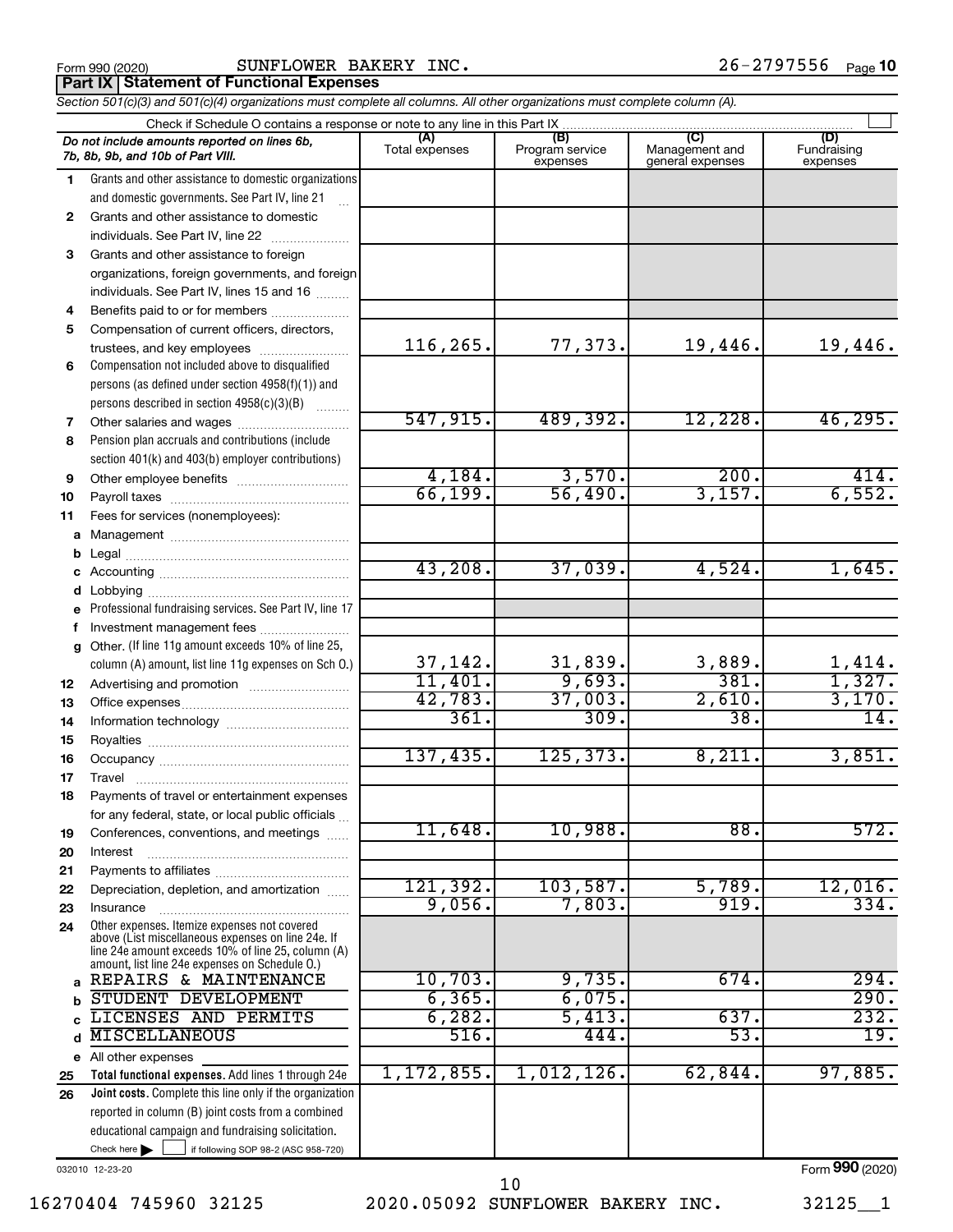~~~~~~~~~~~~~~~~~~~~ ~~~~~~~~~~~~~~~~~~~~~~  $\blacktriangleright$ ~~~~~~~~~~~~~~~ ……………………… ~~~~~~~~~~  $\Box$ 

**(A) (B) 1** Cash - non-interest-bearing ~~~~~~~~~~~~~~~~~~~~~~~~~ **2** Savings and temporary cash investments ~~~~~~~~~~~~~~~~~~ **3** Pledges and grants receivable, net ~~~~~~~~~~~~~~~~~~~~~ **1 2 3 4 5 6 7 8 9 10c 11 12 13 14 15 16 17 10a 10b** Form 990 (2020) Page SUNFLOWER BAKERY INC. 26-2797556 Check if Schedule O contains a response or note to any line in this Part X Beginning of year | End of year Accounts receivable, net ~~~~~~~~~~~~~~~~~~~~~~~~~~ ~~~~~~~~~~~~~~~~~~~~~~~ ~~~~~~~~~~~~~~~~~~~~~~~~~~ ~~~~~~~~~~~~~~~~~~ ~~~~~~~~ ~~~~~~ ~~~~~~~~~~~~~~~~~~~ ………………………………………… …………………………………… ~~~~~~~~~~~~~~~~~~~~~~~~~~~~~~ ~~~~~~~~~~~~~~~~~~  $\boxed{\text{X}}$ 694,412. 733,052.  $128,987.$   $2$   $401,625.$  $188,679.$  3 115,096.  $\overline{55,276.}$  4 96,008.  $9,294.$   $8$  | 12,889.  $5,864.$   $9$   $3,549.$ 1,179,350.  $223,571.$  1,056,435.  $1_{10c}$  955,779.  $9,783.$   $15$  9,783. 2,148,730. 16 2,327,781.  $52,910.$   $17$   $67,628.$ 

|                             | 5  | Loans and other receivables from any current or former officer, director,                                       |  |                             |            |                 |                              |
|-----------------------------|----|-----------------------------------------------------------------------------------------------------------------|--|-----------------------------|------------|-----------------|------------------------------|
|                             |    | trustee, key employee, creator or founder, substantial contributor, or 35%                                      |  |                             |            |                 |                              |
|                             |    | controlled entity or family member of any of these persons                                                      |  |                             |            | 5               |                              |
|                             | 6  | Loans and other receivables from other disqualified persons (as defined                                         |  |                             |            |                 |                              |
|                             |    | under section $4958(f)(1)$ , and persons described in section $4958(c)(3)(B)$                                   |  | <b>Section</b>              |            | 6               |                              |
|                             | 7  |                                                                                                                 |  |                             |            | $\overline{7}$  |                              |
| Assets                      | 8  |                                                                                                                 |  |                             | 9,294.     | 8               | 12,889.                      |
|                             | 9  | Prepaid expenses and deferred charges                                                                           |  |                             | 5,864.     | 9               | 3,549.                       |
|                             |    | <b>10a</b> Land, buildings, and equipment: cost or other                                                        |  |                             |            |                 |                              |
|                             |    | basis. Complete Part VI of Schedule D  10a                                                                      |  | $\frac{1,179,350}{223,571}$ |            |                 |                              |
|                             |    |                                                                                                                 |  |                             | 1,056,435. | 10 <sub>c</sub> | 955,779.                     |
|                             | 11 |                                                                                                                 |  |                             |            | 11              |                              |
|                             | 12 |                                                                                                                 |  |                             |            | 12              |                              |
|                             | 13 |                                                                                                                 |  |                             |            | 13              |                              |
|                             | 14 |                                                                                                                 |  |                             |            | 14              |                              |
|                             | 15 |                                                                                                                 |  |                             | 9,783.     | 15              | 9,783.                       |
|                             | 16 |                                                                                                                 |  |                             | 2,148,730. | 16              | 2,327,781.                   |
|                             | 17 |                                                                                                                 |  | 52,910.                     | 17         | 67,628.         |                              |
|                             | 18 |                                                                                                                 |  |                             |            | 18              |                              |
|                             | 19 |                                                                                                                 |  |                             | 20, 333.   | 19              | 21,479.                      |
|                             | 20 |                                                                                                                 |  |                             |            | 20              |                              |
|                             | 21 | Escrow or custodial account liability. Complete Part IV of Schedule D                                           |  |                             |            | 21              |                              |
|                             | 22 | Loans and other payables to any current or former officer, director,                                            |  |                             |            |                 |                              |
|                             |    | trustee, key employee, creator or founder, substantial contributor, or 35%                                      |  |                             |            |                 |                              |
| Liabilities                 |    | controlled entity or family member of any of these persons                                                      |  |                             |            | 22              |                              |
|                             | 23 | Secured mortgages and notes payable to unrelated third parties                                                  |  |                             |            | 23              |                              |
|                             | 24 |                                                                                                                 |  |                             | 152,606.   | 24              | 130,956.                     |
|                             | 25 | Other liabilities (including federal income tax, payables to related third                                      |  |                             |            |                 |                              |
|                             |    | parties, and other liabilities not included on lines 17-24). Complete Part X                                    |  |                             |            |                 |                              |
|                             |    | of Schedule D                                                                                                   |  |                             | 74,633.    | 25              | $\frac{75,263}{295,326}$     |
|                             | 26 |                                                                                                                 |  |                             | 300, 482.  | 26              |                              |
|                             |    | Organizations that follow FASB ASC 958, check here $\blacktriangleright \lfloor X \rfloor$                      |  |                             |            |                 |                              |
|                             |    | and complete lines 27, 28, 32, and 33.                                                                          |  |                             |            |                 |                              |
|                             | 27 | Net assets without donor restrictions [111] Net assets without donor restrictions [11] Net assets without donor |  |                             | 1,648,286. | 27              | $\frac{1,966,872.}{65,583.}$ |
|                             | 28 |                                                                                                                 |  |                             | 199,962.   | 28              |                              |
|                             |    | Organizations that do not follow FASB ASC 958, check here ▶ L                                                   |  |                             |            |                 |                              |
|                             |    | and complete lines 29 through 33.                                                                               |  |                             |            |                 |                              |
|                             | 29 |                                                                                                                 |  |                             |            | 29              |                              |
|                             | 30 | Paid-in or capital surplus, or land, building, or equipment fund                                                |  |                             | 30         |                 |                              |
| Net Assets or Fund Balances | 31 | Retained earnings, endowment, accumulated income, or other funds                                                |  |                             | 31         |                 |                              |
|                             | 32 |                                                                                                                 |  | 1,848,248.                  | 32         | 2,032,455.      |                              |
|                             | 33 |                                                                                                                 |  |                             | 2,148,730. | 33              | 2,327,781.                   |
|                             |    |                                                                                                                 |  |                             |            |                 | Form 990 (2020)              |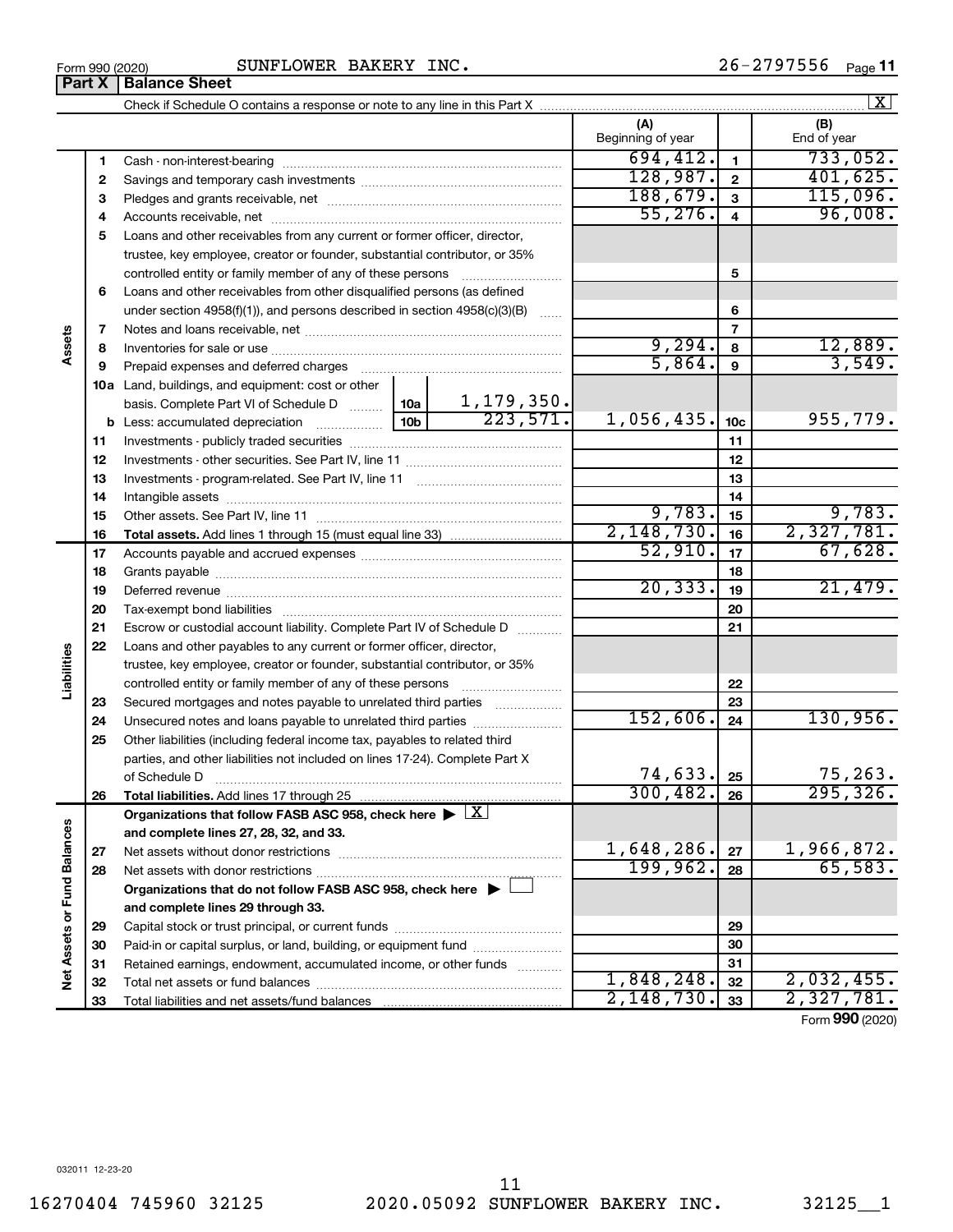|    | SUNFLOWER BAKERY INC.<br>Form 990 (2020)                                                                                                                                                                                       | $26 - 2797556$          |                |     | Page 12          |
|----|--------------------------------------------------------------------------------------------------------------------------------------------------------------------------------------------------------------------------------|-------------------------|----------------|-----|------------------|
|    | Part XI<br><b>Reconciliation of Net Assets</b>                                                                                                                                                                                 |                         |                |     |                  |
|    |                                                                                                                                                                                                                                |                         |                |     |                  |
|    |                                                                                                                                                                                                                                |                         |                |     |                  |
| 1  |                                                                                                                                                                                                                                | $\blacksquare$          | 1,357,062.     |     |                  |
| 2  |                                                                                                                                                                                                                                | $\mathbf{2}$            | 1, 172, 855.   |     |                  |
| З  | Revenue less expenses. Subtract line 2 from line 1                                                                                                                                                                             | 3                       |                |     | 184, 207.        |
| 4  |                                                                                                                                                                                                                                | $\overline{\mathbf{4}}$ | 1,848,248.     |     |                  |
| 5  |                                                                                                                                                                                                                                | 5                       |                |     |                  |
| 6  |                                                                                                                                                                                                                                | 6                       |                |     |                  |
| 7  | Investment expenses www.communication.com/www.communication.com/www.communication.com/www.com                                                                                                                                  | $\overline{7}$          |                |     |                  |
| 8  | Prior period adjustments material contents and content and content and content and content and content and content and content and content and content and content and content and content and content and content and content | 8                       |                |     |                  |
| 9  |                                                                                                                                                                                                                                | 9                       |                |     | $\overline{0}$ . |
| 10 | Net assets or fund balances at end of year. Combine lines 3 through 9 (must equal Part X, line 32,                                                                                                                             |                         |                |     |                  |
|    |                                                                                                                                                                                                                                | 10                      | 2,032,455.     |     |                  |
|    | Part XII Financial Statements and Reporting                                                                                                                                                                                    |                         |                |     |                  |
|    |                                                                                                                                                                                                                                |                         |                |     |                  |
|    |                                                                                                                                                                                                                                |                         |                | Yes | <b>No</b>        |
| 1  | Accounting method used to prepare the Form 990: $\Box$ Cash $\Box$ Accrual $\Box$ Other                                                                                                                                        |                         |                |     |                  |
|    | If the organization changed its method of accounting from a prior year or checked "Other," explain in Schedule O.                                                                                                              |                         |                |     |                  |
|    |                                                                                                                                                                                                                                |                         | 2a             |     | х                |
|    | If "Yes," check a box below to indicate whether the financial statements for the year were compiled or reviewed on a                                                                                                           |                         |                |     |                  |
|    | separate basis, consolidated basis, or both:                                                                                                                                                                                   |                         |                |     |                  |
|    | Both consolidated and separate basis<br>Separate basis<br>Consolidated basis                                                                                                                                                   |                         |                |     |                  |
|    |                                                                                                                                                                                                                                |                         | 2 <sub>b</sub> | X   |                  |
|    | If "Yes," check a box below to indicate whether the financial statements for the year were audited on a separate basis,                                                                                                        |                         |                |     |                  |
|    | consolidated basis, or both:                                                                                                                                                                                                   |                         |                |     |                  |
|    | $ \mathbf{X} $ Separate basis<br><b>Consolidated basis</b><br>Both consolidated and separate basis                                                                                                                             |                         |                |     |                  |
|    | c If "Yes" to line 2a or 2b, does the organization have a committee that assumes responsibility for oversight of the audit,                                                                                                    |                         |                |     |                  |
|    |                                                                                                                                                                                                                                |                         | 2c             | X   |                  |
|    | If the organization changed either its oversight process or selection process during the tax year, explain on Schedule O.                                                                                                      |                         |                |     |                  |
|    | 3a As a result of a federal award, was the organization required to undergo an audit or audits as set forth in the Single Audit                                                                                                |                         |                |     |                  |
|    |                                                                                                                                                                                                                                |                         | За             |     | x                |
|    | b If "Yes," did the organization undergo the required audit or audits? If the organization did not undergo the required audit                                                                                                  |                         |                |     |                  |
|    |                                                                                                                                                                                                                                |                         | 3 <sub>b</sub> |     |                  |

Form (2020) **990**

032012 12-23-20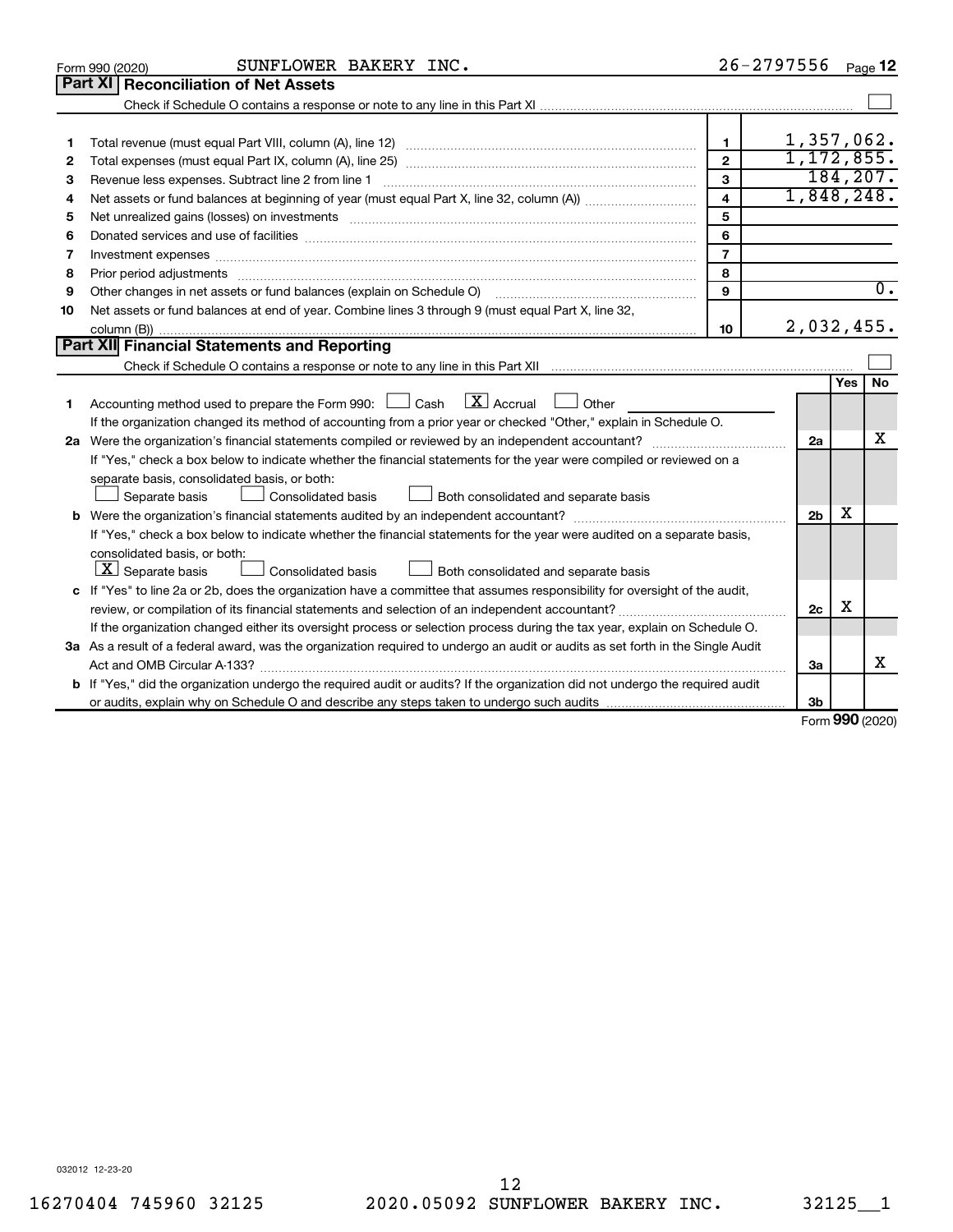**SCHEDULE A**

Department of the Treasury Internal Revenue Service

| (Form 990 or 990-EZ) |  |  |  |  |
|----------------------|--|--|--|--|
|----------------------|--|--|--|--|

## Form 990 or 990-EZ) **Public Charity Status and Public Support**<br>
Complete if the organization is a section 501(c)(3) organization or a section<br> **2020**

**4947(a)(1) nonexempt charitable trust. | Attach to Form 990 or Form 990-EZ.** 

**| Go to www.irs.gov/Form990 for instructions and the latest information.**

|    | <b>Open to Public</b><br>Inspection |
|----|-------------------------------------|
| ١r | dentification nu                    |

OMB No. 1545-0047

| Name of the organization |  |
|--------------------------|--|
|--------------------------|--|

|       |        | Name of the organization                                                                                                                                                                                                                             |                       |                                                       |                             |                                 |                            |  | <b>Employer identification number</b><br>26-2797556 |  |  |  |
|-------|--------|------------------------------------------------------------------------------------------------------------------------------------------------------------------------------------------------------------------------------------------------------|-----------------------|-------------------------------------------------------|-----------------------------|---------------------------------|----------------------------|--|-----------------------------------------------------|--|--|--|
|       | Part I | Reason for Public Charity Status. (All organizations must complete this part.) See instructions.                                                                                                                                                     | SUNFLOWER BAKERY INC. |                                                       |                             |                                 |                            |  |                                                     |  |  |  |
|       |        |                                                                                                                                                                                                                                                      |                       |                                                       |                             |                                 |                            |  |                                                     |  |  |  |
|       |        | The organization is not a private foundation because it is: (For lines 1 through 12, check only one box.)                                                                                                                                            |                       |                                                       |                             |                                 |                            |  |                                                     |  |  |  |
| 1.    |        | A church, convention of churches, or association of churches described in section 170(b)(1)(A)(i).                                                                                                                                                   |                       |                                                       |                             |                                 |                            |  |                                                     |  |  |  |
| 2     |        | A school described in section 170(b)(1)(A)(ii). (Attach Schedule E (Form 990 or 990-EZ).)                                                                                                                                                            |                       |                                                       |                             |                                 |                            |  |                                                     |  |  |  |
| 3.    |        | A hospital or a cooperative hospital service organization described in section 170(b)(1)(A)(iii).                                                                                                                                                    |                       |                                                       |                             |                                 |                            |  |                                                     |  |  |  |
| 4     |        | A medical research organization operated in conjunction with a hospital described in section 170(b)(1)(A)(iii). Enter the hospital's name,                                                                                                           |                       |                                                       |                             |                                 |                            |  |                                                     |  |  |  |
|       |        | city, and state:                                                                                                                                                                                                                                     |                       |                                                       |                             |                                 |                            |  |                                                     |  |  |  |
| 5.    |        | An organization operated for the benefit of a college or university owned or operated by a governmental unit described in                                                                                                                            |                       |                                                       |                             |                                 |                            |  |                                                     |  |  |  |
|       |        | section 170(b)(1)(A)(iv). (Complete Part II.)                                                                                                                                                                                                        |                       |                                                       |                             |                                 |                            |  |                                                     |  |  |  |
| 6     |        | A federal, state, or local government or governmental unit described in section 170(b)(1)(A)(v).                                                                                                                                                     |                       |                                                       |                             |                                 |                            |  |                                                     |  |  |  |
|       |        | 7 $ X $ An organization that normally receives a substantial part of its support from a governmental unit or from the general public described in                                                                                                    |                       |                                                       |                             |                                 |                            |  |                                                     |  |  |  |
|       |        | section 170(b)(1)(A)(vi). (Complete Part II.)                                                                                                                                                                                                        |                       |                                                       |                             |                                 |                            |  |                                                     |  |  |  |
| 8     |        | A community trust described in section 170(b)(1)(A)(vi). (Complete Part II.)                                                                                                                                                                         |                       |                                                       |                             |                                 |                            |  |                                                     |  |  |  |
| 9     |        | An agricultural research organization described in section 170(b)(1)(A)(ix) operated in conjunction with a land-grant college                                                                                                                        |                       |                                                       |                             |                                 |                            |  |                                                     |  |  |  |
|       |        | or university or a non-land-grant college of agriculture (see instructions). Enter the name, city, and state of the college or                                                                                                                       |                       |                                                       |                             |                                 |                            |  |                                                     |  |  |  |
|       |        | university:                                                                                                                                                                                                                                          |                       |                                                       |                             |                                 |                            |  |                                                     |  |  |  |
| 10    |        | An organization that normally receives (1) more than 33 1/3% of its support from contributions, membership fees, and gross receipts from                                                                                                             |                       |                                                       |                             |                                 |                            |  |                                                     |  |  |  |
|       |        | activities related to its exempt functions, subject to certain exceptions; and (2) no more than 33 1/3% of its support from gross investment                                                                                                         |                       |                                                       |                             |                                 |                            |  |                                                     |  |  |  |
|       |        | income and unrelated business taxable income (less section 511 tax) from businesses acquired by the organization after June 30, 1975.                                                                                                                |                       |                                                       |                             |                                 |                            |  |                                                     |  |  |  |
|       |        | See section 509(a)(2). (Complete Part III.)                                                                                                                                                                                                          |                       |                                                       |                             |                                 |                            |  |                                                     |  |  |  |
| 11    |        | An organization organized and operated exclusively to test for public safety. See section 509(a)(4).                                                                                                                                                 |                       |                                                       |                             |                                 |                            |  |                                                     |  |  |  |
| 12    |        | An organization organized and operated exclusively for the benefit of, to perform the functions of, or to carry out the purposes of one or                                                                                                           |                       |                                                       |                             |                                 |                            |  |                                                     |  |  |  |
|       |        | more publicly supported organizations described in section 509(a)(1) or section 509(a)(2). See section 509(a)(3). Check the box in<br>lines 12a through 12d that describes the type of supporting organization and complete lines 12e, 12f, and 12g. |                       |                                                       |                             |                                 |                            |  |                                                     |  |  |  |
|       |        |                                                                                                                                                                                                                                                      |                       |                                                       |                             |                                 |                            |  |                                                     |  |  |  |
| а     |        | Type I. A supporting organization operated, supervised, or controlled by its supported organization(s), typically by giving                                                                                                                          |                       |                                                       |                             |                                 |                            |  |                                                     |  |  |  |
|       |        | the supported organization(s) the power to regularly appoint or elect a majority of the directors or trustees of the supporting                                                                                                                      |                       |                                                       |                             |                                 |                            |  |                                                     |  |  |  |
|       |        | organization. You must complete Part IV, Sections A and B.                                                                                                                                                                                           |                       |                                                       |                             |                                 |                            |  |                                                     |  |  |  |
| b     |        | Type II. A supporting organization supervised or controlled in connection with its supported organization(s), by having                                                                                                                              |                       |                                                       |                             |                                 |                            |  |                                                     |  |  |  |
|       |        | control or management of the supporting organization vested in the same persons that control or manage the supported                                                                                                                                 |                       |                                                       |                             |                                 |                            |  |                                                     |  |  |  |
|       |        | organization(s). You must complete Part IV, Sections A and C.<br>Type III functionally integrated. A supporting organization operated in connection with, and functionally integrated with,                                                          |                       |                                                       |                             |                                 |                            |  |                                                     |  |  |  |
| с     |        | its supported organization(s) (see instructions). You must complete Part IV, Sections A, D, and E.                                                                                                                                                   |                       |                                                       |                             |                                 |                            |  |                                                     |  |  |  |
| d     |        | Type III non-functionally integrated. A supporting organization operated in connection with its supported organization(s)                                                                                                                            |                       |                                                       |                             |                                 |                            |  |                                                     |  |  |  |
|       |        | that is not functionally integrated. The organization generally must satisfy a distribution requirement and an attentiveness                                                                                                                         |                       |                                                       |                             |                                 |                            |  |                                                     |  |  |  |
|       |        | requirement (see instructions). You must complete Part IV, Sections A and D, and Part V.                                                                                                                                                             |                       |                                                       |                             |                                 |                            |  |                                                     |  |  |  |
|       |        | Check this box if the organization received a written determination from the IRS that it is a Type I, Type II, Type III                                                                                                                              |                       |                                                       |                             |                                 |                            |  |                                                     |  |  |  |
|       |        | functionally integrated, or Type III non-functionally integrated supporting organization.                                                                                                                                                            |                       |                                                       |                             |                                 |                            |  |                                                     |  |  |  |
|       |        | f Enter the number of supported organizations                                                                                                                                                                                                        |                       |                                                       |                             |                                 |                            |  |                                                     |  |  |  |
|       |        | g Provide the following information about the supported organization(s).                                                                                                                                                                             |                       |                                                       |                             |                                 |                            |  |                                                     |  |  |  |
|       |        | (i) Name of supported                                                                                                                                                                                                                                | (ii) $EIN$            | (iii) Type of organization                            | in your governing document? | (iv) Is the organization listed | (v) Amount of monetary     |  | (vi) Amount of other                                |  |  |  |
|       |        | organization                                                                                                                                                                                                                                         |                       | (described on lines 1-10<br>above (see instructions)) | Yes                         | No                              | support (see instructions) |  | support (see instructions)                          |  |  |  |
|       |        |                                                                                                                                                                                                                                                      |                       |                                                       |                             |                                 |                            |  |                                                     |  |  |  |
|       |        |                                                                                                                                                                                                                                                      |                       |                                                       |                             |                                 |                            |  |                                                     |  |  |  |
|       |        |                                                                                                                                                                                                                                                      |                       |                                                       |                             |                                 |                            |  |                                                     |  |  |  |
|       |        |                                                                                                                                                                                                                                                      |                       |                                                       |                             |                                 |                            |  |                                                     |  |  |  |
|       |        |                                                                                                                                                                                                                                                      |                       |                                                       |                             |                                 |                            |  |                                                     |  |  |  |
|       |        |                                                                                                                                                                                                                                                      |                       |                                                       |                             |                                 |                            |  |                                                     |  |  |  |
|       |        |                                                                                                                                                                                                                                                      |                       |                                                       |                             |                                 |                            |  |                                                     |  |  |  |
|       |        |                                                                                                                                                                                                                                                      |                       |                                                       |                             |                                 |                            |  |                                                     |  |  |  |
|       |        |                                                                                                                                                                                                                                                      |                       |                                                       |                             |                                 |                            |  |                                                     |  |  |  |
|       |        |                                                                                                                                                                                                                                                      |                       |                                                       |                             |                                 |                            |  |                                                     |  |  |  |
| Total |        |                                                                                                                                                                                                                                                      |                       |                                                       |                             |                                 |                            |  |                                                     |  |  |  |

LHA For Paperwork Reduction Act Notice, see the Instructions for Form 990 or 990-EZ. 032021 01-25-21 Schedule A (Form 990 or 990-EZ) 2020 13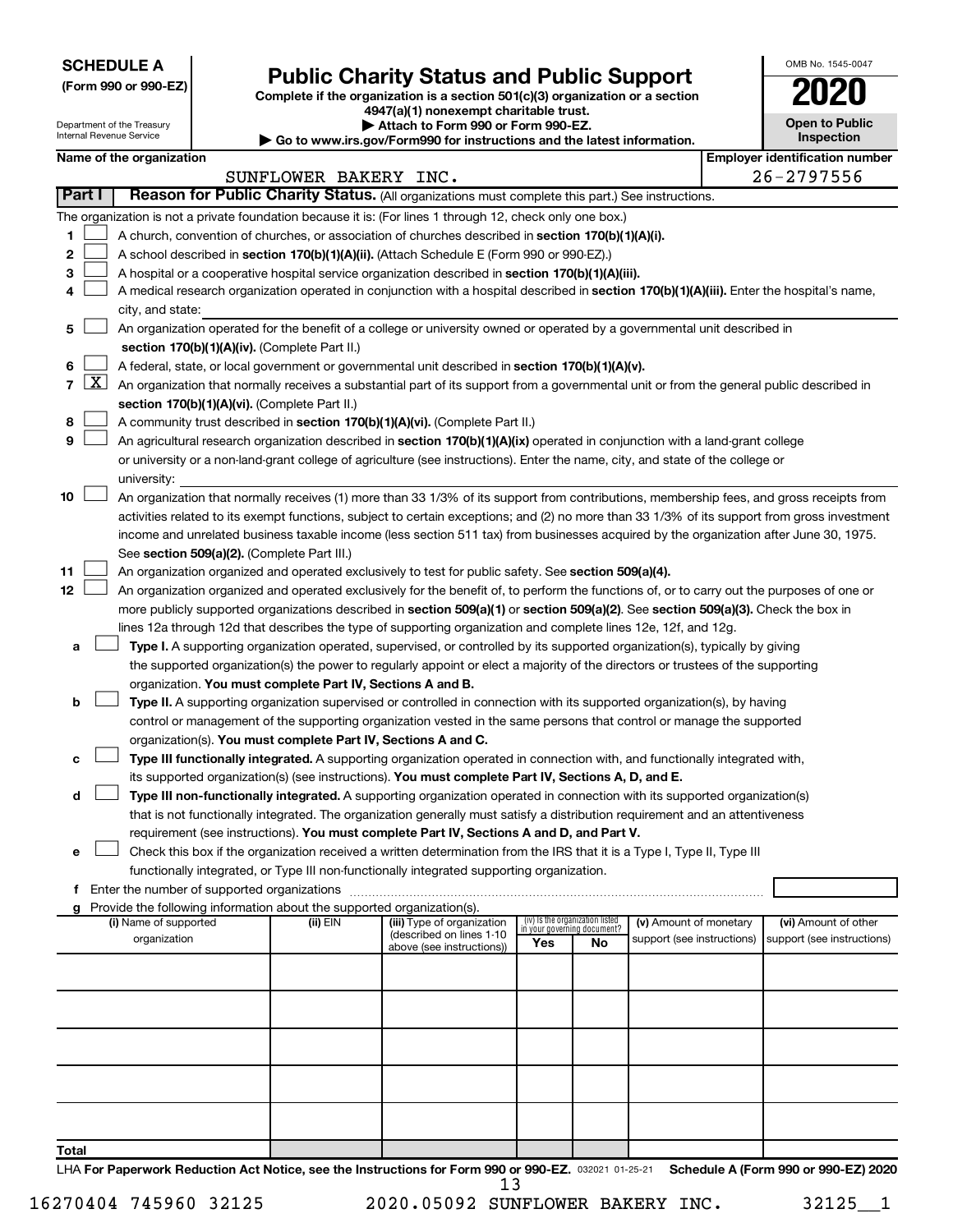#### Schedule A (Form 990 or 990-EZ) 2020 SUNFLOWER BAKERY  $INC.$   $26-2797556$   $Page$

26-2797556 Page 2

## **Part II Support Schedule for Organizations Described in Sections 170(b)(1)(A)(iv) and 170(b)(1)(A)(vi)**

(Complete only if you checked the box on line 5, 7, or 8 of Part I or if the organization failed to qualify under Part III. If the organization fails to qualify under the tests listed below, please complete Part III.)

|    | <b>Section A. Public Support</b>                                                                                                               |           |                     |                       |            |                                      |                                          |
|----|------------------------------------------------------------------------------------------------------------------------------------------------|-----------|---------------------|-----------------------|------------|--------------------------------------|------------------------------------------|
|    | Calendar year (or fiscal year beginning in)                                                                                                    | (a) 2016  | (b) 2017            | $(c)$ 2018            | $(d)$ 2019 | (e) 2020                             | (f) Total                                |
|    | 1 Gifts, grants, contributions, and                                                                                                            |           |                     |                       |            |                                      |                                          |
|    | membership fees received. (Do not                                                                                                              |           |                     |                       |            |                                      |                                          |
|    | include any "unusual grants.")                                                                                                                 | 456,301.  | 793,406.            | 872,289.              | 1,380,865. | 822,501.                             | 4, 325, 362.                             |
|    | 2 Tax revenues levied for the organ-                                                                                                           |           |                     |                       |            |                                      |                                          |
|    | ization's benefit and either paid to                                                                                                           |           |                     |                       |            |                                      |                                          |
|    | or expended on its behalf                                                                                                                      |           |                     |                       |            |                                      |                                          |
|    | 3 The value of services or facilities                                                                                                          |           |                     |                       |            |                                      |                                          |
|    | furnished by a governmental unit to                                                                                                            |           |                     |                       |            |                                      |                                          |
|    | the organization without charge                                                                                                                |           |                     |                       |            |                                      |                                          |
|    | 4 Total. Add lines 1 through 3                                                                                                                 | 456, 301. | 793,406.            | 872, 289.             | 1,380,865. | 822,501.                             | 4, 325, 362.                             |
| 5. | The portion of total contributions                                                                                                             |           |                     |                       |            |                                      |                                          |
|    | by each person (other than a                                                                                                                   |           |                     |                       |            |                                      |                                          |
|    | governmental unit or publicly                                                                                                                  |           |                     |                       |            |                                      |                                          |
|    | supported organization) included                                                                                                               |           |                     |                       |            |                                      |                                          |
|    | on line 1 that exceeds 2% of the                                                                                                               |           |                     |                       |            |                                      |                                          |
|    | amount shown on line 11,                                                                                                                       |           |                     |                       |            |                                      |                                          |
|    | column (f)                                                                                                                                     |           |                     |                       |            |                                      | 647,416.                                 |
|    | 6 Public support. Subtract line 5 from line 4.                                                                                                 |           |                     |                       |            |                                      | 3,677,946.                               |
|    | <b>Section B. Total Support</b>                                                                                                                |           |                     |                       |            |                                      |                                          |
|    | Calendar year (or fiscal year beginning in)                                                                                                    | (a) 2016  |                     |                       | $(d)$ 2019 |                                      | (f) Total                                |
|    | 7 Amounts from line 4                                                                                                                          | 456,301.  | $\frac{1}{793,406}$ | (c) 2018<br>872, 289. | 1,380,865  | (e) $2020$<br>822, 501               | 4, 325, 362.                             |
|    | 8 Gross income from interest,                                                                                                                  |           |                     |                       |            |                                      |                                          |
|    | dividends, payments received on                                                                                                                |           |                     |                       |            |                                      |                                          |
|    | securities loans, rents, royalties,                                                                                                            |           |                     |                       |            |                                      |                                          |
|    | and income from similar sources                                                                                                                | 267.      | 2,296.              | 8,403.                | 2,656.     | 530.                                 | 14,152.                                  |
|    | <b>9</b> Net income from unrelated business                                                                                                    |           |                     |                       |            |                                      |                                          |
|    | activities, whether or not the                                                                                                                 |           |                     |                       |            |                                      |                                          |
|    | business is regularly carried on                                                                                                               |           |                     |                       |            |                                      |                                          |
|    | 10 Other income. Do not include gain                                                                                                           |           |                     |                       |            |                                      |                                          |
|    | or loss from the sale of capital                                                                                                               |           |                     |                       |            |                                      |                                          |
|    | assets (Explain in Part VI.)                                                                                                                   | 644.      | 3,870.              | 4,120.                | 483.       | 2,457.                               | 11,574.                                  |
|    | 11 Total support. Add lines 7 through 10                                                                                                       |           |                     |                       |            |                                      | 4,351,088.                               |
|    | <b>12</b> Gross receipts from related activities, etc. (see instructions)                                                                      |           |                     |                       |            | 12                                   | 2,916,041.                               |
|    | 13 First 5 years. If the Form 990 is for the organization's first, second, third, fourth, or fifth tax year as a section 501(c)(3)             |           |                     |                       |            |                                      |                                          |
|    | organization, check this box and stop here                                                                                                     |           |                     |                       |            |                                      |                                          |
|    | <b>Section C. Computation of Public Support Percentage</b>                                                                                     |           |                     |                       |            |                                      |                                          |
|    |                                                                                                                                                |           |                     |                       |            | 14                                   | 84.53<br>%                               |
|    |                                                                                                                                                |           |                     |                       |            | 15                                   | 82.43<br>%                               |
|    | 16a 33 1/3% support test - 2020. If the organization did not check the box on line 13, and line 14 is 33 1/3% or more, check this box and      |           |                     |                       |            |                                      |                                          |
|    | stop here. The organization qualifies as a publicly supported organization                                                                     |           |                     |                       |            |                                      | $\blacktriangleright$ $\boxed{\text{X}}$ |
|    | b 33 1/3% support test - 2019. If the organization did not check a box on line 13 or 16a, and line 15 is 33 1/3% or more, check this box       |           |                     |                       |            |                                      |                                          |
|    |                                                                                                                                                |           |                     |                       |            |                                      |                                          |
|    | 17a 10% -facts-and-circumstances test - 2020. If the organization did not check a box on line 13, 16a, or 16b, and line 14 is 10% or more,     |           |                     |                       |            |                                      |                                          |
|    | and if the organization meets the facts-and-circumstances test, check this box and stop here. Explain in Part VI how the organization          |           |                     |                       |            |                                      |                                          |
|    | meets the facts-and-circumstances test. The organization qualifies as a publicly supported organization                                        |           |                     |                       |            |                                      |                                          |
|    | <b>b 10%</b> -facts-and-circumstances test - 2019. If the organization did not check a box on line 13, 16a, 16b, or 17a, and line 15 is 10% or |           |                     |                       |            |                                      |                                          |
|    | more, and if the organization meets the facts-and-circumstances test, check this box and stop here. Explain in Part VI how the                 |           |                     |                       |            |                                      |                                          |
|    | organization meets the facts-and-circumstances test. The organization qualifies as a publicly supported organization                           |           |                     |                       |            |                                      |                                          |
| 18 | Private foundation. If the organization did not check a box on line 13, 16a, 16b, 17a, or 17b, check this box and see instructions             |           |                     |                       |            |                                      |                                          |
|    |                                                                                                                                                |           |                     |                       |            | Schedule A (Form 990 or 990-EZ) 2020 |                                          |

032022 01-25-21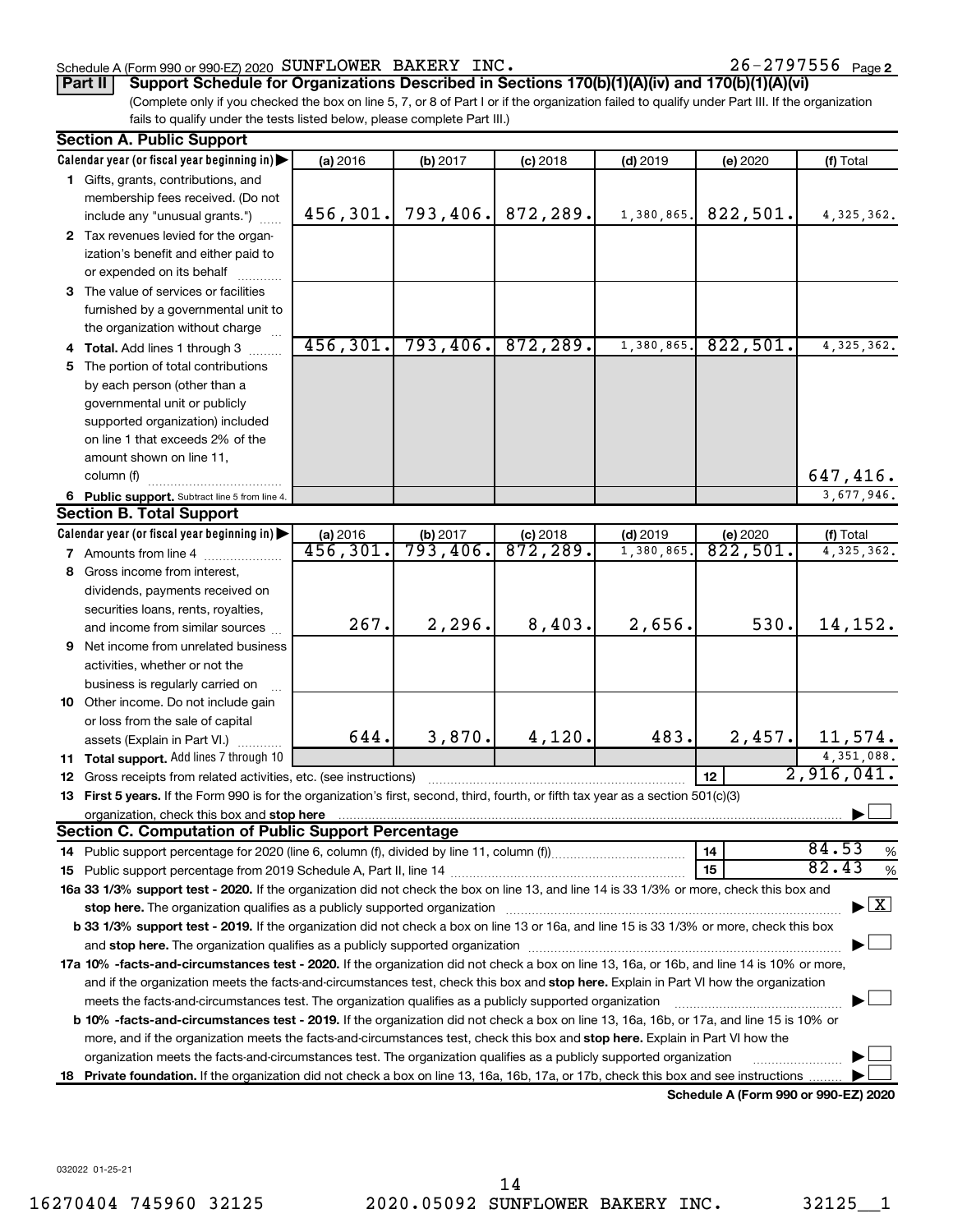### Schedule A (Form 990 or 990-EZ) 2020 SUNFLOWER BAKERY  $INC.$   $26-2797556$   $Page$

26-2797556 Page 3

(Complete only if you checked the box on line 10 of Part I or if the organization failed to qualify under Part II. If the organization fails to qualify under the tests listed below, please complete Part II.)

| <b>Section A. Public Support</b>                                                                                                                                                                                               |          |          |          |            |          |                                      |
|--------------------------------------------------------------------------------------------------------------------------------------------------------------------------------------------------------------------------------|----------|----------|----------|------------|----------|--------------------------------------|
| Calendar year (or fiscal year beginning in) $\blacktriangleright$                                                                                                                                                              | (a) 2016 | (b) 2017 | (c) 2018 | $(d)$ 2019 | (e) 2020 | (f) Total                            |
| 1 Gifts, grants, contributions, and                                                                                                                                                                                            |          |          |          |            |          |                                      |
| membership fees received. (Do not                                                                                                                                                                                              |          |          |          |            |          |                                      |
| include any "unusual grants.")                                                                                                                                                                                                 |          |          |          |            |          |                                      |
| 2 Gross receipts from admissions,<br>merchandise sold or services per-<br>formed, or facilities furnished in<br>any activity that is related to the<br>organization's tax-exempt purpose                                       |          |          |          |            |          |                                      |
| 3 Gross receipts from activities that                                                                                                                                                                                          |          |          |          |            |          |                                      |
| are not an unrelated trade or bus-                                                                                                                                                                                             |          |          |          |            |          |                                      |
| iness under section 513                                                                                                                                                                                                        |          |          |          |            |          |                                      |
| 4 Tax revenues levied for the organ-                                                                                                                                                                                           |          |          |          |            |          |                                      |
| ization's benefit and either paid to<br>or expended on its behalf                                                                                                                                                              |          |          |          |            |          |                                      |
| 5 The value of services or facilities                                                                                                                                                                                          |          |          |          |            |          |                                      |
| furnished by a governmental unit to                                                                                                                                                                                            |          |          |          |            |          |                                      |
| the organization without charge                                                                                                                                                                                                |          |          |          |            |          |                                      |
| 6 Total. Add lines 1 through 5                                                                                                                                                                                                 |          |          |          |            |          |                                      |
| 7a Amounts included on lines 1, 2, and                                                                                                                                                                                         |          |          |          |            |          |                                      |
| 3 received from disqualified persons                                                                                                                                                                                           |          |          |          |            |          |                                      |
| <b>b</b> Amounts included on lines 2 and 3 received<br>from other than disqualified persons that<br>exceed the greater of \$5,000 or 1% of the<br>amount on line 13 for the year                                               |          |          |          |            |          |                                      |
| c Add lines 7a and 7b                                                                                                                                                                                                          |          |          |          |            |          |                                      |
| 8 Public support. (Subtract line 7c from line 6.)                                                                                                                                                                              |          |          |          |            |          |                                      |
| <b>Section B. Total Support</b>                                                                                                                                                                                                |          |          |          |            |          |                                      |
| Calendar year (or fiscal year beginning in) $\blacktriangleright$                                                                                                                                                              | (a) 2016 | (b) 2017 | (c) 2018 | $(d)$ 2019 | (e) 2020 | (f) Total                            |
| 9 Amounts from line 6                                                                                                                                                                                                          |          |          |          |            |          |                                      |
| <b>10a</b> Gross income from interest,<br>dividends, payments received on<br>securities loans, rents, royalties,<br>and income from similar sources                                                                            |          |          |          |            |          |                                      |
| <b>b</b> Unrelated business taxable income<br>(less section 511 taxes) from businesses<br>acquired after June 30, 1975                                                                                                         |          |          |          |            |          |                                      |
| c Add lines 10a and 10b<br><b>11</b> Net income from unrelated business<br>activities not included in line 10b.<br>whether or not the business is<br>regularly carried on                                                      |          |          |          |            |          |                                      |
| 12 Other income. Do not include gain<br>or loss from the sale of capital<br>assets (Explain in Part VI.)                                                                                                                       |          |          |          |            |          |                                      |
| <b>13</b> Total support. (Add lines 9, 10c, 11, and 12.)                                                                                                                                                                       |          |          |          |            |          |                                      |
| 14 First 5 years. If the Form 990 is for the organization's first, second, third, fourth, or fifth tax year as a section 501(c)(3) organization,                                                                               |          |          |          |            |          |                                      |
| check this box and stop here manufactured and and stop here and stop here are manufactured and stop here manufactured and stop here and stop here and stop here and stop here and stop here are all the stop of the state of t |          |          |          |            |          |                                      |
| <b>Section C. Computation of Public Support Percentage</b>                                                                                                                                                                     |          |          |          |            |          |                                      |
|                                                                                                                                                                                                                                |          |          |          |            | 15       | ℅                                    |
| 16 Public support percentage from 2019 Schedule A, Part III, line 15                                                                                                                                                           |          |          |          |            | 16       | %                                    |
| Section D. Computation of Investment Income Percentage                                                                                                                                                                         |          |          |          |            |          |                                      |
| 17 Investment income percentage for 2020 (line 10c, column (f), divided by line 13, column (f))                                                                                                                                |          |          |          |            | 17       | %                                    |
| 18 Investment income percentage from 2019 Schedule A, Part III, line 17                                                                                                                                                        |          |          |          |            | 18       | %                                    |
| 19a 33 1/3% support tests - 2020. If the organization did not check the box on line 14, and line 15 is more than 33 1/3%, and line 17 is not                                                                                   |          |          |          |            |          |                                      |
| more than 33 1/3%, check this box and stop here. The organization qualifies as a publicly supported organization                                                                                                               |          |          |          |            |          |                                      |
| <b>b 33 1/3% support tests - 2019.</b> If the organization did not check a box on line 14 or line 19a, and line 16 is more than 33 1/3%, and                                                                                   |          |          |          |            |          |                                      |
| line 18 is not more than 33 1/3%, check this box and stop here. The organization qualifies as a publicly supported organization                                                                                                |          |          |          |            |          |                                      |
|                                                                                                                                                                                                                                |          |          |          |            |          |                                      |
| 032023 01-25-21                                                                                                                                                                                                                |          |          | 15       |            |          | Schedule A (Form 990 or 990-EZ) 2020 |
|                                                                                                                                                                                                                                |          |          |          |            |          |                                      |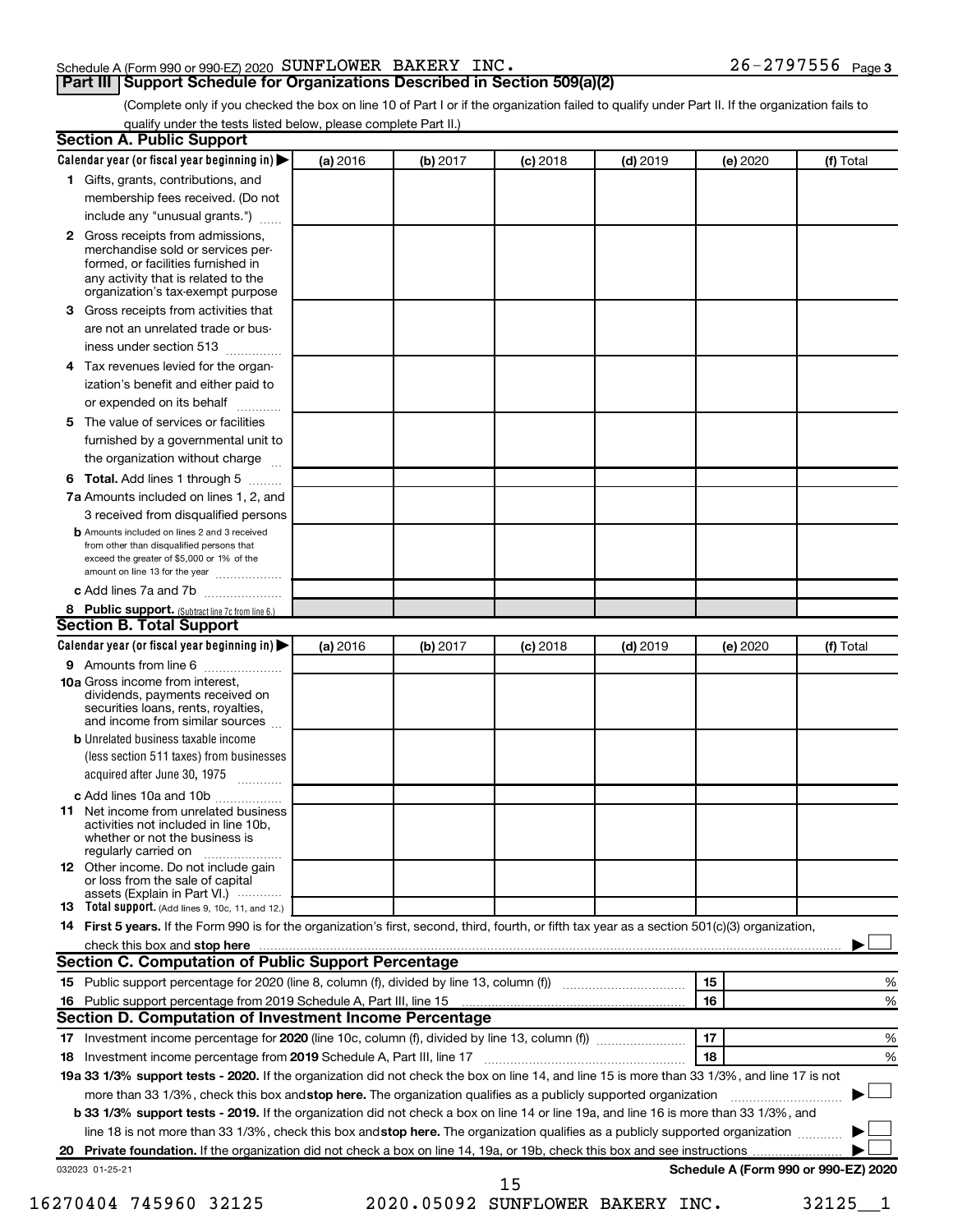**1**

**Yes No**

## **Part IV Supporting Organizations**

(Complete only if you checked a box in line 12 on Part I. If you checked box 12a, Part I, complete Sections A and B. If you checked box 12b, Part I, complete Sections A and C. If you checked box 12c, Part I, complete Sections A, D, and E. If you checked box 12d, Part I, complete Sections A and D, and complete Part V.)

## **Section A. All Supporting Organizations**

- **1** Are all of the organization's supported organizations listed by name in the organization's governing documents? If "No," describe in Part VI how the supported organizations are designated. If designated by *class or purpose, describe the designation. If historic and continuing relationship, explain.*
- **2** Did the organization have any supported organization that does not have an IRS determination of status under section 509(a)(1) or (2)? If "Yes," explain in Part **VI** how the organization determined that the supported *organization was described in section 509(a)(1) or (2).*
- **3a** Did the organization have a supported organization described in section 501(c)(4), (5), or (6)? If "Yes," answer *lines 3b and 3c below.*
- **b** Did the organization confirm that each supported organization qualified under section 501(c)(4), (5), or (6) and satisfied the public support tests under section 509(a)(2)? If "Yes," describe in Part VI when and how the *organization made the determination.*
- **c** Did the organization ensure that all support to such organizations was used exclusively for section 170(c)(2)(B) purposes? If "Yes," explain in Part VI what controls the organization put in place to ensure such use.
- **4 a** *If* Was any supported organization not organized in the United States ("foreign supported organization")? *"Yes," and if you checked box 12a or 12b in Part I, answer lines 4b and 4c below.*
- **b** Did the organization have ultimate control and discretion in deciding whether to make grants to the foreign supported organization? If "Yes," describe in Part VI how the organization had such control and discretion *despite being controlled or supervised by or in connection with its supported organizations.*
- **c** Did the organization support any foreign supported organization that does not have an IRS determination under sections 501(c)(3) and 509(a)(1) or (2)? If "Yes," explain in Part VI what controls the organization used *to ensure that all support to the foreign supported organization was used exclusively for section 170(c)(2)(B) purposes.*
- **5a** Did the organization add, substitute, or remove any supported organizations during the tax year? If "Yes," answer lines 5b and 5c below (if applicable). Also, provide detail in **Part VI,** including (i) the names and EIN *numbers of the supported organizations added, substituted, or removed; (ii) the reasons for each such action; (iii) the authority under the organization's organizing document authorizing such action; and (iv) how the action was accomplished (such as by amendment to the organizing document).*
- **b Type I or Type II only.** Was any added or substituted supported organization part of a class already designated in the organization's organizing document?
- **c Substitutions only.**  Was the substitution the result of an event beyond the organization's control?
- **6** Did the organization provide support (whether in the form of grants or the provision of services or facilities) to **Part VI.** support or benefit one or more of the filing organization's supported organizations? If "Yes," provide detail in anyone other than (i) its supported organizations, (ii) individuals that are part of the charitable class benefited by one or more of its supported organizations, or (iii) other supporting organizations that also
- **7** Did the organization provide a grant, loan, compensation, or other similar payment to a substantial contributor regard to a substantial contributor? If "Yes," complete Part I of Schedule L (Form 990 or 990-EZ). (as defined in section 4958(c)(3)(C)), a family member of a substantial contributor, or a 35% controlled entity with
- **8** Did the organization make a loan to a disqualified person (as defined in section 4958) not described in line 7? *If "Yes," complete Part I of Schedule L (Form 990 or 990-EZ).*
- **9 a** Was the organization controlled directly or indirectly at any time during the tax year by one or more in section 509(a)(1) or (2))? If "Yes," provide detail in **Part VI.** disqualified persons, as defined in section 4946 (other than foundation managers and organizations described
- **b** Did one or more disqualified persons (as defined in line 9a) hold a controlling interest in any entity in which the supporting organization had an interest? If "Yes," provide detail in Part VI.
- **c** Did a disqualified person (as defined in line 9a) have an ownership interest in, or derive any personal benefit from, assets in which the supporting organization also had an interest? If "Yes," provide detail in Part VI.
- **10 a** Was the organization subject to the excess business holdings rules of section 4943 because of section supporting organizations)? If "Yes," answer line 10b below. 4943(f) (regarding certain Type II supporting organizations, and all Type III non-functionally integrated
	- **b** Did the organization have any excess business holdings in the tax year? (Use Schedule C, Form 4720, to *determine whether the organization had excess business holdings.)*

032024 01-25-21

**2 3a 3b 3c 4a 4b 4c 5a 5b 5c 6 7 8 9a 9b 9c 10a**

**Schedule A (Form 990 or 990-EZ) 2020**

**10b**

16270404 745960 32125 2020.05092 SUNFLOWER BAKERY INC. 32125\_\_1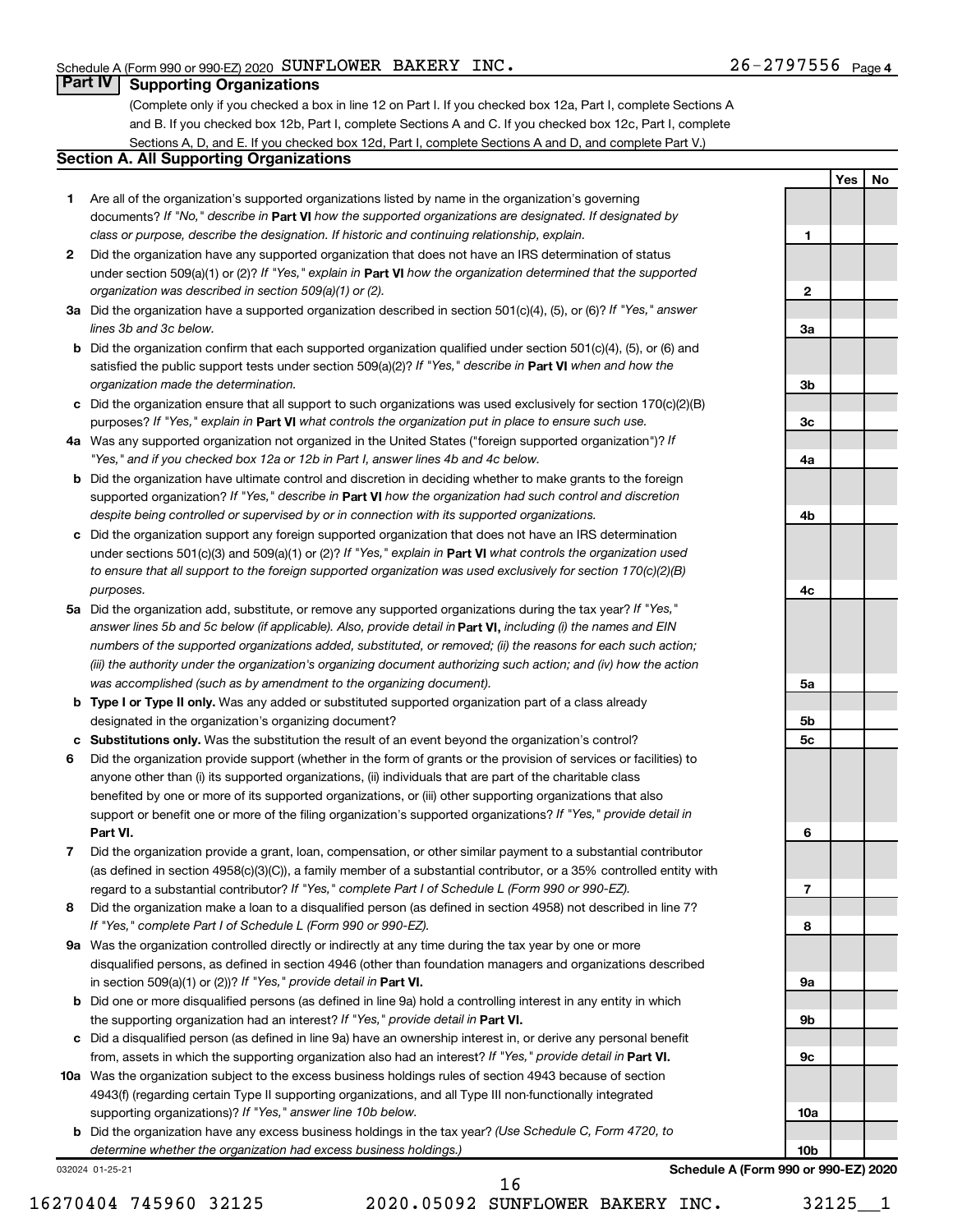|    | <b>Supporting Organizations (continued)</b><br>Part IV                                                                                                                                                                                                                                                                                                                                                                                                                                                                                                                                                                                                                                                                                                                   |                 |            |    |
|----|--------------------------------------------------------------------------------------------------------------------------------------------------------------------------------------------------------------------------------------------------------------------------------------------------------------------------------------------------------------------------------------------------------------------------------------------------------------------------------------------------------------------------------------------------------------------------------------------------------------------------------------------------------------------------------------------------------------------------------------------------------------------------|-----------------|------------|----|
|    |                                                                                                                                                                                                                                                                                                                                                                                                                                                                                                                                                                                                                                                                                                                                                                          |                 | <b>Yes</b> | No |
| 11 | Has the organization accepted a gift or contribution from any of the following persons?                                                                                                                                                                                                                                                                                                                                                                                                                                                                                                                                                                                                                                                                                  |                 |            |    |
|    | a A person who directly or indirectly controls, either alone or together with persons described in lines 11b and                                                                                                                                                                                                                                                                                                                                                                                                                                                                                                                                                                                                                                                         |                 |            |    |
|    | 11c below, the governing body of a supported organization?                                                                                                                                                                                                                                                                                                                                                                                                                                                                                                                                                                                                                                                                                                               | 11a             |            |    |
|    | <b>b</b> A family member of a person described in line 11a above?                                                                                                                                                                                                                                                                                                                                                                                                                                                                                                                                                                                                                                                                                                        | 11 <sub>b</sub> |            |    |
|    | c A 35% controlled entity of a person described in line 11a or 11b above?If "Yes" to line 11a, 11b, or 11c, provide                                                                                                                                                                                                                                                                                                                                                                                                                                                                                                                                                                                                                                                      |                 |            |    |
|    | detail in <b>Part VI.</b>                                                                                                                                                                                                                                                                                                                                                                                                                                                                                                                                                                                                                                                                                                                                                | 11c             |            |    |
|    | <b>Section B. Type I Supporting Organizations</b>                                                                                                                                                                                                                                                                                                                                                                                                                                                                                                                                                                                                                                                                                                                        |                 |            |    |
|    |                                                                                                                                                                                                                                                                                                                                                                                                                                                                                                                                                                                                                                                                                                                                                                          |                 | <b>Yes</b> | No |
| 1  | Did the governing body, members of the governing body, officers acting in their official capacity, or membership of one or<br>more supported organizations have the power to regularly appoint or elect at least a majority of the organization's officers,<br>directors, or trustees at all times during the tax year? If "No," describe in Part VI how the supported organization(s)<br>effectively operated, supervised, or controlled the organization's activities. If the organization had more than one supported<br>organization, describe how the powers to appoint and/or remove officers, directors, or trustees were allocated among the<br>supported organizations and what conditions or restrictions, if any, applied to such powers during the tax year. | 1               |            |    |
| 2  | Did the organization operate for the benefit of any supported organization other than the supported                                                                                                                                                                                                                                                                                                                                                                                                                                                                                                                                                                                                                                                                      |                 |            |    |
|    | organization(s) that operated, supervised, or controlled the supporting organization? If "Yes," explain in                                                                                                                                                                                                                                                                                                                                                                                                                                                                                                                                                                                                                                                               |                 |            |    |
|    | Part VI how providing such benefit carried out the purposes of the supported organization(s) that operated,                                                                                                                                                                                                                                                                                                                                                                                                                                                                                                                                                                                                                                                              |                 |            |    |
|    | supervised, or controlled the supporting organization.                                                                                                                                                                                                                                                                                                                                                                                                                                                                                                                                                                                                                                                                                                                   | 2               |            |    |
|    | <b>Section C. Type II Supporting Organizations</b>                                                                                                                                                                                                                                                                                                                                                                                                                                                                                                                                                                                                                                                                                                                       |                 |            |    |
|    |                                                                                                                                                                                                                                                                                                                                                                                                                                                                                                                                                                                                                                                                                                                                                                          |                 | Yes        | No |
| 1  | Were a majority of the organization's directors or trustees during the tax year also a majority of the directors<br>or trustees of each of the organization's supported organization(s)? If "No," describe in Part VI how control<br>or management of the supporting organization was vested in the same persons that controlled or managed<br>the supported organization(s).                                                                                                                                                                                                                                                                                                                                                                                            | 1               |            |    |
|    | <b>Section D. All Type III Supporting Organizations</b>                                                                                                                                                                                                                                                                                                                                                                                                                                                                                                                                                                                                                                                                                                                  |                 |            |    |
|    |                                                                                                                                                                                                                                                                                                                                                                                                                                                                                                                                                                                                                                                                                                                                                                          |                 | <b>Yes</b> | No |
| 1  | Did the organization provide to each of its supported organizations, by the last day of the fifth month of the                                                                                                                                                                                                                                                                                                                                                                                                                                                                                                                                                                                                                                                           |                 |            |    |
|    | organization's tax year, (i) a written notice describing the type and amount of support provided during the prior tax                                                                                                                                                                                                                                                                                                                                                                                                                                                                                                                                                                                                                                                    |                 |            |    |
|    | year, (ii) a copy of the Form 990 that was most recently filed as of the date of notification, and (iii) copies of the                                                                                                                                                                                                                                                                                                                                                                                                                                                                                                                                                                                                                                                   |                 |            |    |
|    | organization's governing documents in effect on the date of notification, to the extent not previously provided?                                                                                                                                                                                                                                                                                                                                                                                                                                                                                                                                                                                                                                                         | 1               |            |    |
| 2  | Were any of the organization's officers, directors, or trustees either (i) appointed or elected by the supported                                                                                                                                                                                                                                                                                                                                                                                                                                                                                                                                                                                                                                                         |                 |            |    |
|    | organization(s) or (ii) serving on the governing body of a supported organization? If "No," explain in Part VI how                                                                                                                                                                                                                                                                                                                                                                                                                                                                                                                                                                                                                                                       |                 |            |    |
|    | the organization maintained a close and continuous working relationship with the supported organization(s).                                                                                                                                                                                                                                                                                                                                                                                                                                                                                                                                                                                                                                                              | 2               |            |    |
| З  | By reason of the relationship described in line 2, above, did the organization's supported organizations have a                                                                                                                                                                                                                                                                                                                                                                                                                                                                                                                                                                                                                                                          |                 |            |    |
|    | significant voice in the organization's investment policies and in directing the use of the organization's                                                                                                                                                                                                                                                                                                                                                                                                                                                                                                                                                                                                                                                               |                 |            |    |
|    | income or assets at all times during the tax year? If "Yes," describe in Part VI the role the organization's                                                                                                                                                                                                                                                                                                                                                                                                                                                                                                                                                                                                                                                             |                 |            |    |
|    | supported organizations played in this regard.                                                                                                                                                                                                                                                                                                                                                                                                                                                                                                                                                                                                                                                                                                                           | 3               |            |    |
|    | Section E. Type III Functionally Integrated Supporting Organizations                                                                                                                                                                                                                                                                                                                                                                                                                                                                                                                                                                                                                                                                                                     |                 |            |    |
| 1  | Check the box next to the method that the organization used to satisfy the Integral Part Test during the yealsee instructions).                                                                                                                                                                                                                                                                                                                                                                                                                                                                                                                                                                                                                                          |                 |            |    |
| a  | The organization satisfied the Activities Test. Complete line 2 below.                                                                                                                                                                                                                                                                                                                                                                                                                                                                                                                                                                                                                                                                                                   |                 |            |    |
| b  | The organization is the parent of each of its supported organizations. Complete line 3 below.                                                                                                                                                                                                                                                                                                                                                                                                                                                                                                                                                                                                                                                                            |                 |            |    |
| c  | The organization supported a governmental entity. Describe in Part VI how you supported a governmental entity (see instructions).                                                                                                                                                                                                                                                                                                                                                                                                                                                                                                                                                                                                                                        |                 |            |    |
| 2  | Activities Test. Answer lines 2a and 2b below.                                                                                                                                                                                                                                                                                                                                                                                                                                                                                                                                                                                                                                                                                                                           |                 | Yes        | No |
| а  | Did substantially all of the organization's activities during the tax year directly further the exempt purposes of                                                                                                                                                                                                                                                                                                                                                                                                                                                                                                                                                                                                                                                       |                 |            |    |
|    | the supported organization(s) to which the organization was responsive? If "Yes," then in Part VI identify                                                                                                                                                                                                                                                                                                                                                                                                                                                                                                                                                                                                                                                               |                 |            |    |
|    | those supported organizations and explain how these activities directly furthered their exempt purposes,                                                                                                                                                                                                                                                                                                                                                                                                                                                                                                                                                                                                                                                                 |                 |            |    |
|    | how the organization was responsive to those supported organizations, and how the organization determined                                                                                                                                                                                                                                                                                                                                                                                                                                                                                                                                                                                                                                                                |                 |            |    |
|    | that these activities constituted substantially all of its activities.                                                                                                                                                                                                                                                                                                                                                                                                                                                                                                                                                                                                                                                                                                   | 2a              |            |    |
|    | <b>b</b> Did the activities described in line 2a, above, constitute activities that, but for the organization's involvement,                                                                                                                                                                                                                                                                                                                                                                                                                                                                                                                                                                                                                                             |                 |            |    |
|    | one or more of the organization's supported organization(s) would have been engaged in? If "Yes," explain in                                                                                                                                                                                                                                                                                                                                                                                                                                                                                                                                                                                                                                                             |                 |            |    |
|    | Part VI the reasons for the organization's position that its supported organization(s) would have engaged in                                                                                                                                                                                                                                                                                                                                                                                                                                                                                                                                                                                                                                                             |                 |            |    |
|    | these activities but for the organization's involvement.                                                                                                                                                                                                                                                                                                                                                                                                                                                                                                                                                                                                                                                                                                                 | 2b              |            |    |
| з  | Parent of Supported Organizations. Answer lines 3a and 3b below.                                                                                                                                                                                                                                                                                                                                                                                                                                                                                                                                                                                                                                                                                                         |                 |            |    |
| а  | Did the organization have the power to regularly appoint or elect a majority of the officers, directors, or                                                                                                                                                                                                                                                                                                                                                                                                                                                                                                                                                                                                                                                              |                 |            |    |
|    | trustees of each of the supported organizations? If "Yes" or "No" provide details in Part VI.                                                                                                                                                                                                                                                                                                                                                                                                                                                                                                                                                                                                                                                                            | За              |            |    |
|    | <b>b</b> Did the organization exercise a substantial degree of direction over the policies, programs, and activities of each                                                                                                                                                                                                                                                                                                                                                                                                                                                                                                                                                                                                                                             |                 |            |    |
|    | of its supported organizations? If "Yes," describe in Part VI the role played by the organization in this regard.                                                                                                                                                                                                                                                                                                                                                                                                                                                                                                                                                                                                                                                        | Зb              |            |    |
|    | Schedule A (Form 990 or 990-EZ) 2020<br>032025 01-25-21                                                                                                                                                                                                                                                                                                                                                                                                                                                                                                                                                                                                                                                                                                                  |                 |            |    |

**Schedule A (Form 990 or 990-EZ) 2020**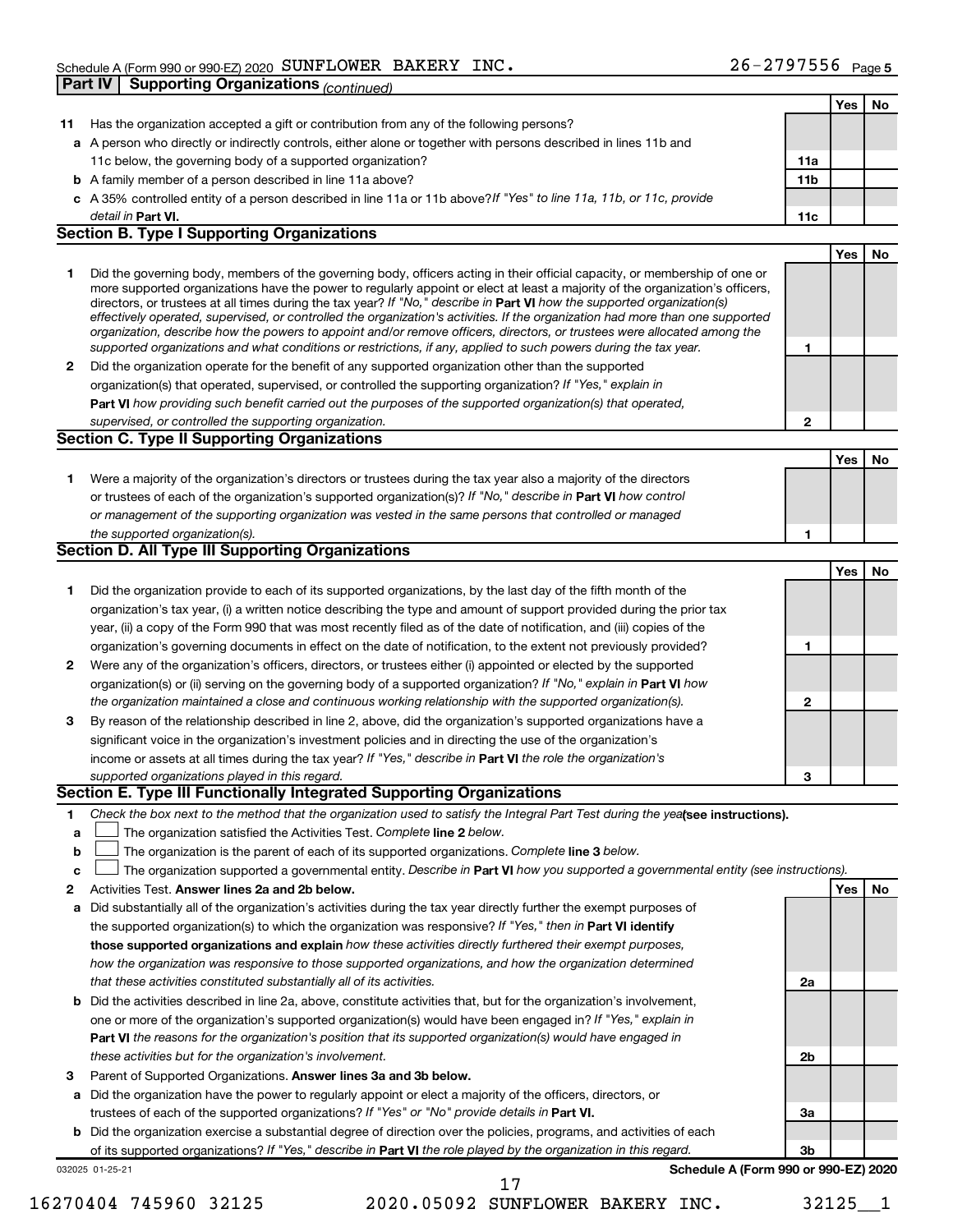#### Schedule A (Form 990 or 990-EZ) 2020 SUNFLOWER BAKERY  $INC.$   $26-2797556$   $Page$ **Part V Type III Non-Functionally Integrated 509(a)(3) Supporting Organizations**

1 **Letter See instructions.** Check here if the organization satisfied the Integral Part Test as a qualifying trust on Nov. 20, 1970 (*explain in* Part **VI**). See instructions. All other Type III non-functionally integrated supporting organizations must complete Sections A through E.

|              | Section A - Adjusted Net Income                                                         |                | (A) Prior Year | (B) Current Year<br>(optional) |
|--------------|-----------------------------------------------------------------------------------------|----------------|----------------|--------------------------------|
| 1            | Net short-term capital gain                                                             | 1              |                |                                |
| 2            | Recoveries of prior-year distributions                                                  | $\mathbf{2}$   |                |                                |
| З            | Other gross income (see instructions)                                                   | 3              |                |                                |
| 4            | Add lines 1 through 3.                                                                  | 4              |                |                                |
| 5            | Depreciation and depletion                                                              | 5              |                |                                |
| 6            | Portion of operating expenses paid or incurred for production or                        |                |                |                                |
|              | collection of gross income or for management, conservation, or                          |                |                |                                |
|              | maintenance of property held for production of income (see instructions)                | 6              |                |                                |
| 7            | Other expenses (see instructions)                                                       | $\overline{7}$ |                |                                |
| 8            | Adjusted Net Income (subtract lines 5, 6, and 7 from line 4)                            | 8              |                |                                |
|              | <b>Section B - Minimum Asset Amount</b>                                                 |                | (A) Prior Year | (B) Current Year<br>(optional) |
| 1.           | Aggregate fair market value of all non-exempt-use assets (see                           |                |                |                                |
|              | instructions for short tax year or assets held for part of year):                       |                |                |                                |
|              | <b>a</b> Average monthly value of securities                                            | 1a             |                |                                |
|              | <b>b</b> Average monthly cash balances                                                  | 1 <sub>b</sub> |                |                                |
|              | c Fair market value of other non-exempt-use assets                                      | 1c             |                |                                |
|              | <b>d</b> Total (add lines 1a, 1b, and 1c)                                               | 1d             |                |                                |
|              | <b>e</b> Discount claimed for blockage or other factors                                 |                |                |                                |
|              | (explain in detail in <b>Part VI</b> ):                                                 |                |                |                                |
| 2            | Acquisition indebtedness applicable to non-exempt-use assets                            | $\mathbf{2}$   |                |                                |
| 3            | Subtract line 2 from line 1d.                                                           | 3              |                |                                |
| 4            | Cash deemed held for exempt use. Enter 0.015 of line 3 (for greater amount,             |                |                |                                |
|              | see instructions).                                                                      | 4              |                |                                |
| 5            | Net value of non-exempt-use assets (subtract line 4 from line 3)                        | 5              |                |                                |
| 6            | Multiply line 5 by 0.035.                                                               | 6              |                |                                |
| 7            | Recoveries of prior-year distributions                                                  | $\overline{7}$ |                |                                |
| 8            | Minimum Asset Amount (add line 7 to line 6)                                             | 8              |                |                                |
|              | <b>Section C - Distributable Amount</b>                                                 |                |                | <b>Current Year</b>            |
| 1            | Adjusted net income for prior year (from Section A, line 8, column A)                   | 1              |                |                                |
| $\mathbf{2}$ | Enter 0.85 of line 1.                                                                   | $\mathbf{2}$   |                |                                |
| 3            | Minimum asset amount for prior year (from Section B, line 8, column A)                  | 3              |                |                                |
| 4            | Enter greater of line 2 or line 3.                                                      | 4              |                |                                |
| 5            | Income tax imposed in prior year                                                        | 5              |                |                                |
| 6            | <b>Distributable Amount.</b> Subtract line 5 from line 4, unless subject to             |                |                |                                |
|              | emergency temporary reduction (see instructions).                                       | 6              |                |                                |
|              | Objects to be considered as a consequence of the Ab-<br>والمستنقص والمستوطئ<br>$-11.11$ |                |                |                                |

**7** Check here if the current year is the organization's first as a non-functionally integrated Type III supporting organization (see † instructions).

**Schedule A (Form 990 or 990-EZ) 2020**

032026 01-25-21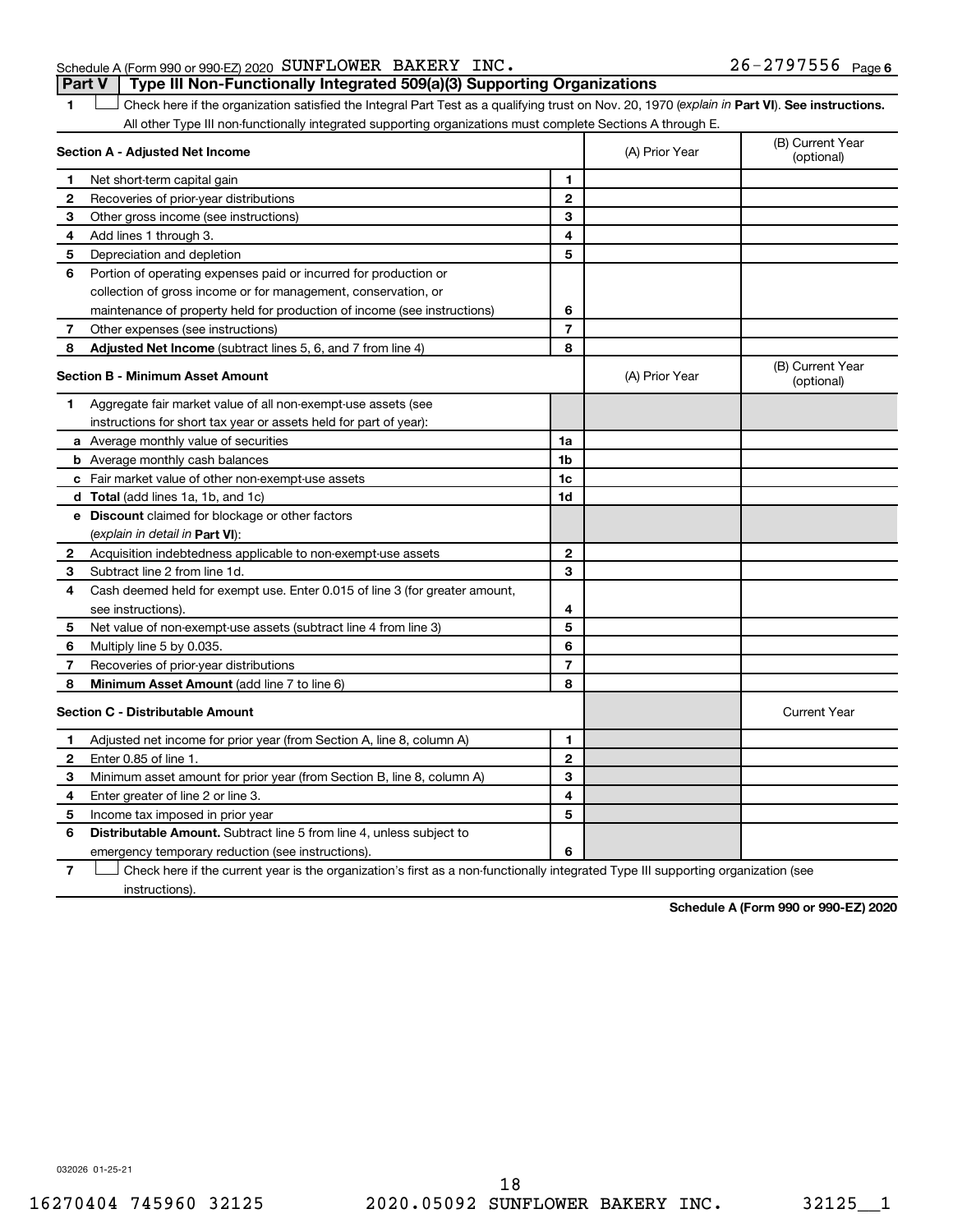Schedule A (Form 990 or 990-EZ) 2020 Page SUNFLOWER BAKERY INC. 26-2797556

| <b>Part V</b> | Type III Non-Functionally Integrated 509(a)(3) Supporting Organizations (continued)        |                             |                                       |                                         |
|---------------|--------------------------------------------------------------------------------------------|-----------------------------|---------------------------------------|-----------------------------------------|
|               | <b>Section D - Distributions</b>                                                           |                             |                                       | <b>Current Year</b>                     |
| 1             | Amounts paid to supported organizations to accomplish exempt purposes                      | 1                           |                                       |                                         |
| 2             | Amounts paid to perform activity that directly furthers exempt purposes of supported       |                             |                                       |                                         |
|               | organizations, in excess of income from activity                                           |                             |                                       |                                         |
| 3             | Administrative expenses paid to accomplish exempt purposes of supported organizations      |                             | 3                                     |                                         |
| 4             | Amounts paid to acquire exempt-use assets                                                  |                             | 4                                     |                                         |
| 5             | Qualified set-aside amounts (prior IRS approval required - provide details in Part VI)     |                             | 5                                     |                                         |
| 6             | Other distributions (describe in Part VI). See instructions.                               |                             | 6                                     |                                         |
| 7             | Total annual distributions. Add lines 1 through 6.                                         |                             | 7                                     |                                         |
| 8             | Distributions to attentive supported organizations to which the organization is responsive |                             |                                       |                                         |
|               | (provide details in Part VI). See instructions.                                            |                             | 8                                     |                                         |
| 9             | Distributable amount for 2020 from Section C, line 6                                       |                             | 9                                     |                                         |
| 10            | Line 8 amount divided by line 9 amount                                                     |                             | 10                                    |                                         |
|               |                                                                                            | (i)                         | (ii)                                  | (iii)                                   |
|               | <b>Section E - Distribution Allocations (see instructions)</b>                             | <b>Excess Distributions</b> | <b>Underdistributions</b><br>Pre-2020 | <b>Distributable</b><br>Amount for 2020 |
| 1             | Distributable amount for 2020 from Section C, line 6                                       |                             |                                       |                                         |
| 2             | Underdistributions, if any, for years prior to 2020 (reason-                               |                             |                                       |                                         |
|               | able cause required - explain in Part VI). See instructions.                               |                             |                                       |                                         |
| 3             | Excess distributions carryover, if any, to 2020                                            |                             |                                       |                                         |
|               | a From 2015                                                                                |                             |                                       |                                         |
|               | <b>b</b> From 2016                                                                         |                             |                                       |                                         |
|               | c From 2017                                                                                |                             |                                       |                                         |
|               | d From 2018                                                                                |                             |                                       |                                         |
|               | e From 2019                                                                                |                             |                                       |                                         |
|               | f Total of lines 3a through 3e                                                             |                             |                                       |                                         |
|               | g Applied to underdistributions of prior years                                             |                             |                                       |                                         |
|               | <b>h</b> Applied to 2020 distributable amount                                              |                             |                                       |                                         |
| Ť.            | Carryover from 2015 not applied (see instructions)                                         |                             |                                       |                                         |
|               | Remainder. Subtract lines 3g, 3h, and 3i from line 3f.                                     |                             |                                       |                                         |
| 4             | Distributions for 2020 from Section D,                                                     |                             |                                       |                                         |
|               | line $7:$                                                                                  |                             |                                       |                                         |
|               | a Applied to underdistributions of prior years                                             |                             |                                       |                                         |
|               | <b>b</b> Applied to 2020 distributable amount                                              |                             |                                       |                                         |
|               | c Remainder. Subtract lines 4a and 4b from line 4.                                         |                             |                                       |                                         |
| 5             | Remaining underdistributions for years prior to 2020, if                                   |                             |                                       |                                         |
|               | any. Subtract lines 3g and 4a from line 2. For result greater                              |                             |                                       |                                         |
|               | than zero, explain in Part VI. See instructions.                                           |                             |                                       |                                         |
| 6             | Remaining underdistributions for 2020. Subtract lines 3h                                   |                             |                                       |                                         |
|               | and 4b from line 1. For result greater than zero, explain in                               |                             |                                       |                                         |
|               | <b>Part VI.</b> See instructions.                                                          |                             |                                       |                                         |
| 7             | Excess distributions carryover to 2021. Add lines 3j                                       |                             |                                       |                                         |
|               | and 4c.                                                                                    |                             |                                       |                                         |
| 8             | Breakdown of line 7:                                                                       |                             |                                       |                                         |
|               | a Excess from 2016                                                                         |                             |                                       |                                         |
|               | <b>b</b> Excess from 2017                                                                  |                             |                                       |                                         |
|               | c Excess from 2018                                                                         |                             |                                       |                                         |
|               | d Excess from 2019                                                                         |                             |                                       |                                         |
|               | e Excess from 2020                                                                         |                             |                                       |                                         |

**Schedule A (Form 990 or 990-EZ) 2020**

032027 01-25-21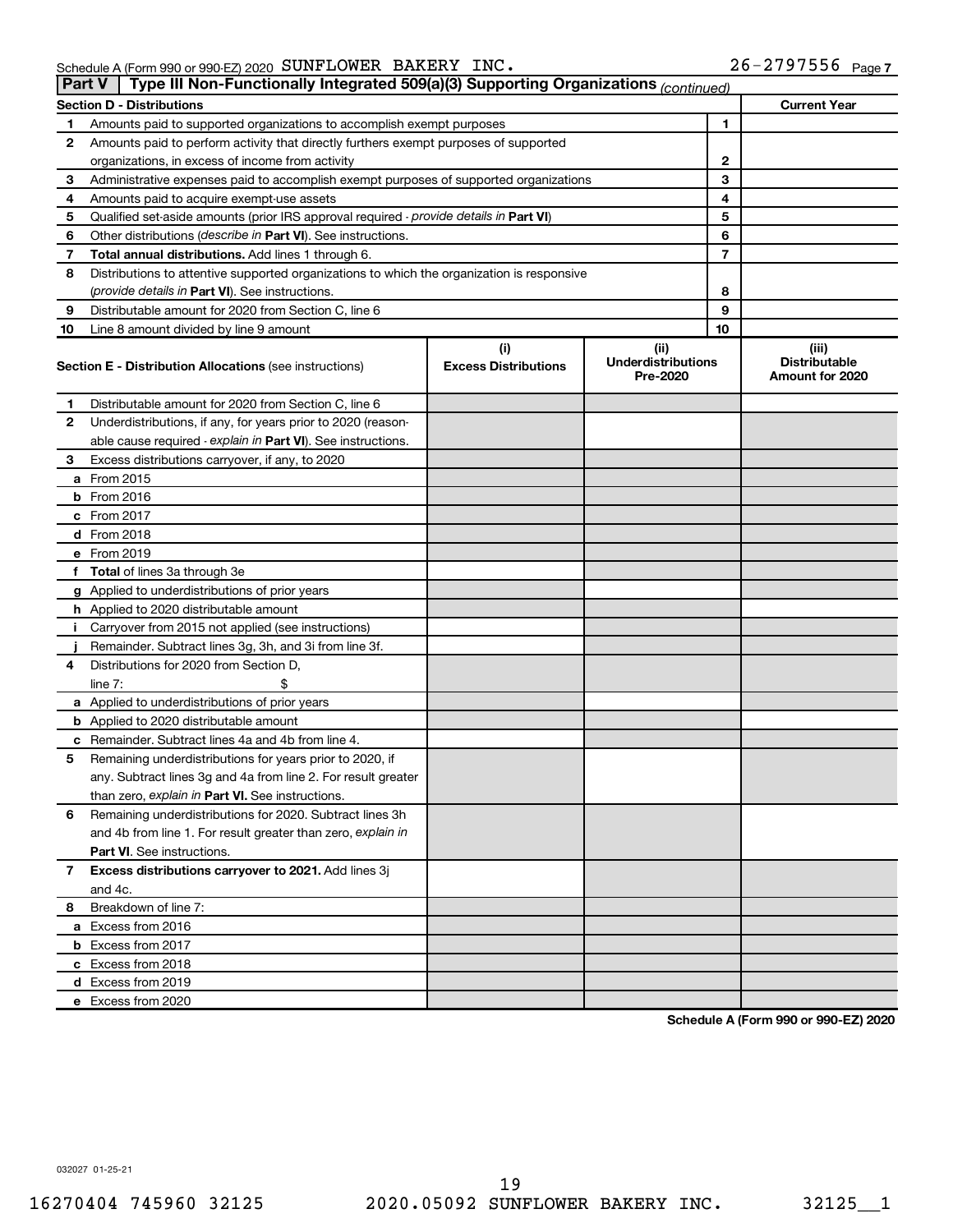| Schedule A (Form 990 or 990-EZ) 2020 SUNFLOWER BAKERY INC. | $26 - 2797556$ Page 8 |
|------------------------------------------------------------|-----------------------|
|------------------------------------------------------------|-----------------------|

| (See instructions.) | <b>Supplemental Information.</b> Provide the explanations required by Part II, line 10; Part II, line 17a or 17b; Part III, line 12;<br>Part IV, Section A, lines 1, 2, 3b, 3c, 4b, 4c, 5a, 6, 9a, 9b, 9c, 11a, 11b, and 11c; Part IV,<br>Section D, lines 5, 6, and 8; and Part V, Section E, lines 2, 5, and 6. Also complete this part for any additional information. |
|---------------------|---------------------------------------------------------------------------------------------------------------------------------------------------------------------------------------------------------------------------------------------------------------------------------------------------------------------------------------------------------------------------|
|                     |                                                                                                                                                                                                                                                                                                                                                                           |
|                     |                                                                                                                                                                                                                                                                                                                                                                           |
|                     |                                                                                                                                                                                                                                                                                                                                                                           |
|                     |                                                                                                                                                                                                                                                                                                                                                                           |
|                     |                                                                                                                                                                                                                                                                                                                                                                           |
|                     |                                                                                                                                                                                                                                                                                                                                                                           |
|                     |                                                                                                                                                                                                                                                                                                                                                                           |
|                     |                                                                                                                                                                                                                                                                                                                                                                           |
|                     |                                                                                                                                                                                                                                                                                                                                                                           |
|                     |                                                                                                                                                                                                                                                                                                                                                                           |
|                     |                                                                                                                                                                                                                                                                                                                                                                           |
|                     |                                                                                                                                                                                                                                                                                                                                                                           |
|                     |                                                                                                                                                                                                                                                                                                                                                                           |
|                     |                                                                                                                                                                                                                                                                                                                                                                           |
|                     |                                                                                                                                                                                                                                                                                                                                                                           |
|                     |                                                                                                                                                                                                                                                                                                                                                                           |
|                     |                                                                                                                                                                                                                                                                                                                                                                           |
|                     |                                                                                                                                                                                                                                                                                                                                                                           |
|                     |                                                                                                                                                                                                                                                                                                                                                                           |
|                     |                                                                                                                                                                                                                                                                                                                                                                           |
|                     |                                                                                                                                                                                                                                                                                                                                                                           |
|                     |                                                                                                                                                                                                                                                                                                                                                                           |
|                     |                                                                                                                                                                                                                                                                                                                                                                           |
|                     |                                                                                                                                                                                                                                                                                                                                                                           |
|                     |                                                                                                                                                                                                                                                                                                                                                                           |
|                     |                                                                                                                                                                                                                                                                                                                                                                           |
|                     |                                                                                                                                                                                                                                                                                                                                                                           |
|                     |                                                                                                                                                                                                                                                                                                                                                                           |
|                     |                                                                                                                                                                                                                                                                                                                                                                           |
|                     |                                                                                                                                                                                                                                                                                                                                                                           |
|                     |                                                                                                                                                                                                                                                                                                                                                                           |
|                     |                                                                                                                                                                                                                                                                                                                                                                           |
|                     |                                                                                                                                                                                                                                                                                                                                                                           |
|                     |                                                                                                                                                                                                                                                                                                                                                                           |
|                     |                                                                                                                                                                                                                                                                                                                                                                           |
|                     |                                                                                                                                                                                                                                                                                                                                                                           |
|                     |                                                                                                                                                                                                                                                                                                                                                                           |
|                     |                                                                                                                                                                                                                                                                                                                                                                           |
|                     |                                                                                                                                                                                                                                                                                                                                                                           |
|                     |                                                                                                                                                                                                                                                                                                                                                                           |
|                     |                                                                                                                                                                                                                                                                                                                                                                           |
| 032028 01-25-21     | Schedule A (Form 990 or 990-EZ) 2020                                                                                                                                                                                                                                                                                                                                      |
|                     | 20<br>2020.05092 SUNFLOWER BAKERY INC.                                                                                                                                                                                                                                                                                                                                    |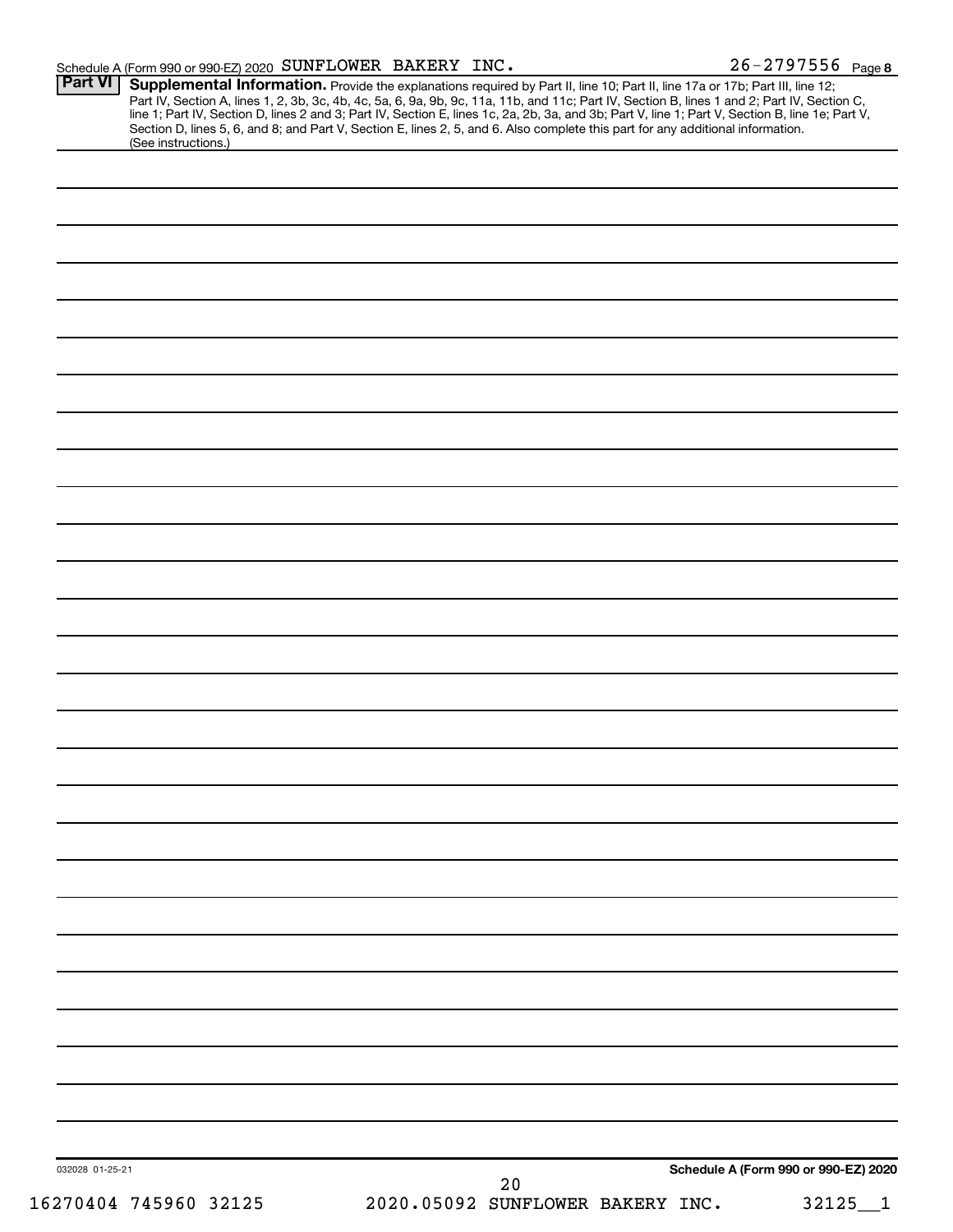Department of the Treasury Internal Revenue Service **(Form 990, 990-EZ,**

Name of the organization

## **Schedule B Schedule of Contributors**

**or 990-PF) | Attach to Form 990, Form 990-EZ, or Form 990-PF. | Go to www.irs.gov/Form990 for the latest information.** OMB No. 1545-0047

**2020**

**Employer identification number**

| SUNFLOWER BAKERY INC. |  | 26-2797556 |
|-----------------------|--|------------|
|                       |  |            |

| <b>Organization type (check one):</b> |                                                                           |  |  |  |
|---------------------------------------|---------------------------------------------------------------------------|--|--|--|
| Filers of:                            | Section:                                                                  |  |  |  |
| Form 990 or 990-EZ                    | $\underline{\mathbf{X}}$ 501(c)( $3$ ) (enter number) organization        |  |  |  |
|                                       | 4947(a)(1) nonexempt charitable trust not treated as a private foundation |  |  |  |
|                                       | 527 political organization                                                |  |  |  |
| Form 990-PF                           | 501(c)(3) exempt private foundation                                       |  |  |  |
|                                       | 4947(a)(1) nonexempt charitable trust treated as a private foundation     |  |  |  |
|                                       | 501(c)(3) taxable private foundation                                      |  |  |  |
|                                       |                                                                           |  |  |  |

Check if your organization is covered by the General Rule or a Special Rule.

**Note:**  Only a section 501(c)(7), (8), or (10) organization can check boxes for both the General Rule and a Special Rule. See instructions.

#### **General Rule**

 $\Box$ 

 $\Box$ 

For an organization filing Form 990, 990-EZ, or 990-PF that received, during the year, contributions totaling \$5,000 or more (in money or property) from any one contributor. Complete Parts I and II. See instructions for determining a contributor's total contributions.

#### **Special Rules**

any one contributor, during the year, total contributions of the greater of (1) \$5,000; or (2) 2% of the amount on (i) Form 990, Part VIII, line 1h;  $\boxed{\text{X}}$  For an organization described in section 501(c)(3) filing Form 990 or 990-EZ that met the 33 1/3% support test of the regulations under sections 509(a)(1) and 170(b)(1)(A)(vi), that checked Schedule A (Form 990 or 990-EZ), Part II, line 13, 16a, or 16b, and that received from or (ii) Form 990-EZ, line 1. Complete Parts I and II.

For an organization described in section 501(c)(7), (8), or (10) filing Form 990 or 990-EZ that received from any one contributor, during the year, total contributions of more than \$1,000 exclusively for religious, charitable, scientific, literary, or educational purposes, or for the prevention of cruelty to children or animals. Complete Parts I (entering "N/A" in column (b) instead of the contributor name and address), II, and III.  $\Box$ 

purpose. Don't complete any of the parts unless the General Rule applies to this organization because it received nonexclusively year, contributions exclusively for religious, charitable, etc., purposes, but no such contributions totaled more than \$1,000. If this box is checked, enter here the total contributions that were received during the year for an exclusively religious, charitable, etc., For an organization described in section 501(c)(7), (8), or (10) filing Form 990 or 990-EZ that received from any one contributor, during the religious, charitable, etc., contributions totaling \$5,000 or more during the year  $~\ldots\ldots\ldots\ldots\ldots\ldots\ldots\ldots\blacktriangleright~$ \$

**Caution:**  An organization that isn't covered by the General Rule and/or the Special Rules doesn't file Schedule B (Form 990, 990-EZ, or 990-PF),  **must** but it answer "No" on Part IV, line 2, of its Form 990; or check the box on line H of its Form 990-EZ or on its Form 990-PF, Part I, line 2, to certify that it doesn't meet the filing requirements of Schedule B (Form 990, 990-EZ, or 990-PF).

**For Paperwork Reduction Act Notice, see the instructions for Form 990, 990-EZ, or 990-PF. Schedule B (Form 990, 990-EZ, or 990-PF) (2020)** LHA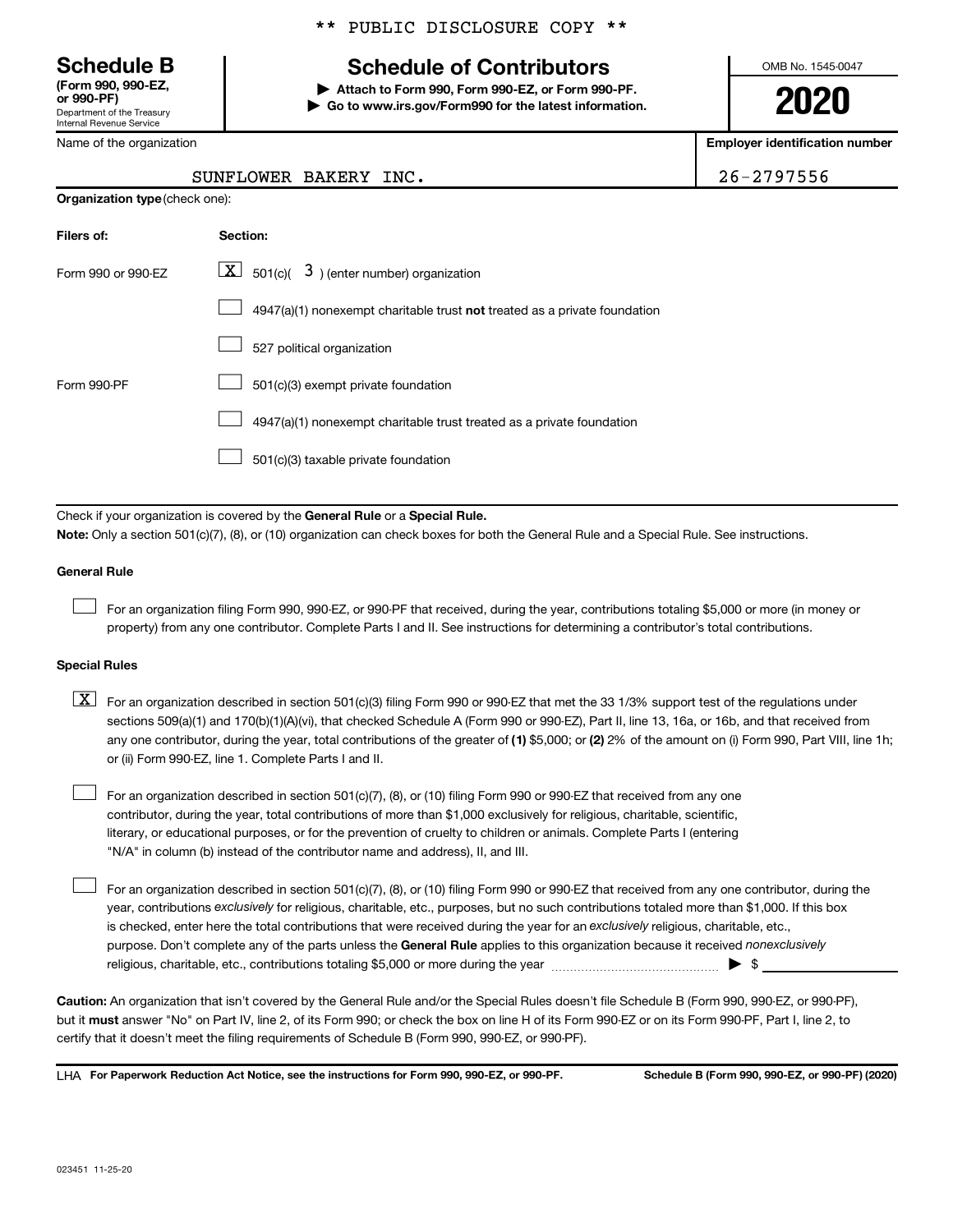Name of organization

**Employer identification number**

## SUNFLOWER BAKERY INC. 26-2797556

| Part I          | <b>Contributors</b> (see instructions). Use duplicate copies of Part I if additional space is needed. |                                   |                                                                                                          |
|-----------------|-------------------------------------------------------------------------------------------------------|-----------------------------------|----------------------------------------------------------------------------------------------------------|
| (a)<br>No.      | (b)<br>Name, address, and ZIP + 4                                                                     | (c)<br><b>Total contributions</b> | (d)<br>Type of contribution                                                                              |
| 1               |                                                                                                       | 152,606.<br>\$                    | $\boxed{\textbf{X}}$<br>Person<br>Payroll<br>Noncash<br>(Complete Part II for<br>noncash contributions.) |
| (a)<br>No.      | (b)<br>Name, address, and ZIP + 4                                                                     | (c)<br><b>Total contributions</b> | (d)<br>Type of contribution                                                                              |
| 2               |                                                                                                       | 75,000.<br>\$                     | $\boxed{\text{X}}$<br>Person<br>Payroll<br>Noncash<br>(Complete Part II for<br>noncash contributions.)   |
| (a)<br>No.      | (b)<br>Name, address, and ZIP + 4                                                                     | (c)<br><b>Total contributions</b> | (d)<br>Type of contribution                                                                              |
| 3               |                                                                                                       | 54,540.<br>\$                     | $\boxed{\textbf{X}}$<br>Person<br>Payroll<br>Noncash<br>(Complete Part II for<br>noncash contributions.) |
| (a)<br>No.      | (b)<br>Name, address, and ZIP + 4                                                                     | (c)<br><b>Total contributions</b> | (d)<br>Type of contribution                                                                              |
| 4               |                                                                                                       | 50,000.<br>\$                     | $\boxed{\mathbf{X}}$<br>Person<br>Payroll<br>Noncash<br>(Complete Part II for<br>noncash contributions.) |
| (a)<br>No.      | (b)<br>Name, address, and ZIP + 4                                                                     | (c)<br><b>Total contributions</b> | (d)<br>Type of contribution                                                                              |
| 5               |                                                                                                       | 35,000.<br>\$                     | $\boxed{\text{X}}$<br>Person<br>Payroll<br>Noncash<br>(Complete Part II for<br>noncash contributions.)   |
| (a)<br>No.      | (b)<br>Name, address, and ZIP + 4                                                                     | (c)<br><b>Total contributions</b> | (d)<br>Type of contribution                                                                              |
| 6               |                                                                                                       | 30,000.<br>\$                     | $\boxed{\text{X}}$<br>Person<br>Payroll<br>Noncash<br>(Complete Part II for<br>noncash contributions.)   |
| 023452 11-25-20 |                                                                                                       | 22                                | Schedule B (Form 990, 990-EZ, or 990-PF) (2020)                                                          |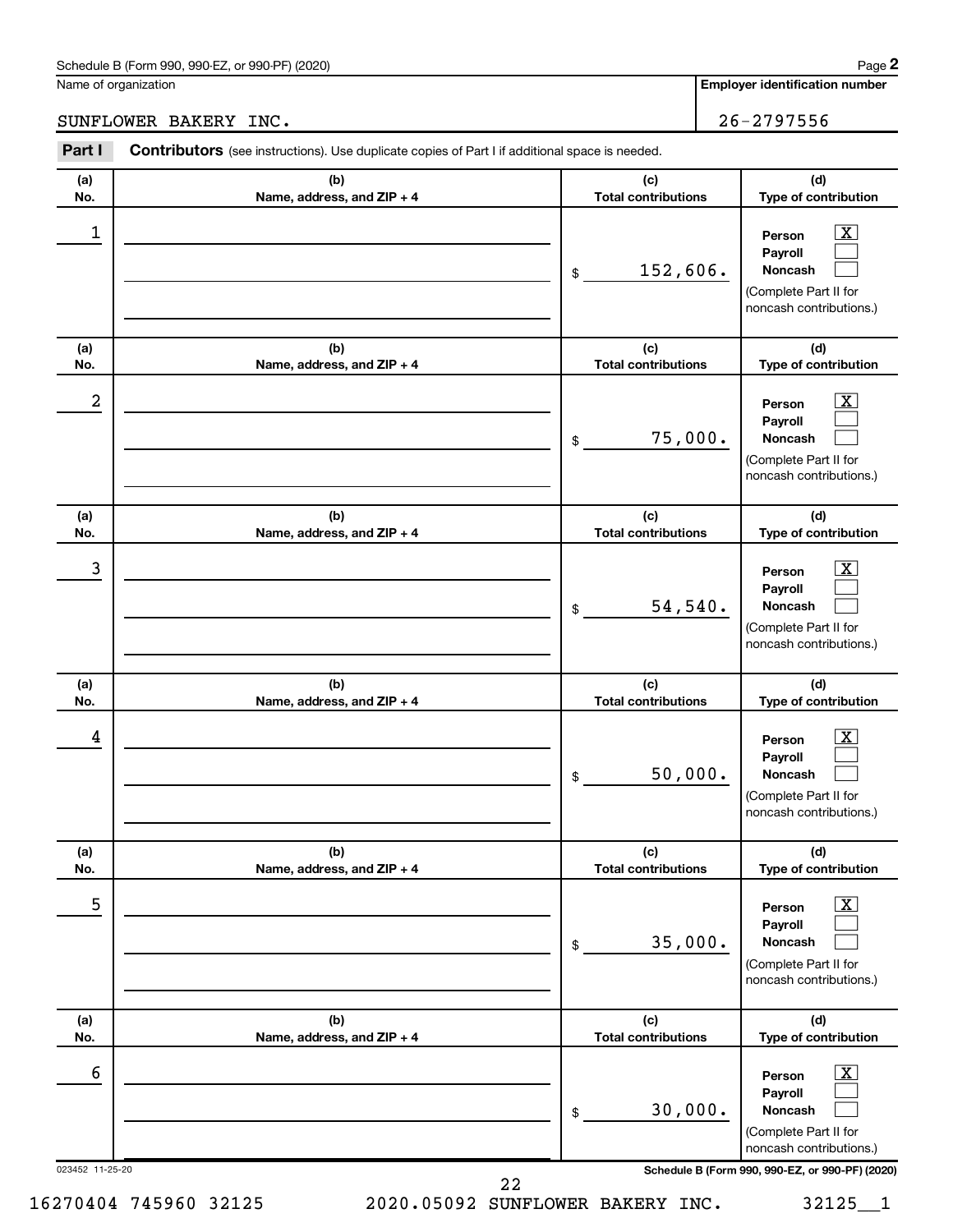Name of organization

 $\lfloor x \rfloor$  $\Box$  $\Box$ 

 $\overline{\mathbf{X}}$  $\Box$  $\Box$ 

 $\boxed{\textbf{X}}$  $\Box$  $\Box$ 

 $\boxed{\textbf{X}}$  $\Box$  $\Box$ 

 $\boxed{\text{X}}$  $\Box$  $\Box$ 

**Employer identification number**

**(d) Type of contribution**

**(d) Type of contribution**

(Complete Part II for noncash contributions.)

> **(d) Type of contribution**

(Complete Part II for noncash contributions.)

**(d) Type of contribution**

(Complete Part II for noncash contributions.)

> **(d) Type of contribution**

(Complete Part II for noncash contributions.)

**(d) Type of contribution**

(Complete Part II for noncash contributions.)

SUNFLOWER BAKERY INC. 26-2797556

**Person Payroll Noncash**

**Person Payroll Noncash**

**Person Payroll Noncash**

**Person Payroll Noncash**

**Person Payroll Noncash**

## **(a) No. (b) Name, address, and ZIP + 4 (c) Total contributions (a) No. (b) Name, address, and ZIP + 4 (c) Total contributions (a) No. (b) Name, address, and ZIP + 4 (c) Total contributions (a) No. (b) Name, address, and ZIP + 4 (c) Total contributions (a) No. (b) Name, address, and ZIP + 4 (c) Total contributions (a) No. (b) Name, address, and ZIP + 4 (c) Total contributions Part I** Contributors (see instructions). Use duplicate copies of Part I if additional space is needed. \$ \$ \$ \$ \$  $7$   $|$  Person  $\overline{\text{X}}$ 25,000.  $8$  Person  $\overline{\text{X}}$ 25,000. 9 X 20,000.  $10$  Person  $\overline{\text{X}}$ 20,000.  $\begin{array}{|c|c|c|c|c|}\hline \text{11} & \text{Person} & \text{X} \\\hline \end{array}$ 20,000.

023452 11-25-20 **Schedule B (Form 990, 990-EZ, or 990-PF) (2020)**

**Person Payroll Noncash**

(Complete Part II for noncash contributions.)

16270404 745960 32125 2020.05092 SUNFLOWER BAKERY INC. 32125\_\_1

\$

 $\Box$  $\Box$  $\Box$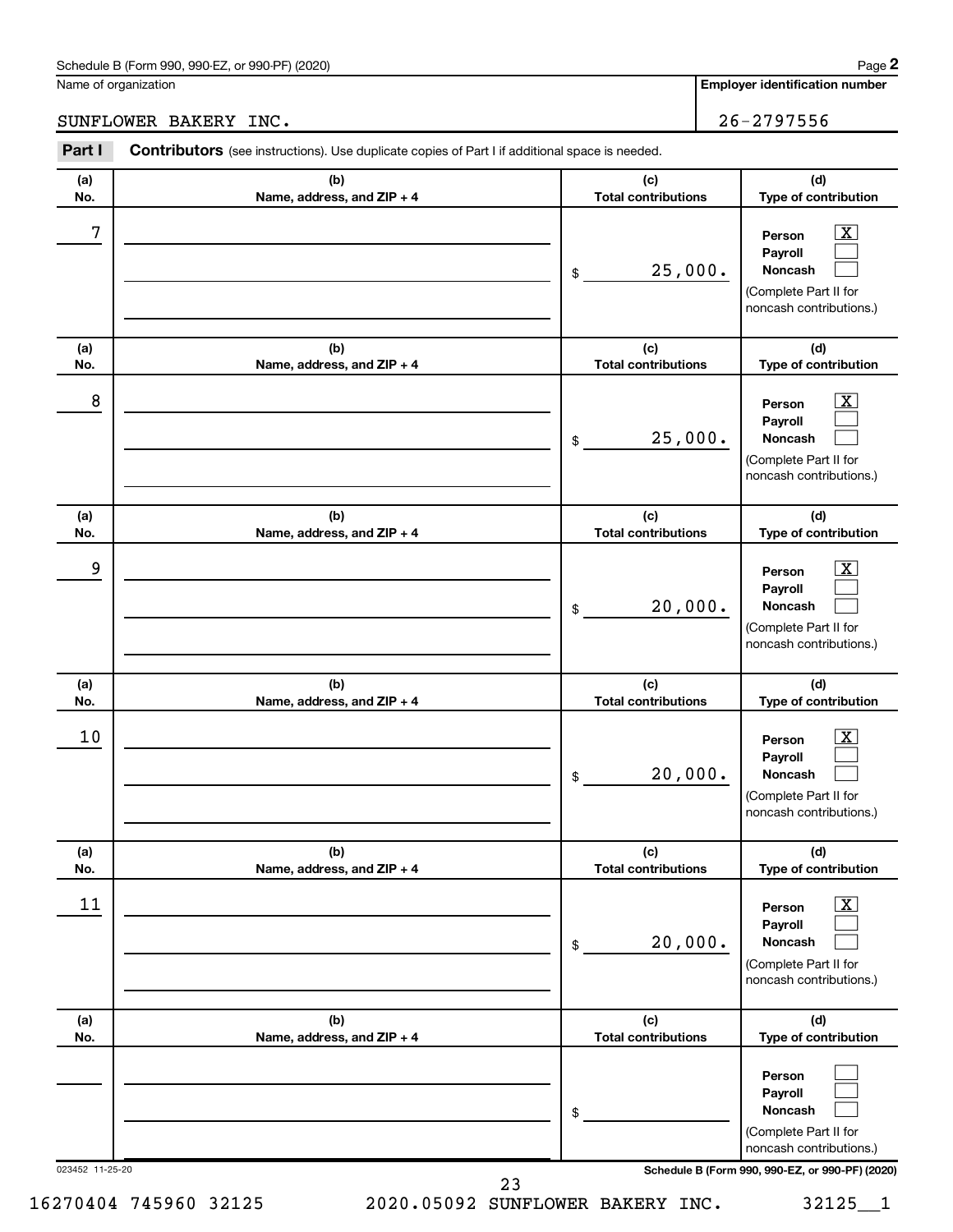Name of organization

**Employer identification number**

## SUNFLOWER BAKERY INC. 26-2797556

Part II Noncash Property (see instructions). Use duplicate copies of Part II if additional space is needed.

| (a)<br>No.      |                                              | (c)                      |                                                 |
|-----------------|----------------------------------------------|--------------------------|-------------------------------------------------|
| from            | (b)<br>Description of noncash property given | FMV (or estimate)        | (d)<br>Date received                            |
| Part I          |                                              | (See instructions.)      |                                                 |
|                 |                                              |                          |                                                 |
|                 |                                              |                          |                                                 |
|                 |                                              |                          |                                                 |
|                 |                                              | $\frac{1}{2}$            |                                                 |
|                 |                                              |                          |                                                 |
| (a)             |                                              |                          |                                                 |
| No.             | (b)                                          | (c)<br>FMV (or estimate) | (d)                                             |
| from            | Description of noncash property given        | (See instructions.)      | Date received                                   |
| Part I          |                                              |                          |                                                 |
|                 |                                              |                          |                                                 |
|                 |                                              |                          |                                                 |
|                 |                                              |                          |                                                 |
|                 |                                              | $\frac{1}{2}$            |                                                 |
|                 |                                              |                          |                                                 |
| (a)             |                                              | (c)                      |                                                 |
| No.<br>from     | (b)<br>Description of noncash property given | FMV (or estimate)        | (d)<br>Date received                            |
| Part I          |                                              | (See instructions.)      |                                                 |
|                 |                                              |                          |                                                 |
|                 |                                              |                          |                                                 |
|                 |                                              |                          |                                                 |
|                 |                                              | $\frac{1}{2}$            |                                                 |
|                 |                                              |                          |                                                 |
| (a)             |                                              |                          |                                                 |
| No.             | (b)                                          | (c)<br>FMV (or estimate) | (d)                                             |
| from            | Description of noncash property given        | (See instructions.)      | Date received                                   |
| Part I          |                                              |                          |                                                 |
|                 |                                              |                          |                                                 |
|                 |                                              |                          |                                                 |
|                 |                                              |                          |                                                 |
|                 |                                              | $$ -$                    |                                                 |
| (a)             |                                              |                          |                                                 |
| No.             | (b)                                          | (c)                      | (d)                                             |
| from            | Description of noncash property given        | FMV (or estimate)        | Date received                                   |
| Part I          |                                              | (See instructions.)      |                                                 |
|                 |                                              |                          |                                                 |
|                 |                                              |                          |                                                 |
|                 |                                              |                          |                                                 |
|                 |                                              | $\,$                     |                                                 |
|                 |                                              |                          |                                                 |
| (a)             |                                              | (c)                      |                                                 |
| No.             | (b)                                          | FMV (or estimate)        | (d)                                             |
| from<br>Part I  | Description of noncash property given        | (See instructions.)      | Date received                                   |
|                 |                                              |                          |                                                 |
|                 |                                              |                          |                                                 |
|                 |                                              |                          |                                                 |
|                 |                                              | \$                       |                                                 |
| 023453 11-25-20 |                                              |                          | Schedule B (Form 990, 990-EZ, or 990-PF) (2020) |
|                 | 24                                           |                          |                                                 |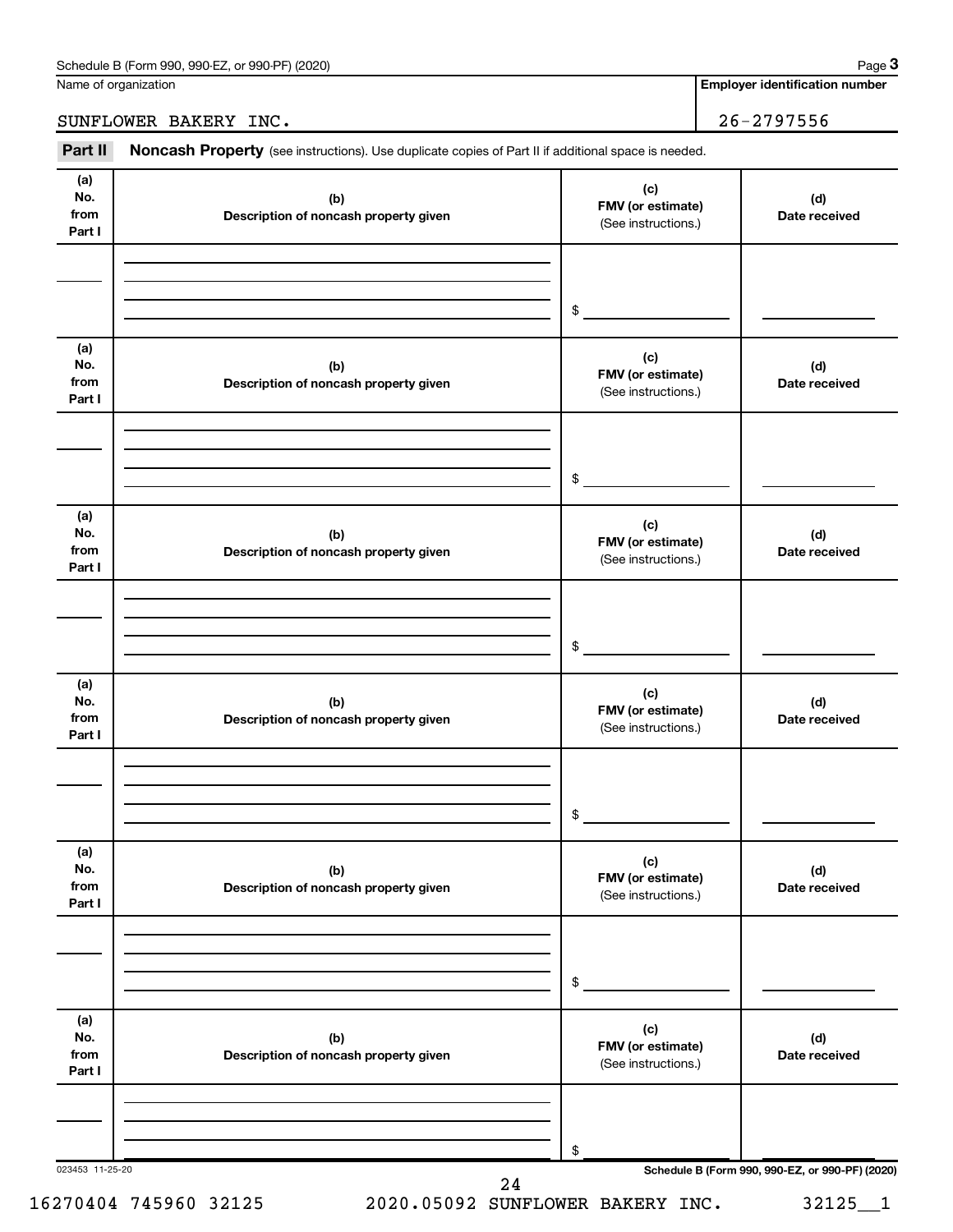**4**

| Name of organization                   |                                                                                                                                                                                                                                                                                                                                                                                                                                                                                                             |                      |  | <b>Employer identification number</b>           |  |
|----------------------------------------|-------------------------------------------------------------------------------------------------------------------------------------------------------------------------------------------------------------------------------------------------------------------------------------------------------------------------------------------------------------------------------------------------------------------------------------------------------------------------------------------------------------|----------------------|--|-------------------------------------------------|--|
|                                        | SUNFLOWER BAKERY INC.                                                                                                                                                                                                                                                                                                                                                                                                                                                                                       |                      |  | $26 - 2797556$                                  |  |
| Part III                               | Exclusively religious, charitable, etc., contributions to organizations described in section 501(c)(7), (8), or (10) that total more than \$1,000 for the year<br>from any one contributor. Complete columns (a) through (e) and the following line entry. For organizations<br>completing Part III, enter the total of exclusively religious, charitable, etc., contributions of \$1,000 or less for the year. (Enter this info. once.)<br>Use duplicate copies of Part III if additional space is needed. |                      |  |                                                 |  |
| $\overline{a}$ ) No.<br>from<br>Part I | (b) Purpose of gift                                                                                                                                                                                                                                                                                                                                                                                                                                                                                         | (c) Use of gift      |  | (d) Description of how gift is held             |  |
|                                        |                                                                                                                                                                                                                                                                                                                                                                                                                                                                                                             |                      |  |                                                 |  |
|                                        |                                                                                                                                                                                                                                                                                                                                                                                                                                                                                                             | (e) Transfer of gift |  |                                                 |  |
|                                        | Transferee's name, address, and ZIP + 4                                                                                                                                                                                                                                                                                                                                                                                                                                                                     |                      |  | Relationship of transferor to transferee        |  |
| $\overline{a}$ ) No.<br>from<br>Part I | (b) Purpose of gift                                                                                                                                                                                                                                                                                                                                                                                                                                                                                         | (c) Use of gift      |  | (d) Description of how gift is held             |  |
|                                        |                                                                                                                                                                                                                                                                                                                                                                                                                                                                                                             |                      |  |                                                 |  |
|                                        |                                                                                                                                                                                                                                                                                                                                                                                                                                                                                                             | (e) Transfer of gift |  |                                                 |  |
|                                        | Transferee's name, address, and ZIP + 4                                                                                                                                                                                                                                                                                                                                                                                                                                                                     |                      |  | Relationship of transferor to transferee        |  |
| $\overline{a}$ ) No.<br>from<br>Part I | (b) Purpose of gift                                                                                                                                                                                                                                                                                                                                                                                                                                                                                         | (c) Use of gift      |  | (d) Description of how gift is held             |  |
|                                        |                                                                                                                                                                                                                                                                                                                                                                                                                                                                                                             |                      |  |                                                 |  |
|                                        | (e) Transfer of gift                                                                                                                                                                                                                                                                                                                                                                                                                                                                                        |                      |  |                                                 |  |
|                                        | Transferee's name, address, and ZIP + 4                                                                                                                                                                                                                                                                                                                                                                                                                                                                     |                      |  | Relationship of transferor to transferee        |  |
| (a) No.<br>from<br>Part I              | (b) Purpose of gift                                                                                                                                                                                                                                                                                                                                                                                                                                                                                         | (c) Use of gift      |  | (d) Description of how gift is held             |  |
|                                        |                                                                                                                                                                                                                                                                                                                                                                                                                                                                                                             |                      |  |                                                 |  |
|                                        | (e) Transfer of gift                                                                                                                                                                                                                                                                                                                                                                                                                                                                                        |                      |  |                                                 |  |
|                                        | Transferee's name, address, and ZIP + 4                                                                                                                                                                                                                                                                                                                                                                                                                                                                     |                      |  | Relationship of transferor to transferee        |  |
|                                        |                                                                                                                                                                                                                                                                                                                                                                                                                                                                                                             |                      |  |                                                 |  |
| 023454 11-25-20                        |                                                                                                                                                                                                                                                                                                                                                                                                                                                                                                             | 25                   |  | Schedule B (Form 990, 990-EZ, or 990-PF) (2020) |  |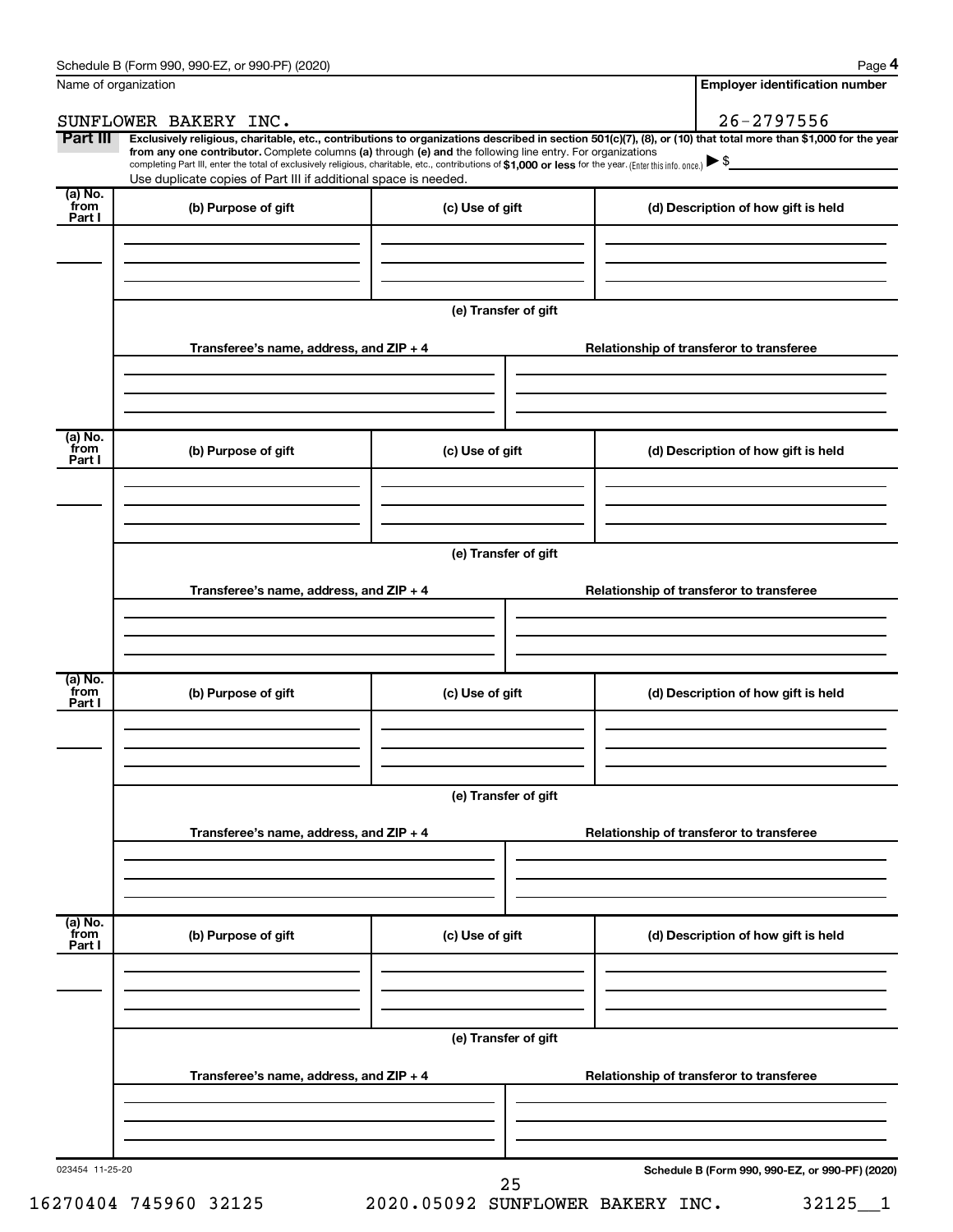| <b>CHEDULE D</b> |  |
|------------------|--|
|                  |  |

# **SCHEDULE D Supplemental Financial Statements**<br> **Form 990 2020**<br> **Part IV** line 6.7.8.9.10, 11a, 11b, 11d, 11d, 11d, 11d, 11d, 12a, 0r, 12b

**(Form 990) | Complete if the organization answered "Yes" on Form 990, Part IV, line 6, 7, 8, 9, 10, 11a, 11b, 11c, 11d, 11e, 11f, 12a, or 12b.**

**| Attach to Form 990. |Go to www.irs.gov/Form990 for instructions and the latest information.**



Department of the Treasury Internal Revenue Service

| SUNFLOWER BAKERY INC.<br>Organizations Maintaining Donor Advised Funds or Other Similar Funds or Accounts. Complete if the<br>Part I<br>organization answered "Yes" on Form 990, Part IV, line 6.<br>(a) Donor advised funds<br>1.<br>Aggregate value of contributions to (during year)<br>2<br>3<br>4<br>Did the organization inform all donors and donor advisors in writing that the assets held in donor advised funds<br>5<br>Did the organization inform all grantees, donors, and donor advisors in writing that grant funds can be used only<br>6<br>for charitable purposes and not for the benefit of the donor or donor advisor, or for any other purpose conferring<br>impermissible private benefit?<br>Part II<br>Conservation Easements. Complete if the organization answered "Yes" on Form 990, Part IV, line 7.<br>Purpose(s) of conservation easements held by the organization (check all that apply).<br>Preservation of land for public use (for example, recreation or education)<br>Preservation of a historically important land area<br>Protection of natural habitat<br>Preservation of a certified historic structure<br>Preservation of open space<br>Complete lines 2a through 2d if the organization held a qualified conservation contribution in the form of a conservation easement on the last<br>2<br>day of the tax year.<br>a Total number of conservation easements [111] [12] The Total number of conservation easements [11] The Total number of conservation easements [11] The Total number of conservation easements [11] The Total number of the To<br>2a<br>2 <sub>b</sub><br>2c<br>d Number of conservation easements included in (c) acquired after 7/25/06, and not on a historic structure<br>2d<br>Number of conservation easements modified, transferred, released, extinguished, or terminated by the organization during the tax<br>3<br>$\vee$ ear $\blacktriangleright$<br>Number of states where property subject to conservation easement is located ><br>4<br>Does the organization have a written policy regarding the periodic monitoring, inspection, handling of<br>5<br>violations, and enforcement of the conservation easements it holds?<br>Staff and volunteer hours devoted to monitoring, inspecting, handling of violations, and enforcing conservation easements during the year<br>6<br>Amount of expenses incurred in monitoring, inspecting, handling of violations, and enforcing conservation easements during the year<br>7<br>▶ \$<br>Does each conservation easement reported on line 2(d) above satisfy the requirements of section 170(h)(4)(B)(i)<br>In Part XIII, describe how the organization reports conservation easements in its revenue and expense statement and<br>balance sheet, and include, if applicable, the text of the footnote to the organization's financial statements that describes the<br>organization's accounting for conservation easements.<br>Organizations Maintaining Collections of Art, Historical Treasures, or Other Similar Assets.<br>Part III<br>Complete if the organization answered "Yes" on Form 990, Part IV, line 8.<br>1a If the organization elected, as permitted under FASB ASC 958, not to report in its revenue statement and balance sheet works<br>of art, historical treasures, or other similar assets held for public exhibition, education, or research in furtherance of public<br>service, provide in Part XIII the text of the footnote to its financial statements that describes these items.<br><b>b</b> If the organization elected, as permitted under FASB ASC 958, to report in its revenue statement and balance sheet works of<br>art, historical treasures, or other similar assets held for public exhibition, education, or research in furtherance of public service,<br>provide the following amounts relating to these items:<br>\$<br>- \$<br>(ii) Assets included in Form 990, Part X<br>If the organization received or held works of art, historical treasures, or other similar assets for financial gain, provide<br>2<br>the following amounts required to be reported under FASB ASC 958 relating to these items:<br>-\$<br>▶<br>-\$ | <b>Employer identification number</b><br>26-2797556 |  |  |  |
|----------------------------------------------------------------------------------------------------------------------------------------------------------------------------------------------------------------------------------------------------------------------------------------------------------------------------------------------------------------------------------------------------------------------------------------------------------------------------------------------------------------------------------------------------------------------------------------------------------------------------------------------------------------------------------------------------------------------------------------------------------------------------------------------------------------------------------------------------------------------------------------------------------------------------------------------------------------------------------------------------------------------------------------------------------------------------------------------------------------------------------------------------------------------------------------------------------------------------------------------------------------------------------------------------------------------------------------------------------------------------------------------------------------------------------------------------------------------------------------------------------------------------------------------------------------------------------------------------------------------------------------------------------------------------------------------------------------------------------------------------------------------------------------------------------------------------------------------------------------------------------------------------------------------------------------------------------------------------------------------------------------------------------------------------------------------------------------------------------------------------------------------------------------------------------------------------------------------------------------------------------------------------------------------------------------------------------------------------------------------------------------------------------------------------------------------------------------------------------------------------------------------------------------------------------------------------------------------------------------------------------------------------------------------------------------------------------------------------------------------------------------------------------------------------------------------------------------------------------------------------------------------------------------------------------------------------------------------------------------------------------------------------------------------------------------------------------------------------------------------------------------------------------------------------------------------------------------------------------------------------------------------------------------------------------------------------------------------------------------------------------------------------------------------------------------------------------------------------------------------------------------------------------------------------------------------------------------------------------------------------------------------------------------------------------------------------------------------------------------------------------------------------------------------------------------------------------------------------------------------------------------------------------------------------------------------------------------------------------------------------------------------------------------------------------------------------------------------------------------------------------------------------------------------------------------------------------|-----------------------------------------------------|--|--|--|
|                                                                                                                                                                                                                                                                                                                                                                                                                                                                                                                                                                                                                                                                                                                                                                                                                                                                                                                                                                                                                                                                                                                                                                                                                                                                                                                                                                                                                                                                                                                                                                                                                                                                                                                                                                                                                                                                                                                                                                                                                                                                                                                                                                                                                                                                                                                                                                                                                                                                                                                                                                                                                                                                                                                                                                                                                                                                                                                                                                                                                                                                                                                                                                                                                                                                                                                                                                                                                                                                                                                                                                                                                                                                                                                                                                                                                                                                                                                                                                                                                                                                                                                                                                                                          |                                                     |  |  |  |
|                                                                                                                                                                                                                                                                                                                                                                                                                                                                                                                                                                                                                                                                                                                                                                                                                                                                                                                                                                                                                                                                                                                                                                                                                                                                                                                                                                                                                                                                                                                                                                                                                                                                                                                                                                                                                                                                                                                                                                                                                                                                                                                                                                                                                                                                                                                                                                                                                                                                                                                                                                                                                                                                                                                                                                                                                                                                                                                                                                                                                                                                                                                                                                                                                                                                                                                                                                                                                                                                                                                                                                                                                                                                                                                                                                                                                                                                                                                                                                                                                                                                                                                                                                                                          |                                                     |  |  |  |
|                                                                                                                                                                                                                                                                                                                                                                                                                                                                                                                                                                                                                                                                                                                                                                                                                                                                                                                                                                                                                                                                                                                                                                                                                                                                                                                                                                                                                                                                                                                                                                                                                                                                                                                                                                                                                                                                                                                                                                                                                                                                                                                                                                                                                                                                                                                                                                                                                                                                                                                                                                                                                                                                                                                                                                                                                                                                                                                                                                                                                                                                                                                                                                                                                                                                                                                                                                                                                                                                                                                                                                                                                                                                                                                                                                                                                                                                                                                                                                                                                                                                                                                                                                                                          | (b) Funds and other accounts                        |  |  |  |
|                                                                                                                                                                                                                                                                                                                                                                                                                                                                                                                                                                                                                                                                                                                                                                                                                                                                                                                                                                                                                                                                                                                                                                                                                                                                                                                                                                                                                                                                                                                                                                                                                                                                                                                                                                                                                                                                                                                                                                                                                                                                                                                                                                                                                                                                                                                                                                                                                                                                                                                                                                                                                                                                                                                                                                                                                                                                                                                                                                                                                                                                                                                                                                                                                                                                                                                                                                                                                                                                                                                                                                                                                                                                                                                                                                                                                                                                                                                                                                                                                                                                                                                                                                                                          |                                                     |  |  |  |
|                                                                                                                                                                                                                                                                                                                                                                                                                                                                                                                                                                                                                                                                                                                                                                                                                                                                                                                                                                                                                                                                                                                                                                                                                                                                                                                                                                                                                                                                                                                                                                                                                                                                                                                                                                                                                                                                                                                                                                                                                                                                                                                                                                                                                                                                                                                                                                                                                                                                                                                                                                                                                                                                                                                                                                                                                                                                                                                                                                                                                                                                                                                                                                                                                                                                                                                                                                                                                                                                                                                                                                                                                                                                                                                                                                                                                                                                                                                                                                                                                                                                                                                                                                                                          |                                                     |  |  |  |
|                                                                                                                                                                                                                                                                                                                                                                                                                                                                                                                                                                                                                                                                                                                                                                                                                                                                                                                                                                                                                                                                                                                                                                                                                                                                                                                                                                                                                                                                                                                                                                                                                                                                                                                                                                                                                                                                                                                                                                                                                                                                                                                                                                                                                                                                                                                                                                                                                                                                                                                                                                                                                                                                                                                                                                                                                                                                                                                                                                                                                                                                                                                                                                                                                                                                                                                                                                                                                                                                                                                                                                                                                                                                                                                                                                                                                                                                                                                                                                                                                                                                                                                                                                                                          |                                                     |  |  |  |
|                                                                                                                                                                                                                                                                                                                                                                                                                                                                                                                                                                                                                                                                                                                                                                                                                                                                                                                                                                                                                                                                                                                                                                                                                                                                                                                                                                                                                                                                                                                                                                                                                                                                                                                                                                                                                                                                                                                                                                                                                                                                                                                                                                                                                                                                                                                                                                                                                                                                                                                                                                                                                                                                                                                                                                                                                                                                                                                                                                                                                                                                                                                                                                                                                                                                                                                                                                                                                                                                                                                                                                                                                                                                                                                                                                                                                                                                                                                                                                                                                                                                                                                                                                                                          |                                                     |  |  |  |
|                                                                                                                                                                                                                                                                                                                                                                                                                                                                                                                                                                                                                                                                                                                                                                                                                                                                                                                                                                                                                                                                                                                                                                                                                                                                                                                                                                                                                                                                                                                                                                                                                                                                                                                                                                                                                                                                                                                                                                                                                                                                                                                                                                                                                                                                                                                                                                                                                                                                                                                                                                                                                                                                                                                                                                                                                                                                                                                                                                                                                                                                                                                                                                                                                                                                                                                                                                                                                                                                                                                                                                                                                                                                                                                                                                                                                                                                                                                                                                                                                                                                                                                                                                                                          |                                                     |  |  |  |
|                                                                                                                                                                                                                                                                                                                                                                                                                                                                                                                                                                                                                                                                                                                                                                                                                                                                                                                                                                                                                                                                                                                                                                                                                                                                                                                                                                                                                                                                                                                                                                                                                                                                                                                                                                                                                                                                                                                                                                                                                                                                                                                                                                                                                                                                                                                                                                                                                                                                                                                                                                                                                                                                                                                                                                                                                                                                                                                                                                                                                                                                                                                                                                                                                                                                                                                                                                                                                                                                                                                                                                                                                                                                                                                                                                                                                                                                                                                                                                                                                                                                                                                                                                                                          | Yes<br><b>No</b>                                    |  |  |  |
|                                                                                                                                                                                                                                                                                                                                                                                                                                                                                                                                                                                                                                                                                                                                                                                                                                                                                                                                                                                                                                                                                                                                                                                                                                                                                                                                                                                                                                                                                                                                                                                                                                                                                                                                                                                                                                                                                                                                                                                                                                                                                                                                                                                                                                                                                                                                                                                                                                                                                                                                                                                                                                                                                                                                                                                                                                                                                                                                                                                                                                                                                                                                                                                                                                                                                                                                                                                                                                                                                                                                                                                                                                                                                                                                                                                                                                                                                                                                                                                                                                                                                                                                                                                                          |                                                     |  |  |  |
|                                                                                                                                                                                                                                                                                                                                                                                                                                                                                                                                                                                                                                                                                                                                                                                                                                                                                                                                                                                                                                                                                                                                                                                                                                                                                                                                                                                                                                                                                                                                                                                                                                                                                                                                                                                                                                                                                                                                                                                                                                                                                                                                                                                                                                                                                                                                                                                                                                                                                                                                                                                                                                                                                                                                                                                                                                                                                                                                                                                                                                                                                                                                                                                                                                                                                                                                                                                                                                                                                                                                                                                                                                                                                                                                                                                                                                                                                                                                                                                                                                                                                                                                                                                                          |                                                     |  |  |  |
|                                                                                                                                                                                                                                                                                                                                                                                                                                                                                                                                                                                                                                                                                                                                                                                                                                                                                                                                                                                                                                                                                                                                                                                                                                                                                                                                                                                                                                                                                                                                                                                                                                                                                                                                                                                                                                                                                                                                                                                                                                                                                                                                                                                                                                                                                                                                                                                                                                                                                                                                                                                                                                                                                                                                                                                                                                                                                                                                                                                                                                                                                                                                                                                                                                                                                                                                                                                                                                                                                                                                                                                                                                                                                                                                                                                                                                                                                                                                                                                                                                                                                                                                                                                                          | No<br>Yes                                           |  |  |  |
|                                                                                                                                                                                                                                                                                                                                                                                                                                                                                                                                                                                                                                                                                                                                                                                                                                                                                                                                                                                                                                                                                                                                                                                                                                                                                                                                                                                                                                                                                                                                                                                                                                                                                                                                                                                                                                                                                                                                                                                                                                                                                                                                                                                                                                                                                                                                                                                                                                                                                                                                                                                                                                                                                                                                                                                                                                                                                                                                                                                                                                                                                                                                                                                                                                                                                                                                                                                                                                                                                                                                                                                                                                                                                                                                                                                                                                                                                                                                                                                                                                                                                                                                                                                                          |                                                     |  |  |  |
|                                                                                                                                                                                                                                                                                                                                                                                                                                                                                                                                                                                                                                                                                                                                                                                                                                                                                                                                                                                                                                                                                                                                                                                                                                                                                                                                                                                                                                                                                                                                                                                                                                                                                                                                                                                                                                                                                                                                                                                                                                                                                                                                                                                                                                                                                                                                                                                                                                                                                                                                                                                                                                                                                                                                                                                                                                                                                                                                                                                                                                                                                                                                                                                                                                                                                                                                                                                                                                                                                                                                                                                                                                                                                                                                                                                                                                                                                                                                                                                                                                                                                                                                                                                                          |                                                     |  |  |  |
|                                                                                                                                                                                                                                                                                                                                                                                                                                                                                                                                                                                                                                                                                                                                                                                                                                                                                                                                                                                                                                                                                                                                                                                                                                                                                                                                                                                                                                                                                                                                                                                                                                                                                                                                                                                                                                                                                                                                                                                                                                                                                                                                                                                                                                                                                                                                                                                                                                                                                                                                                                                                                                                                                                                                                                                                                                                                                                                                                                                                                                                                                                                                                                                                                                                                                                                                                                                                                                                                                                                                                                                                                                                                                                                                                                                                                                                                                                                                                                                                                                                                                                                                                                                                          |                                                     |  |  |  |
|                                                                                                                                                                                                                                                                                                                                                                                                                                                                                                                                                                                                                                                                                                                                                                                                                                                                                                                                                                                                                                                                                                                                                                                                                                                                                                                                                                                                                                                                                                                                                                                                                                                                                                                                                                                                                                                                                                                                                                                                                                                                                                                                                                                                                                                                                                                                                                                                                                                                                                                                                                                                                                                                                                                                                                                                                                                                                                                                                                                                                                                                                                                                                                                                                                                                                                                                                                                                                                                                                                                                                                                                                                                                                                                                                                                                                                                                                                                                                                                                                                                                                                                                                                                                          |                                                     |  |  |  |
|                                                                                                                                                                                                                                                                                                                                                                                                                                                                                                                                                                                                                                                                                                                                                                                                                                                                                                                                                                                                                                                                                                                                                                                                                                                                                                                                                                                                                                                                                                                                                                                                                                                                                                                                                                                                                                                                                                                                                                                                                                                                                                                                                                                                                                                                                                                                                                                                                                                                                                                                                                                                                                                                                                                                                                                                                                                                                                                                                                                                                                                                                                                                                                                                                                                                                                                                                                                                                                                                                                                                                                                                                                                                                                                                                                                                                                                                                                                                                                                                                                                                                                                                                                                                          |                                                     |  |  |  |
|                                                                                                                                                                                                                                                                                                                                                                                                                                                                                                                                                                                                                                                                                                                                                                                                                                                                                                                                                                                                                                                                                                                                                                                                                                                                                                                                                                                                                                                                                                                                                                                                                                                                                                                                                                                                                                                                                                                                                                                                                                                                                                                                                                                                                                                                                                                                                                                                                                                                                                                                                                                                                                                                                                                                                                                                                                                                                                                                                                                                                                                                                                                                                                                                                                                                                                                                                                                                                                                                                                                                                                                                                                                                                                                                                                                                                                                                                                                                                                                                                                                                                                                                                                                                          |                                                     |  |  |  |
|                                                                                                                                                                                                                                                                                                                                                                                                                                                                                                                                                                                                                                                                                                                                                                                                                                                                                                                                                                                                                                                                                                                                                                                                                                                                                                                                                                                                                                                                                                                                                                                                                                                                                                                                                                                                                                                                                                                                                                                                                                                                                                                                                                                                                                                                                                                                                                                                                                                                                                                                                                                                                                                                                                                                                                                                                                                                                                                                                                                                                                                                                                                                                                                                                                                                                                                                                                                                                                                                                                                                                                                                                                                                                                                                                                                                                                                                                                                                                                                                                                                                                                                                                                                                          | Held at the End of the Tax Year                     |  |  |  |
|                                                                                                                                                                                                                                                                                                                                                                                                                                                                                                                                                                                                                                                                                                                                                                                                                                                                                                                                                                                                                                                                                                                                                                                                                                                                                                                                                                                                                                                                                                                                                                                                                                                                                                                                                                                                                                                                                                                                                                                                                                                                                                                                                                                                                                                                                                                                                                                                                                                                                                                                                                                                                                                                                                                                                                                                                                                                                                                                                                                                                                                                                                                                                                                                                                                                                                                                                                                                                                                                                                                                                                                                                                                                                                                                                                                                                                                                                                                                                                                                                                                                                                                                                                                                          |                                                     |  |  |  |
|                                                                                                                                                                                                                                                                                                                                                                                                                                                                                                                                                                                                                                                                                                                                                                                                                                                                                                                                                                                                                                                                                                                                                                                                                                                                                                                                                                                                                                                                                                                                                                                                                                                                                                                                                                                                                                                                                                                                                                                                                                                                                                                                                                                                                                                                                                                                                                                                                                                                                                                                                                                                                                                                                                                                                                                                                                                                                                                                                                                                                                                                                                                                                                                                                                                                                                                                                                                                                                                                                                                                                                                                                                                                                                                                                                                                                                                                                                                                                                                                                                                                                                                                                                                                          |                                                     |  |  |  |
|                                                                                                                                                                                                                                                                                                                                                                                                                                                                                                                                                                                                                                                                                                                                                                                                                                                                                                                                                                                                                                                                                                                                                                                                                                                                                                                                                                                                                                                                                                                                                                                                                                                                                                                                                                                                                                                                                                                                                                                                                                                                                                                                                                                                                                                                                                                                                                                                                                                                                                                                                                                                                                                                                                                                                                                                                                                                                                                                                                                                                                                                                                                                                                                                                                                                                                                                                                                                                                                                                                                                                                                                                                                                                                                                                                                                                                                                                                                                                                                                                                                                                                                                                                                                          |                                                     |  |  |  |
|                                                                                                                                                                                                                                                                                                                                                                                                                                                                                                                                                                                                                                                                                                                                                                                                                                                                                                                                                                                                                                                                                                                                                                                                                                                                                                                                                                                                                                                                                                                                                                                                                                                                                                                                                                                                                                                                                                                                                                                                                                                                                                                                                                                                                                                                                                                                                                                                                                                                                                                                                                                                                                                                                                                                                                                                                                                                                                                                                                                                                                                                                                                                                                                                                                                                                                                                                                                                                                                                                                                                                                                                                                                                                                                                                                                                                                                                                                                                                                                                                                                                                                                                                                                                          |                                                     |  |  |  |
|                                                                                                                                                                                                                                                                                                                                                                                                                                                                                                                                                                                                                                                                                                                                                                                                                                                                                                                                                                                                                                                                                                                                                                                                                                                                                                                                                                                                                                                                                                                                                                                                                                                                                                                                                                                                                                                                                                                                                                                                                                                                                                                                                                                                                                                                                                                                                                                                                                                                                                                                                                                                                                                                                                                                                                                                                                                                                                                                                                                                                                                                                                                                                                                                                                                                                                                                                                                                                                                                                                                                                                                                                                                                                                                                                                                                                                                                                                                                                                                                                                                                                                                                                                                                          |                                                     |  |  |  |
|                                                                                                                                                                                                                                                                                                                                                                                                                                                                                                                                                                                                                                                                                                                                                                                                                                                                                                                                                                                                                                                                                                                                                                                                                                                                                                                                                                                                                                                                                                                                                                                                                                                                                                                                                                                                                                                                                                                                                                                                                                                                                                                                                                                                                                                                                                                                                                                                                                                                                                                                                                                                                                                                                                                                                                                                                                                                                                                                                                                                                                                                                                                                                                                                                                                                                                                                                                                                                                                                                                                                                                                                                                                                                                                                                                                                                                                                                                                                                                                                                                                                                                                                                                                                          |                                                     |  |  |  |
|                                                                                                                                                                                                                                                                                                                                                                                                                                                                                                                                                                                                                                                                                                                                                                                                                                                                                                                                                                                                                                                                                                                                                                                                                                                                                                                                                                                                                                                                                                                                                                                                                                                                                                                                                                                                                                                                                                                                                                                                                                                                                                                                                                                                                                                                                                                                                                                                                                                                                                                                                                                                                                                                                                                                                                                                                                                                                                                                                                                                                                                                                                                                                                                                                                                                                                                                                                                                                                                                                                                                                                                                                                                                                                                                                                                                                                                                                                                                                                                                                                                                                                                                                                                                          |                                                     |  |  |  |
|                                                                                                                                                                                                                                                                                                                                                                                                                                                                                                                                                                                                                                                                                                                                                                                                                                                                                                                                                                                                                                                                                                                                                                                                                                                                                                                                                                                                                                                                                                                                                                                                                                                                                                                                                                                                                                                                                                                                                                                                                                                                                                                                                                                                                                                                                                                                                                                                                                                                                                                                                                                                                                                                                                                                                                                                                                                                                                                                                                                                                                                                                                                                                                                                                                                                                                                                                                                                                                                                                                                                                                                                                                                                                                                                                                                                                                                                                                                                                                                                                                                                                                                                                                                                          |                                                     |  |  |  |
|                                                                                                                                                                                                                                                                                                                                                                                                                                                                                                                                                                                                                                                                                                                                                                                                                                                                                                                                                                                                                                                                                                                                                                                                                                                                                                                                                                                                                                                                                                                                                                                                                                                                                                                                                                                                                                                                                                                                                                                                                                                                                                                                                                                                                                                                                                                                                                                                                                                                                                                                                                                                                                                                                                                                                                                                                                                                                                                                                                                                                                                                                                                                                                                                                                                                                                                                                                                                                                                                                                                                                                                                                                                                                                                                                                                                                                                                                                                                                                                                                                                                                                                                                                                                          |                                                     |  |  |  |
|                                                                                                                                                                                                                                                                                                                                                                                                                                                                                                                                                                                                                                                                                                                                                                                                                                                                                                                                                                                                                                                                                                                                                                                                                                                                                                                                                                                                                                                                                                                                                                                                                                                                                                                                                                                                                                                                                                                                                                                                                                                                                                                                                                                                                                                                                                                                                                                                                                                                                                                                                                                                                                                                                                                                                                                                                                                                                                                                                                                                                                                                                                                                                                                                                                                                                                                                                                                                                                                                                                                                                                                                                                                                                                                                                                                                                                                                                                                                                                                                                                                                                                                                                                                                          |                                                     |  |  |  |
|                                                                                                                                                                                                                                                                                                                                                                                                                                                                                                                                                                                                                                                                                                                                                                                                                                                                                                                                                                                                                                                                                                                                                                                                                                                                                                                                                                                                                                                                                                                                                                                                                                                                                                                                                                                                                                                                                                                                                                                                                                                                                                                                                                                                                                                                                                                                                                                                                                                                                                                                                                                                                                                                                                                                                                                                                                                                                                                                                                                                                                                                                                                                                                                                                                                                                                                                                                                                                                                                                                                                                                                                                                                                                                                                                                                                                                                                                                                                                                                                                                                                                                                                                                                                          | Yes<br><b>No</b>                                    |  |  |  |
|                                                                                                                                                                                                                                                                                                                                                                                                                                                                                                                                                                                                                                                                                                                                                                                                                                                                                                                                                                                                                                                                                                                                                                                                                                                                                                                                                                                                                                                                                                                                                                                                                                                                                                                                                                                                                                                                                                                                                                                                                                                                                                                                                                                                                                                                                                                                                                                                                                                                                                                                                                                                                                                                                                                                                                                                                                                                                                                                                                                                                                                                                                                                                                                                                                                                                                                                                                                                                                                                                                                                                                                                                                                                                                                                                                                                                                                                                                                                                                                                                                                                                                                                                                                                          |                                                     |  |  |  |
|                                                                                                                                                                                                                                                                                                                                                                                                                                                                                                                                                                                                                                                                                                                                                                                                                                                                                                                                                                                                                                                                                                                                                                                                                                                                                                                                                                                                                                                                                                                                                                                                                                                                                                                                                                                                                                                                                                                                                                                                                                                                                                                                                                                                                                                                                                                                                                                                                                                                                                                                                                                                                                                                                                                                                                                                                                                                                                                                                                                                                                                                                                                                                                                                                                                                                                                                                                                                                                                                                                                                                                                                                                                                                                                                                                                                                                                                                                                                                                                                                                                                                                                                                                                                          |                                                     |  |  |  |
|                                                                                                                                                                                                                                                                                                                                                                                                                                                                                                                                                                                                                                                                                                                                                                                                                                                                                                                                                                                                                                                                                                                                                                                                                                                                                                                                                                                                                                                                                                                                                                                                                                                                                                                                                                                                                                                                                                                                                                                                                                                                                                                                                                                                                                                                                                                                                                                                                                                                                                                                                                                                                                                                                                                                                                                                                                                                                                                                                                                                                                                                                                                                                                                                                                                                                                                                                                                                                                                                                                                                                                                                                                                                                                                                                                                                                                                                                                                                                                                                                                                                                                                                                                                                          |                                                     |  |  |  |
|                                                                                                                                                                                                                                                                                                                                                                                                                                                                                                                                                                                                                                                                                                                                                                                                                                                                                                                                                                                                                                                                                                                                                                                                                                                                                                                                                                                                                                                                                                                                                                                                                                                                                                                                                                                                                                                                                                                                                                                                                                                                                                                                                                                                                                                                                                                                                                                                                                                                                                                                                                                                                                                                                                                                                                                                                                                                                                                                                                                                                                                                                                                                                                                                                                                                                                                                                                                                                                                                                                                                                                                                                                                                                                                                                                                                                                                                                                                                                                                                                                                                                                                                                                                                          |                                                     |  |  |  |
|                                                                                                                                                                                                                                                                                                                                                                                                                                                                                                                                                                                                                                                                                                                                                                                                                                                                                                                                                                                                                                                                                                                                                                                                                                                                                                                                                                                                                                                                                                                                                                                                                                                                                                                                                                                                                                                                                                                                                                                                                                                                                                                                                                                                                                                                                                                                                                                                                                                                                                                                                                                                                                                                                                                                                                                                                                                                                                                                                                                                                                                                                                                                                                                                                                                                                                                                                                                                                                                                                                                                                                                                                                                                                                                                                                                                                                                                                                                                                                                                                                                                                                                                                                                                          |                                                     |  |  |  |
|                                                                                                                                                                                                                                                                                                                                                                                                                                                                                                                                                                                                                                                                                                                                                                                                                                                                                                                                                                                                                                                                                                                                                                                                                                                                                                                                                                                                                                                                                                                                                                                                                                                                                                                                                                                                                                                                                                                                                                                                                                                                                                                                                                                                                                                                                                                                                                                                                                                                                                                                                                                                                                                                                                                                                                                                                                                                                                                                                                                                                                                                                                                                                                                                                                                                                                                                                                                                                                                                                                                                                                                                                                                                                                                                                                                                                                                                                                                                                                                                                                                                                                                                                                                                          | Yes<br>No                                           |  |  |  |
|                                                                                                                                                                                                                                                                                                                                                                                                                                                                                                                                                                                                                                                                                                                                                                                                                                                                                                                                                                                                                                                                                                                                                                                                                                                                                                                                                                                                                                                                                                                                                                                                                                                                                                                                                                                                                                                                                                                                                                                                                                                                                                                                                                                                                                                                                                                                                                                                                                                                                                                                                                                                                                                                                                                                                                                                                                                                                                                                                                                                                                                                                                                                                                                                                                                                                                                                                                                                                                                                                                                                                                                                                                                                                                                                                                                                                                                                                                                                                                                                                                                                                                                                                                                                          |                                                     |  |  |  |
|                                                                                                                                                                                                                                                                                                                                                                                                                                                                                                                                                                                                                                                                                                                                                                                                                                                                                                                                                                                                                                                                                                                                                                                                                                                                                                                                                                                                                                                                                                                                                                                                                                                                                                                                                                                                                                                                                                                                                                                                                                                                                                                                                                                                                                                                                                                                                                                                                                                                                                                                                                                                                                                                                                                                                                                                                                                                                                                                                                                                                                                                                                                                                                                                                                                                                                                                                                                                                                                                                                                                                                                                                                                                                                                                                                                                                                                                                                                                                                                                                                                                                                                                                                                                          |                                                     |  |  |  |
|                                                                                                                                                                                                                                                                                                                                                                                                                                                                                                                                                                                                                                                                                                                                                                                                                                                                                                                                                                                                                                                                                                                                                                                                                                                                                                                                                                                                                                                                                                                                                                                                                                                                                                                                                                                                                                                                                                                                                                                                                                                                                                                                                                                                                                                                                                                                                                                                                                                                                                                                                                                                                                                                                                                                                                                                                                                                                                                                                                                                                                                                                                                                                                                                                                                                                                                                                                                                                                                                                                                                                                                                                                                                                                                                                                                                                                                                                                                                                                                                                                                                                                                                                                                                          |                                                     |  |  |  |
|                                                                                                                                                                                                                                                                                                                                                                                                                                                                                                                                                                                                                                                                                                                                                                                                                                                                                                                                                                                                                                                                                                                                                                                                                                                                                                                                                                                                                                                                                                                                                                                                                                                                                                                                                                                                                                                                                                                                                                                                                                                                                                                                                                                                                                                                                                                                                                                                                                                                                                                                                                                                                                                                                                                                                                                                                                                                                                                                                                                                                                                                                                                                                                                                                                                                                                                                                                                                                                                                                                                                                                                                                                                                                                                                                                                                                                                                                                                                                                                                                                                                                                                                                                                                          |                                                     |  |  |  |
|                                                                                                                                                                                                                                                                                                                                                                                                                                                                                                                                                                                                                                                                                                                                                                                                                                                                                                                                                                                                                                                                                                                                                                                                                                                                                                                                                                                                                                                                                                                                                                                                                                                                                                                                                                                                                                                                                                                                                                                                                                                                                                                                                                                                                                                                                                                                                                                                                                                                                                                                                                                                                                                                                                                                                                                                                                                                                                                                                                                                                                                                                                                                                                                                                                                                                                                                                                                                                                                                                                                                                                                                                                                                                                                                                                                                                                                                                                                                                                                                                                                                                                                                                                                                          |                                                     |  |  |  |
|                                                                                                                                                                                                                                                                                                                                                                                                                                                                                                                                                                                                                                                                                                                                                                                                                                                                                                                                                                                                                                                                                                                                                                                                                                                                                                                                                                                                                                                                                                                                                                                                                                                                                                                                                                                                                                                                                                                                                                                                                                                                                                                                                                                                                                                                                                                                                                                                                                                                                                                                                                                                                                                                                                                                                                                                                                                                                                                                                                                                                                                                                                                                                                                                                                                                                                                                                                                                                                                                                                                                                                                                                                                                                                                                                                                                                                                                                                                                                                                                                                                                                                                                                                                                          |                                                     |  |  |  |
|                                                                                                                                                                                                                                                                                                                                                                                                                                                                                                                                                                                                                                                                                                                                                                                                                                                                                                                                                                                                                                                                                                                                                                                                                                                                                                                                                                                                                                                                                                                                                                                                                                                                                                                                                                                                                                                                                                                                                                                                                                                                                                                                                                                                                                                                                                                                                                                                                                                                                                                                                                                                                                                                                                                                                                                                                                                                                                                                                                                                                                                                                                                                                                                                                                                                                                                                                                                                                                                                                                                                                                                                                                                                                                                                                                                                                                                                                                                                                                                                                                                                                                                                                                                                          |                                                     |  |  |  |
|                                                                                                                                                                                                                                                                                                                                                                                                                                                                                                                                                                                                                                                                                                                                                                                                                                                                                                                                                                                                                                                                                                                                                                                                                                                                                                                                                                                                                                                                                                                                                                                                                                                                                                                                                                                                                                                                                                                                                                                                                                                                                                                                                                                                                                                                                                                                                                                                                                                                                                                                                                                                                                                                                                                                                                                                                                                                                                                                                                                                                                                                                                                                                                                                                                                                                                                                                                                                                                                                                                                                                                                                                                                                                                                                                                                                                                                                                                                                                                                                                                                                                                                                                                                                          |                                                     |  |  |  |
|                                                                                                                                                                                                                                                                                                                                                                                                                                                                                                                                                                                                                                                                                                                                                                                                                                                                                                                                                                                                                                                                                                                                                                                                                                                                                                                                                                                                                                                                                                                                                                                                                                                                                                                                                                                                                                                                                                                                                                                                                                                                                                                                                                                                                                                                                                                                                                                                                                                                                                                                                                                                                                                                                                                                                                                                                                                                                                                                                                                                                                                                                                                                                                                                                                                                                                                                                                                                                                                                                                                                                                                                                                                                                                                                                                                                                                                                                                                                                                                                                                                                                                                                                                                                          |                                                     |  |  |  |
|                                                                                                                                                                                                                                                                                                                                                                                                                                                                                                                                                                                                                                                                                                                                                                                                                                                                                                                                                                                                                                                                                                                                                                                                                                                                                                                                                                                                                                                                                                                                                                                                                                                                                                                                                                                                                                                                                                                                                                                                                                                                                                                                                                                                                                                                                                                                                                                                                                                                                                                                                                                                                                                                                                                                                                                                                                                                                                                                                                                                                                                                                                                                                                                                                                                                                                                                                                                                                                                                                                                                                                                                                                                                                                                                                                                                                                                                                                                                                                                                                                                                                                                                                                                                          |                                                     |  |  |  |
|                                                                                                                                                                                                                                                                                                                                                                                                                                                                                                                                                                                                                                                                                                                                                                                                                                                                                                                                                                                                                                                                                                                                                                                                                                                                                                                                                                                                                                                                                                                                                                                                                                                                                                                                                                                                                                                                                                                                                                                                                                                                                                                                                                                                                                                                                                                                                                                                                                                                                                                                                                                                                                                                                                                                                                                                                                                                                                                                                                                                                                                                                                                                                                                                                                                                                                                                                                                                                                                                                                                                                                                                                                                                                                                                                                                                                                                                                                                                                                                                                                                                                                                                                                                                          |                                                     |  |  |  |
|                                                                                                                                                                                                                                                                                                                                                                                                                                                                                                                                                                                                                                                                                                                                                                                                                                                                                                                                                                                                                                                                                                                                                                                                                                                                                                                                                                                                                                                                                                                                                                                                                                                                                                                                                                                                                                                                                                                                                                                                                                                                                                                                                                                                                                                                                                                                                                                                                                                                                                                                                                                                                                                                                                                                                                                                                                                                                                                                                                                                                                                                                                                                                                                                                                                                                                                                                                                                                                                                                                                                                                                                                                                                                                                                                                                                                                                                                                                                                                                                                                                                                                                                                                                                          |                                                     |  |  |  |
|                                                                                                                                                                                                                                                                                                                                                                                                                                                                                                                                                                                                                                                                                                                                                                                                                                                                                                                                                                                                                                                                                                                                                                                                                                                                                                                                                                                                                                                                                                                                                                                                                                                                                                                                                                                                                                                                                                                                                                                                                                                                                                                                                                                                                                                                                                                                                                                                                                                                                                                                                                                                                                                                                                                                                                                                                                                                                                                                                                                                                                                                                                                                                                                                                                                                                                                                                                                                                                                                                                                                                                                                                                                                                                                                                                                                                                                                                                                                                                                                                                                                                                                                                                                                          |                                                     |  |  |  |
|                                                                                                                                                                                                                                                                                                                                                                                                                                                                                                                                                                                                                                                                                                                                                                                                                                                                                                                                                                                                                                                                                                                                                                                                                                                                                                                                                                                                                                                                                                                                                                                                                                                                                                                                                                                                                                                                                                                                                                                                                                                                                                                                                                                                                                                                                                                                                                                                                                                                                                                                                                                                                                                                                                                                                                                                                                                                                                                                                                                                                                                                                                                                                                                                                                                                                                                                                                                                                                                                                                                                                                                                                                                                                                                                                                                                                                                                                                                                                                                                                                                                                                                                                                                                          |                                                     |  |  |  |
|                                                                                                                                                                                                                                                                                                                                                                                                                                                                                                                                                                                                                                                                                                                                                                                                                                                                                                                                                                                                                                                                                                                                                                                                                                                                                                                                                                                                                                                                                                                                                                                                                                                                                                                                                                                                                                                                                                                                                                                                                                                                                                                                                                                                                                                                                                                                                                                                                                                                                                                                                                                                                                                                                                                                                                                                                                                                                                                                                                                                                                                                                                                                                                                                                                                                                                                                                                                                                                                                                                                                                                                                                                                                                                                                                                                                                                                                                                                                                                                                                                                                                                                                                                                                          |                                                     |  |  |  |
|                                                                                                                                                                                                                                                                                                                                                                                                                                                                                                                                                                                                                                                                                                                                                                                                                                                                                                                                                                                                                                                                                                                                                                                                                                                                                                                                                                                                                                                                                                                                                                                                                                                                                                                                                                                                                                                                                                                                                                                                                                                                                                                                                                                                                                                                                                                                                                                                                                                                                                                                                                                                                                                                                                                                                                                                                                                                                                                                                                                                                                                                                                                                                                                                                                                                                                                                                                                                                                                                                                                                                                                                                                                                                                                                                                                                                                                                                                                                                                                                                                                                                                                                                                                                          |                                                     |  |  |  |
|                                                                                                                                                                                                                                                                                                                                                                                                                                                                                                                                                                                                                                                                                                                                                                                                                                                                                                                                                                                                                                                                                                                                                                                                                                                                                                                                                                                                                                                                                                                                                                                                                                                                                                                                                                                                                                                                                                                                                                                                                                                                                                                                                                                                                                                                                                                                                                                                                                                                                                                                                                                                                                                                                                                                                                                                                                                                                                                                                                                                                                                                                                                                                                                                                                                                                                                                                                                                                                                                                                                                                                                                                                                                                                                                                                                                                                                                                                                                                                                                                                                                                                                                                                                                          |                                                     |  |  |  |
| LHA For Paperwork Reduction Act Notice, see the Instructions for Form 990.                                                                                                                                                                                                                                                                                                                                                                                                                                                                                                                                                                                                                                                                                                                                                                                                                                                                                                                                                                                                                                                                                                                                                                                                                                                                                                                                                                                                                                                                                                                                                                                                                                                                                                                                                                                                                                                                                                                                                                                                                                                                                                                                                                                                                                                                                                                                                                                                                                                                                                                                                                                                                                                                                                                                                                                                                                                                                                                                                                                                                                                                                                                                                                                                                                                                                                                                                                                                                                                                                                                                                                                                                                                                                                                                                                                                                                                                                                                                                                                                                                                                                                                               | Schedule D (Form 990) 2020                          |  |  |  |
| 032051 12-01-20<br>26                                                                                                                                                                                                                                                                                                                                                                                                                                                                                                                                                                                                                                                                                                                                                                                                                                                                                                                                                                                                                                                                                                                                                                                                                                                                                                                                                                                                                                                                                                                                                                                                                                                                                                                                                                                                                                                                                                                                                                                                                                                                                                                                                                                                                                                                                                                                                                                                                                                                                                                                                                                                                                                                                                                                                                                                                                                                                                                                                                                                                                                                                                                                                                                                                                                                                                                                                                                                                                                                                                                                                                                                                                                                                                                                                                                                                                                                                                                                                                                                                                                                                                                                                                                    |                                                     |  |  |  |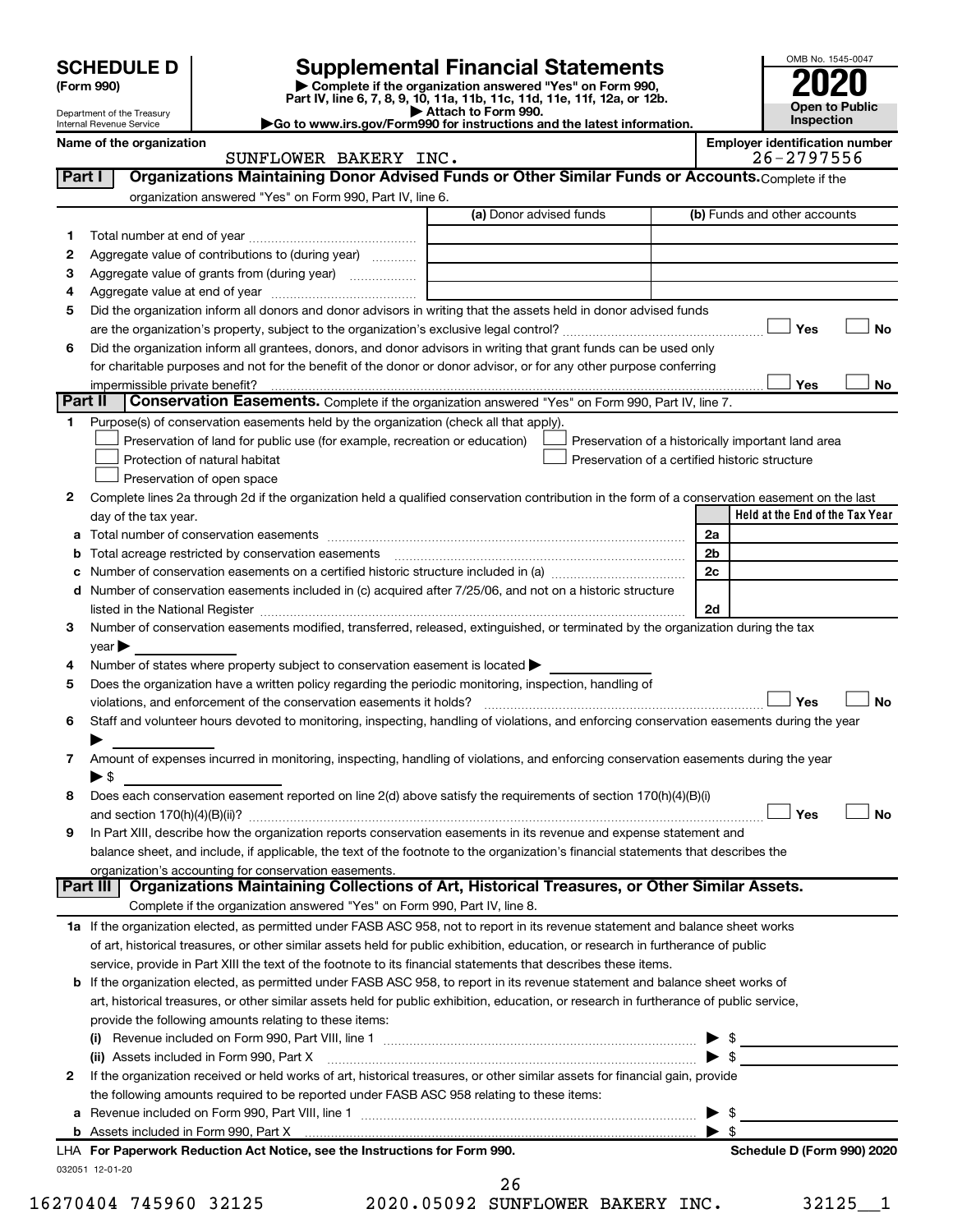|        | Schedule D (Form 990) 2020                                                                                                                                                                                                     | SUNFLOWER BAKERY INC.                   |   |                |                                                                                                                                                                                                                               |  |                                 |                | $26 - 2797556$ Page 2 |
|--------|--------------------------------------------------------------------------------------------------------------------------------------------------------------------------------------------------------------------------------|-----------------------------------------|---|----------------|-------------------------------------------------------------------------------------------------------------------------------------------------------------------------------------------------------------------------------|--|---------------------------------|----------------|-----------------------|
|        | Part III  <br>Organizations Maintaining Collections of Art, Historical Treasures, or Other Similar Assets (continued)                                                                                                          |                                         |   |                |                                                                                                                                                                                                                               |  |                                 |                |                       |
| 3      | Using the organization's acquisition, accession, and other records, check any of the following that make significant use of its                                                                                                |                                         |   |                |                                                                                                                                                                                                                               |  |                                 |                |                       |
|        | collection items (check all that apply):                                                                                                                                                                                       |                                         |   |                |                                                                                                                                                                                                                               |  |                                 |                |                       |
| a      | Public exhibition                                                                                                                                                                                                              |                                         |   |                | Loan or exchange program                                                                                                                                                                                                      |  |                                 |                |                       |
| b      | Scholarly research                                                                                                                                                                                                             |                                         |   |                | Other and the contract of the contract of the contract of the contract of the contract of the contract of the contract of the contract of the contract of the contract of the contract of the contract of the contract of the |  |                                 |                |                       |
| c      | Preservation for future generations                                                                                                                                                                                            |                                         |   |                |                                                                                                                                                                                                                               |  |                                 |                |                       |
| 4      | Provide a description of the organization's collections and explain how they further the organization's exempt purpose in Part XIII.                                                                                           |                                         |   |                |                                                                                                                                                                                                                               |  |                                 |                |                       |
| 5      | During the year, did the organization solicit or receive donations of art, historical treasures, or other similar assets                                                                                                       |                                         |   |                |                                                                                                                                                                                                                               |  |                                 |                |                       |
|        |                                                                                                                                                                                                                                |                                         |   |                |                                                                                                                                                                                                                               |  |                                 | Yes            | No                    |
|        | Part IV<br><b>Escrow and Custodial Arrangements.</b> Complete if the organization answered "Yes" on Form 990, Part IV, line 9, or                                                                                              |                                         |   |                |                                                                                                                                                                                                                               |  |                                 |                |                       |
|        | reported an amount on Form 990, Part X, line 21.                                                                                                                                                                               |                                         |   |                |                                                                                                                                                                                                                               |  |                                 |                |                       |
|        | 1a Is the organization an agent, trustee, custodian or other intermediary for contributions or other assets not included                                                                                                       |                                         |   |                |                                                                                                                                                                                                                               |  |                                 |                |                       |
|        |                                                                                                                                                                                                                                |                                         |   |                |                                                                                                                                                                                                                               |  |                                 | Yes            | No                    |
|        | b If "Yes," explain the arrangement in Part XIII and complete the following table:                                                                                                                                             |                                         |   |                |                                                                                                                                                                                                                               |  |                                 |                |                       |
|        |                                                                                                                                                                                                                                |                                         |   |                |                                                                                                                                                                                                                               |  |                                 | Amount         |                       |
|        |                                                                                                                                                                                                                                |                                         |   |                |                                                                                                                                                                                                                               |  | 1c<br>1d                        |                |                       |
|        | e Distributions during the year manufactured and contained and contained and contained and contained and contained and contained and contained and contained and contained and contained and contained and contained and conta |                                         |   |                |                                                                                                                                                                                                                               |  | 1е                              |                |                       |
| Ť.     |                                                                                                                                                                                                                                |                                         |   |                |                                                                                                                                                                                                                               |  | 1f                              |                |                       |
|        | 2a Did the organization include an amount on Form 990, Part X, line 21, for escrow or custodial account liability?                                                                                                             |                                         |   |                |                                                                                                                                                                                                                               |  |                                 | Yes            | No                    |
|        |                                                                                                                                                                                                                                |                                         |   |                |                                                                                                                                                                                                                               |  |                                 |                |                       |
| Part V | <b>Endowment Funds.</b> Complete if the organization answered "Yes" on Form 990, Part IV, line 10.                                                                                                                             |                                         |   |                |                                                                                                                                                                                                                               |  |                                 |                |                       |
|        |                                                                                                                                                                                                                                | (a) Current year                        |   | (b) Prior year | (c) Two years back $\vert$ (d) Three years back $\vert$ (e) Four years back                                                                                                                                                   |  |                                 |                |                       |
|        | 1a Beginning of year balance                                                                                                                                                                                                   |                                         |   |                |                                                                                                                                                                                                                               |  |                                 |                |                       |
| b      |                                                                                                                                                                                                                                |                                         |   |                |                                                                                                                                                                                                                               |  |                                 |                |                       |
|        | Net investment earnings, gains, and losses                                                                                                                                                                                     |                                         |   |                |                                                                                                                                                                                                                               |  |                                 |                |                       |
| d      | Grants or scholarships                                                                                                                                                                                                         |                                         |   |                |                                                                                                                                                                                                                               |  |                                 |                |                       |
|        | e Other expenditures for facilities                                                                                                                                                                                            |                                         |   |                |                                                                                                                                                                                                                               |  |                                 |                |                       |
|        | and programs                                                                                                                                                                                                                   |                                         |   |                |                                                                                                                                                                                                                               |  |                                 |                |                       |
| Τ.     |                                                                                                                                                                                                                                |                                         |   |                |                                                                                                                                                                                                                               |  |                                 |                |                       |
| g      |                                                                                                                                                                                                                                |                                         |   |                |                                                                                                                                                                                                                               |  |                                 |                |                       |
| 2      | Provide the estimated percentage of the current year end balance (line 1g, column (a)) held as:                                                                                                                                |                                         |   |                |                                                                                                                                                                                                                               |  |                                 |                |                       |
| а      | Board designated or quasi-endowment >                                                                                                                                                                                          |                                         | % |                |                                                                                                                                                                                                                               |  |                                 |                |                       |
| b      | Permanent endowment                                                                                                                                                                                                            | %                                       |   |                |                                                                                                                                                                                                                               |  |                                 |                |                       |
|        | $\mathbf c$ Term endowment $\blacktriangleright$                                                                                                                                                                               | %                                       |   |                |                                                                                                                                                                                                                               |  |                                 |                |                       |
|        | The percentages on lines 2a, 2b, and 2c should equal 100%.                                                                                                                                                                     |                                         |   |                |                                                                                                                                                                                                                               |  |                                 |                |                       |
|        | 3a Are there endowment funds not in the possession of the organization that are held and administered for the organization                                                                                                     |                                         |   |                |                                                                                                                                                                                                                               |  |                                 |                |                       |
|        | by:                                                                                                                                                                                                                            |                                         |   |                |                                                                                                                                                                                                                               |  |                                 |                | Yes<br>No             |
|        | (i)                                                                                                                                                                                                                            |                                         |   |                |                                                                                                                                                                                                                               |  |                                 | 3a(i)          |                       |
|        | (ii) Related organizations [11] Related organizations [11] Maximum material contract to the contract of the contract of the contract of the contract of the contract of the contract of the contract of the contract of the co |                                         |   |                |                                                                                                                                                                                                                               |  |                                 | 3a(ii)         |                       |
|        |                                                                                                                                                                                                                                |                                         |   |                |                                                                                                                                                                                                                               |  |                                 | 3b             |                       |
| 4      | Describe in Part XIII the intended uses of the organization's endowment funds.                                                                                                                                                 |                                         |   |                |                                                                                                                                                                                                                               |  |                                 |                |                       |
|        | <b>Land, Buildings, and Equipment.</b><br><b>Part VI</b>                                                                                                                                                                       |                                         |   |                |                                                                                                                                                                                                                               |  |                                 |                |                       |
|        | Complete if the organization answered "Yes" on Form 990, Part IV, line 11a. See Form 990, Part X, line 10.                                                                                                                     |                                         |   |                |                                                                                                                                                                                                                               |  |                                 |                |                       |
|        | Description of property                                                                                                                                                                                                        | (a) Cost or other<br>basis (investment) |   |                | (b) Cost or other<br>basis (other)                                                                                                                                                                                            |  | (c) Accumulated<br>depreciation | (d) Book value |                       |
|        |                                                                                                                                                                                                                                |                                         |   |                |                                                                                                                                                                                                                               |  |                                 |                |                       |
|        |                                                                                                                                                                                                                                |                                         |   |                |                                                                                                                                                                                                                               |  |                                 |                |                       |
|        |                                                                                                                                                                                                                                |                                         |   |                | 871,028.                                                                                                                                                                                                                      |  | 145,027.                        |                | 726,001.              |
|        |                                                                                                                                                                                                                                |                                         |   |                | 271,007.                                                                                                                                                                                                                      |  | 66,444.                         |                | 204, 563.             |
|        |                                                                                                                                                                                                                                |                                         |   |                | 37, 315.                                                                                                                                                                                                                      |  | 12,100.                         |                | 25, 215.              |
|        | Total. Add lines 1a through 1e. (Column (d) must equal Form 990, Part X, column (B), line 10c.)                                                                                                                                |                                         |   |                |                                                                                                                                                                                                                               |  |                                 |                | 955,779.              |
|        |                                                                                                                                                                                                                                |                                         |   |                |                                                                                                                                                                                                                               |  |                                 |                |                       |

**Schedule D (Form 990) 2020**

032052 12-01-20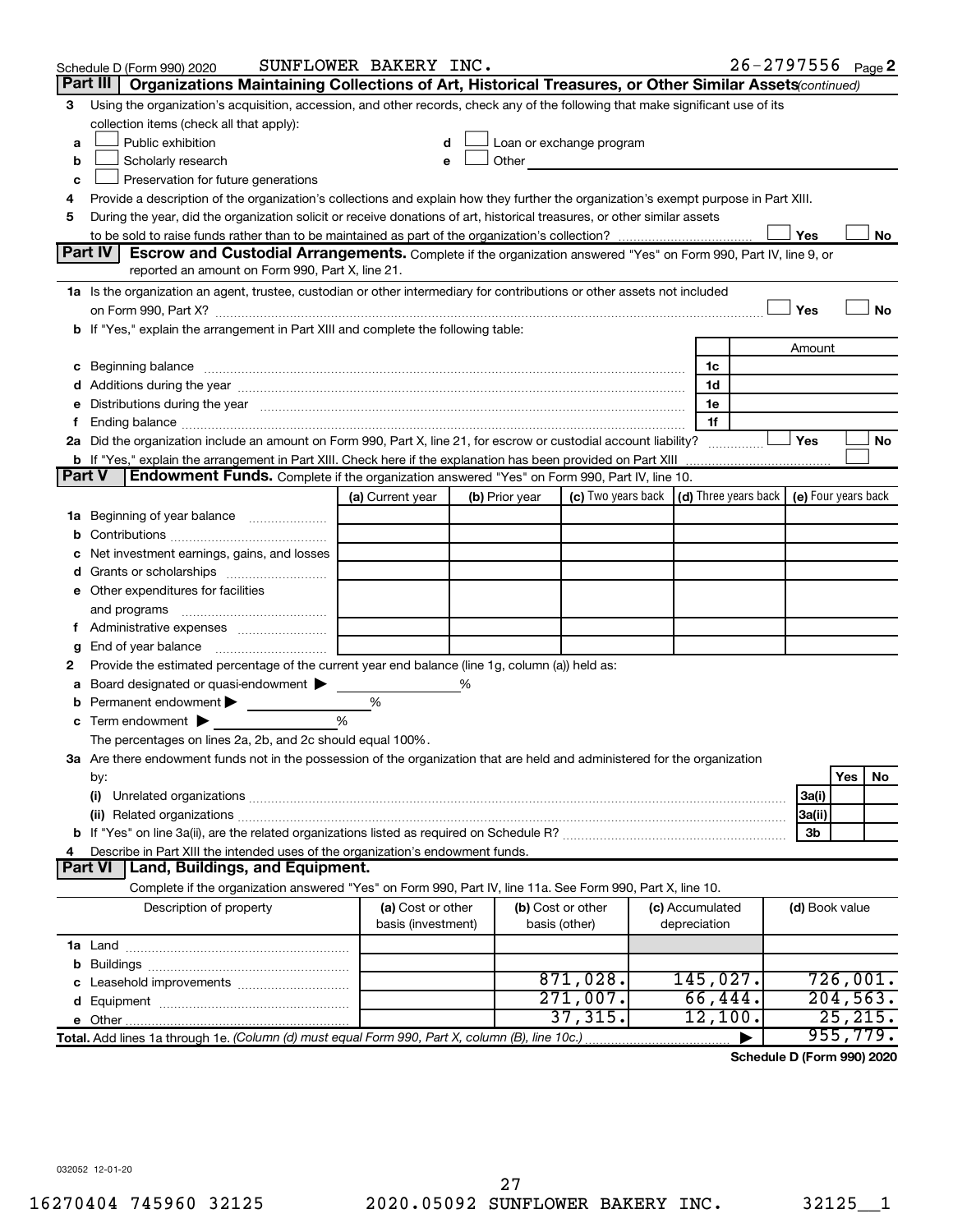| (a) Description of security or category (including name of security)                                              | (b) Book value  | (c) Method of valuation: Cost or end-of-year market value |                |
|-------------------------------------------------------------------------------------------------------------------|-----------------|-----------------------------------------------------------|----------------|
| (1) Financial derivatives                                                                                         |                 |                                                           |                |
|                                                                                                                   |                 |                                                           |                |
| $(3)$ Other                                                                                                       |                 |                                                           |                |
| (A)                                                                                                               |                 |                                                           |                |
|                                                                                                                   |                 |                                                           |                |
| (B)                                                                                                               |                 |                                                           |                |
| (C)                                                                                                               |                 |                                                           |                |
| (D)                                                                                                               |                 |                                                           |                |
| (E)                                                                                                               |                 |                                                           |                |
| (F)                                                                                                               |                 |                                                           |                |
| (G)                                                                                                               |                 |                                                           |                |
| (H)                                                                                                               |                 |                                                           |                |
| Total. (Col. (b) must equal Form 990, Part X, col. (B) line 12.) $\blacktriangleright$                            |                 |                                                           |                |
| Part VIII Investments - Program Related.                                                                          |                 |                                                           |                |
|                                                                                                                   |                 |                                                           |                |
| Complete if the organization answered "Yes" on Form 990, Part IV, line 11c. See Form 990, Part X, line 13.        |                 |                                                           |                |
| (a) Description of investment                                                                                     | (b) Book value  | (c) Method of valuation: Cost or end-of-year market value |                |
| (1)                                                                                                               |                 |                                                           |                |
| (2)                                                                                                               |                 |                                                           |                |
| (3)                                                                                                               |                 |                                                           |                |
| (4)                                                                                                               |                 |                                                           |                |
| (5)                                                                                                               |                 |                                                           |                |
| (6)                                                                                                               |                 |                                                           |                |
|                                                                                                                   |                 |                                                           |                |
| (7)                                                                                                               |                 |                                                           |                |
| (8)                                                                                                               |                 |                                                           |                |
|                                                                                                                   |                 |                                                           |                |
| (9)                                                                                                               |                 |                                                           |                |
| Total. (Col. (b) must equal Form 990, Part X, col. (B) line 13.) $\blacktriangleright$                            |                 |                                                           |                |
| Part IX<br><b>Other Assets.</b>                                                                                   |                 |                                                           |                |
|                                                                                                                   |                 |                                                           |                |
| Complete if the organization answered "Yes" on Form 990, Part IV, line 11d. See Form 990, Part X, line 15.        |                 |                                                           |                |
|                                                                                                                   | (a) Description |                                                           | (b) Book value |
| (1)                                                                                                               |                 |                                                           |                |
| (2)                                                                                                               |                 |                                                           |                |
| (3)                                                                                                               |                 |                                                           |                |
| (4)                                                                                                               |                 |                                                           |                |
| (5)                                                                                                               |                 |                                                           |                |
|                                                                                                                   |                 |                                                           |                |
| (6)                                                                                                               |                 |                                                           |                |
| (7)                                                                                                               |                 |                                                           |                |
| (8)                                                                                                               |                 |                                                           |                |
| (9)                                                                                                               |                 |                                                           |                |
|                                                                                                                   |                 |                                                           |                |
| <b>Other Liabilities.</b><br>Part X                                                                               |                 |                                                           |                |
| Complete if the organization answered "Yes" on Form 990, Part IV, line 11e or 11f. See Form 990, Part X, line 25. |                 |                                                           |                |
| (a) Description of liability<br>1.                                                                                |                 |                                                           | (b) Book value |
|                                                                                                                   |                 |                                                           |                |
| Federal income taxes<br>(1)                                                                                       |                 |                                                           |                |
| DEFERRED RENT LIABILITY<br>(2)                                                                                    |                 |                                                           |                |
| (3)                                                                                                               |                 |                                                           |                |
| (4)                                                                                                               |                 |                                                           |                |
| (5)                                                                                                               |                 |                                                           |                |
| (6)                                                                                                               |                 |                                                           |                |
| (7)                                                                                                               |                 |                                                           |                |
|                                                                                                                   |                 |                                                           |                |
| (8)<br>(9)                                                                                                        |                 |                                                           | 75, 263.       |

Complete if the organization answered "Yes" on Form 990, Part IV, line 11b. See Form 990, Part X, line 12.

**2.** pility for uncertain tax positions. In Part XIII, provide the text of the footnote to the organization's financial statements that reports the organization's liability for uncertain tax positions under FASB ASC 740. Check here if the text of the footnote has been provided in Part XIII ...  $\fbox{\bf X}$ 

**Schedule D (Form 990) 2020**

032053 12-01-20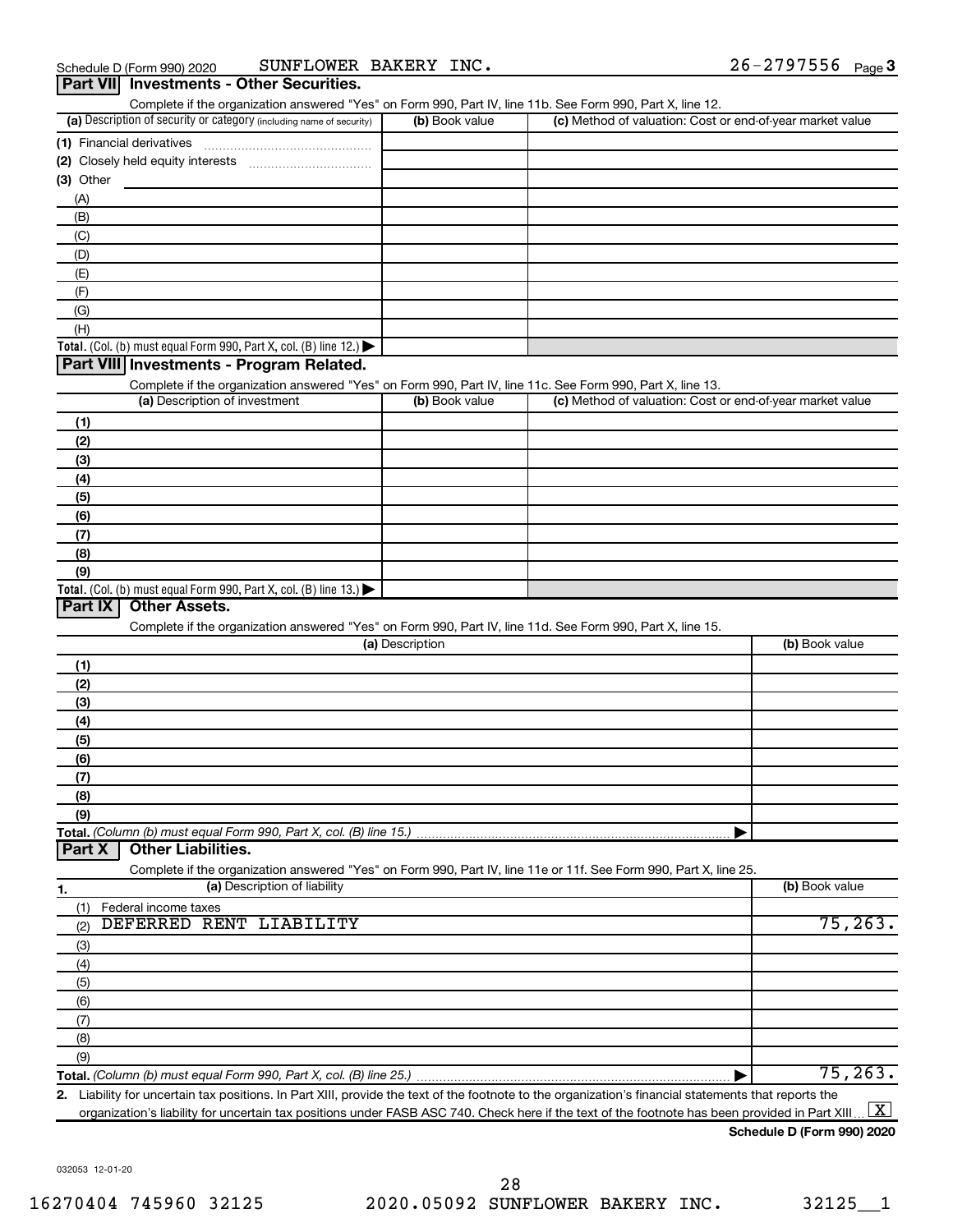|    | SUNFLOWER BAKERY INC.<br>Schedule D (Form 990) 2020                                                                                                                                                                                 |                |        |                | $26 - 2797556$ Page 4 |
|----|-------------------------------------------------------------------------------------------------------------------------------------------------------------------------------------------------------------------------------------|----------------|--------|----------------|-----------------------|
|    | Reconciliation of Revenue per Audited Financial Statements With Revenue per Return.<br>Part XI                                                                                                                                      |                |        |                |                       |
|    | Complete if the organization answered "Yes" on Form 990, Part IV, line 12a.                                                                                                                                                         |                |        |                |                       |
| 1  | Total revenue, gains, and other support per audited financial statements                                                                                                                                                            |                |        | $\blacksquare$ | 1,366,085.            |
| 2  | Amounts included on line 1 but not on Form 990, Part VIII, line 12:                                                                                                                                                                 |                |        |                |                       |
| a  |                                                                                                                                                                                                                                     | 2a             | 4,873. |                |                       |
| b  |                                                                                                                                                                                                                                     | 2 <sub>b</sub> |        |                |                       |
|    |                                                                                                                                                                                                                                     | 2 <sub>c</sub> |        |                |                       |
| d  |                                                                                                                                                                                                                                     | 2d             | 4,150. |                |                       |
| е  | Add lines 2a through 2d                                                                                                                                                                                                             |                |        | <b>2e</b>      | 9,023.                |
| 3  |                                                                                                                                                                                                                                     |                |        | 3              | 1,357,062.            |
| 4  | Amounts included on Form 990, Part VIII, line 12, but not on line 1:                                                                                                                                                                |                |        |                |                       |
|    | Investment expenses not included on Form 990, Part VIII, line 7b   4a                                                                                                                                                               |                |        |                |                       |
|    |                                                                                                                                                                                                                                     | 4 <sub>h</sub> |        |                |                       |
|    | c Add lines 4a and 4b                                                                                                                                                                                                               |                |        | 4c             | 0.                    |
|    |                                                                                                                                                                                                                                     |                |        | $\mathbf{5}$   | 1,357,062.            |
|    |                                                                                                                                                                                                                                     |                |        |                |                       |
|    | Part XII   Reconciliation of Expenses per Audited Financial Statements With Expenses per Return.                                                                                                                                    |                |        |                |                       |
|    | Complete if the organization answered "Yes" on Form 990, Part IV, line 12a.                                                                                                                                                         |                |        |                |                       |
| 1. |                                                                                                                                                                                                                                     |                |        | $\mathbf{1}$   | 1,181,878.            |
| 2  | Amounts included on line 1 but not on Form 990, Part IX, line 25:                                                                                                                                                                   |                |        |                |                       |
| a  |                                                                                                                                                                                                                                     | 2a             | 4,873. |                |                       |
| b  |                                                                                                                                                                                                                                     | 2 <sub>b</sub> |        |                |                       |
|    |                                                                                                                                                                                                                                     | 2 <sub>c</sub> |        |                |                       |
|    |                                                                                                                                                                                                                                     | 2d             | 4,150. |                |                       |
|    | e Add lines 2a through 2d <b>contract and all anomination</b> and all and all anomalism and all anomalism and all anomalism and all anomalism and all anomalism and all anomalism and all anomalism and all anomalism and all anoma |                |        | 2е             | 9,023.                |
| З  |                                                                                                                                                                                                                                     |                |        | 3              | 1, 172, 855.          |
| 4  | Amounts included on Form 990, Part IX, line 25, but not on line 1:                                                                                                                                                                  |                |        |                |                       |
| a  |                                                                                                                                                                                                                                     | 4a             |        |                |                       |
|    |                                                                                                                                                                                                                                     | 4 <sub>b</sub> |        |                |                       |
|    | c Add lines 4a and 4b                                                                                                                                                                                                               |                |        | 4c             | 0.                    |
|    | Part XIII Supplemental Information.                                                                                                                                                                                                 |                |        | 5              | 1,172,855.            |

Provide the descriptions required for Part II, lines 3, 5, and 9; Part III, lines 1a and 4; Part IV, lines 1b and 2b; Part V, line 4; Part X, line 2; Part XI, lines 2d and 4b; and Part XII, lines 2d and 4b. Also complete this part to provide any additional information.

PART X, LINE 2:

| FOR THE YEAR ENDED JUNE 30, 2021, THE ORGANIZATION HAS DOCUMENTED ITS      |
|----------------------------------------------------------------------------|
| CONSIDERATION OF FASB ASC 740-10, INCOME TAXES, THAT PROVIDES GUIDANCE FOR |
| REPORTING UNCERTAINTY IN INCOME TAXES AND HAS DETERMINED THAT NO MATERIAL  |
| UNCERTAIN TAX POSITIONS QUALIFY FOR EITHER RECOGNITION OR DISCLOSURE IN    |
| THE FINANCIAL STATEMENTS.                                                  |
|                                                                            |
| PART XI, LINE 2D - OTHER ADJUSTMENTS:                                      |
| EVENT EXPENSES SHOWN AS EXPENSE ON THE FINANCIAL STATEMENTS                |
| AND NETTED AGAINST REVENUE ON FORM 990, PART VIII, LINE 8B.<br>4,150.      |

|                            |  |    | PART XII, LINE 2D - OTHER ADJUSTMENTS: |  |  |                       |
|----------------------------|--|----|----------------------------------------|--|--|-----------------------|
| Schedule D (Form 990) 2020 |  |    |                                        |  |  | 032054 12-01-20       |
|                            |  | 29 |                                        |  |  |                       |
| 32125                      |  |    | 2020.05092 SUNFLOWER BAKERY INC.       |  |  | 16270404 745960 32125 |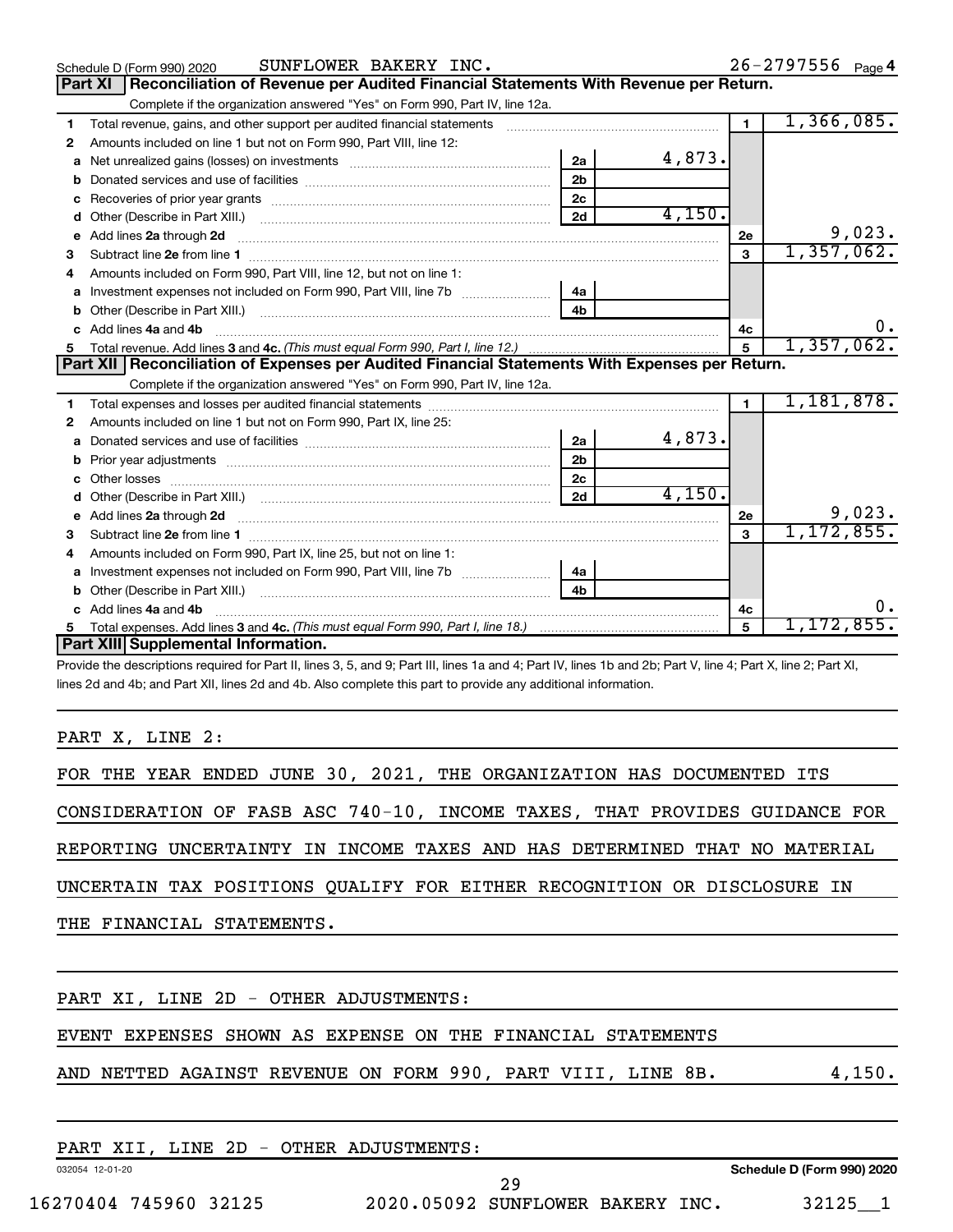| SUNFLOWER BAKERY INC.<br>Schedule D (Form 990) 2020<br><b>Part XIII</b> Supplemental Information (continued) | $26 - 2797556$ Page 5      |
|--------------------------------------------------------------------------------------------------------------|----------------------------|
| EVENT EXPENSES SHOWN AS EXPENSE ON THE FINANCIAL STATEMENTS                                                  |                            |
| AND NETTED AGAINST REVENUE ON FORM 990, PART VIII, LINE 8B.                                                  | 4,150.                     |
|                                                                                                              |                            |
|                                                                                                              |                            |
|                                                                                                              |                            |
|                                                                                                              |                            |
|                                                                                                              |                            |
|                                                                                                              |                            |
|                                                                                                              |                            |
|                                                                                                              |                            |
|                                                                                                              |                            |
|                                                                                                              |                            |
|                                                                                                              |                            |
|                                                                                                              |                            |
|                                                                                                              |                            |
|                                                                                                              |                            |
|                                                                                                              |                            |
|                                                                                                              |                            |
|                                                                                                              |                            |
|                                                                                                              |                            |
|                                                                                                              |                            |
|                                                                                                              |                            |
|                                                                                                              |                            |
|                                                                                                              |                            |
|                                                                                                              |                            |
| 032055 12-01-20<br>30                                                                                        | Schedule D (Form 990) 2020 |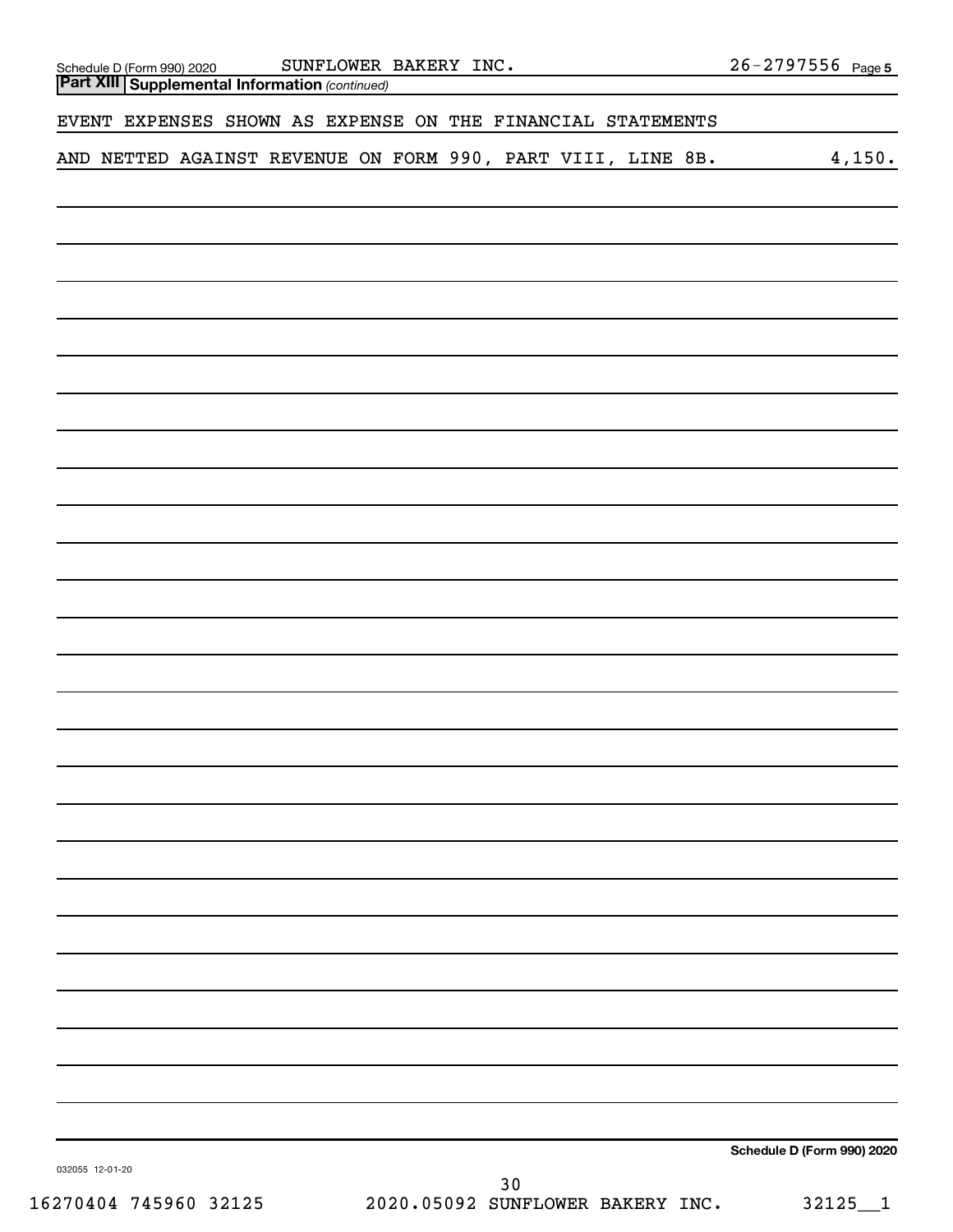| <b>SCHEDULE G</b>                                                                        |                                                                                                                                                                     | <b>Supplemental Information Regarding Fundraising or Gaming Activities</b>                                                                                                                                                                                                                 |                                                          |                |                                                                            |  |                                                                            | OMB No. 1545-0047                                       |  |
|------------------------------------------------------------------------------------------|---------------------------------------------------------------------------------------------------------------------------------------------------------------------|--------------------------------------------------------------------------------------------------------------------------------------------------------------------------------------------------------------------------------------------------------------------------------------------|----------------------------------------------------------|----------------|----------------------------------------------------------------------------|--|----------------------------------------------------------------------------|---------------------------------------------------------|--|
| (Form 990 or 990-EZ)                                                                     | Complete if the organization answered "Yes" on Form 990, Part IV, line 17, 18, or 19, or if the<br>organization entered more than \$15,000 on Form 990-EZ, line 6a. |                                                                                                                                                                                                                                                                                            |                                                          |                |                                                                            |  |                                                                            |                                                         |  |
|                                                                                          | Attach to Form 990 or Form 990-EZ.<br><b>Open to Public</b><br>Department of the Treasury                                                                           |                                                                                                                                                                                                                                                                                            |                                                          |                |                                                                            |  |                                                                            |                                                         |  |
| Internal Revenue Service                                                                 | Inspection<br>► Go to www.irs.gov/Form990 for instructions and the latest information.                                                                              |                                                                                                                                                                                                                                                                                            |                                                          |                |                                                                            |  |                                                                            |                                                         |  |
| Name of the organization                                                                 |                                                                                                                                                                     |                                                                                                                                                                                                                                                                                            |                                                          |                |                                                                            |  |                                                                            | <b>Employer identification number</b>                   |  |
| Part I                                                                                   |                                                                                                                                                                     | SUNFLOWER BAKERY INC.<br>Fundraising Activities. Complete if the organization answered "Yes" on Form 990, Part IV, line 17. Form 990-EZ filers are not                                                                                                                                     |                                                          |                |                                                                            |  | 26-2797556                                                                 |                                                         |  |
|                                                                                          | required to complete this part.                                                                                                                                     |                                                                                                                                                                                                                                                                                            |                                                          |                |                                                                            |  |                                                                            |                                                         |  |
| Mail solicitations<br>a<br>b<br>Phone solicitations<br>c<br>In-person solicitations<br>d | Internet and email solicitations                                                                                                                                    | 1 Indicate whether the organization raised funds through any of the following activities. Check all that apply.<br>е<br>f<br>Special fundraising events<br>g<br>2 a Did the organization have a written or oral agreement with any individual (including officers, directors, trustees, or |                                                          |                | Solicitation of non-government grants<br>Solicitation of government grants |  |                                                                            |                                                         |  |
|                                                                                          |                                                                                                                                                                     | key employees listed in Form 990, Part VII) or entity in connection with professional fundraising services?                                                                                                                                                                                |                                                          |                |                                                                            |  | Yes                                                                        | <b>No</b>                                               |  |
| compensated at least \$5,000 by the organization.                                        |                                                                                                                                                                     | b If "Yes," list the 10 highest paid individuals or entities (fundraisers) pursuant to agreements under which the fundraiser is to be                                                                                                                                                      |                                                          |                |                                                                            |  |                                                                            |                                                         |  |
| (i) Name and address of individual<br>or entity (fundraiser)                             |                                                                                                                                                                     | (ii) Activity                                                                                                                                                                                                                                                                              | (iii) Did<br>fundraiser<br>have custody<br>or control of | contributions? | (iv) Gross receipts<br>from activity                                       |  | (v) Amount paid<br>to (or retained by)<br>fundraiser<br>listed in col. (i) | (vi) Amount paid<br>to (or retained by)<br>organization |  |
|                                                                                          |                                                                                                                                                                     |                                                                                                                                                                                                                                                                                            | Yes                                                      | No             |                                                                            |  |                                                                            |                                                         |  |
|                                                                                          |                                                                                                                                                                     |                                                                                                                                                                                                                                                                                            |                                                          |                |                                                                            |  |                                                                            |                                                         |  |
|                                                                                          |                                                                                                                                                                     |                                                                                                                                                                                                                                                                                            |                                                          |                |                                                                            |  |                                                                            |                                                         |  |
|                                                                                          |                                                                                                                                                                     |                                                                                                                                                                                                                                                                                            |                                                          |                |                                                                            |  |                                                                            |                                                         |  |
|                                                                                          |                                                                                                                                                                     |                                                                                                                                                                                                                                                                                            |                                                          |                |                                                                            |  |                                                                            |                                                         |  |
|                                                                                          |                                                                                                                                                                     |                                                                                                                                                                                                                                                                                            |                                                          |                |                                                                            |  |                                                                            |                                                         |  |
|                                                                                          |                                                                                                                                                                     |                                                                                                                                                                                                                                                                                            |                                                          |                |                                                                            |  |                                                                            |                                                         |  |
|                                                                                          |                                                                                                                                                                     |                                                                                                                                                                                                                                                                                            |                                                          |                |                                                                            |  |                                                                            |                                                         |  |
|                                                                                          |                                                                                                                                                                     |                                                                                                                                                                                                                                                                                            |                                                          |                |                                                                            |  |                                                                            |                                                         |  |
|                                                                                          |                                                                                                                                                                     |                                                                                                                                                                                                                                                                                            |                                                          |                |                                                                            |  |                                                                            |                                                         |  |
|                                                                                          |                                                                                                                                                                     |                                                                                                                                                                                                                                                                                            |                                                          |                |                                                                            |  |                                                                            |                                                         |  |
|                                                                                          |                                                                                                                                                                     |                                                                                                                                                                                                                                                                                            |                                                          |                |                                                                            |  |                                                                            |                                                         |  |
|                                                                                          |                                                                                                                                                                     |                                                                                                                                                                                                                                                                                            |                                                          |                |                                                                            |  |                                                                            |                                                         |  |
|                                                                                          |                                                                                                                                                                     |                                                                                                                                                                                                                                                                                            |                                                          |                |                                                                            |  |                                                                            |                                                         |  |
|                                                                                          |                                                                                                                                                                     |                                                                                                                                                                                                                                                                                            |                                                          |                |                                                                            |  |                                                                            |                                                         |  |
| Total                                                                                    |                                                                                                                                                                     |                                                                                                                                                                                                                                                                                            |                                                          |                |                                                                            |  |                                                                            |                                                         |  |
| or licensing.                                                                            |                                                                                                                                                                     | 3 List all states in which the organization is registered or licensed to solicit contributions or has been notified it is exempt from registration                                                                                                                                         |                                                          |                |                                                                            |  |                                                                            |                                                         |  |
|                                                                                          |                                                                                                                                                                     |                                                                                                                                                                                                                                                                                            |                                                          |                |                                                                            |  |                                                                            |                                                         |  |
|                                                                                          |                                                                                                                                                                     |                                                                                                                                                                                                                                                                                            |                                                          |                |                                                                            |  |                                                                            |                                                         |  |
|                                                                                          |                                                                                                                                                                     |                                                                                                                                                                                                                                                                                            |                                                          |                |                                                                            |  |                                                                            |                                                         |  |
|                                                                                          |                                                                                                                                                                     |                                                                                                                                                                                                                                                                                            |                                                          |                |                                                                            |  |                                                                            |                                                         |  |
|                                                                                          |                                                                                                                                                                     |                                                                                                                                                                                                                                                                                            |                                                          |                |                                                                            |  |                                                                            |                                                         |  |
|                                                                                          |                                                                                                                                                                     |                                                                                                                                                                                                                                                                                            |                                                          |                |                                                                            |  |                                                                            |                                                         |  |
|                                                                                          |                                                                                                                                                                     |                                                                                                                                                                                                                                                                                            |                                                          |                |                                                                            |  |                                                                            |                                                         |  |

**For Paperwork Reduction Act Notice, see the Instructions for Form 990 or 990-EZ. Schedule G (Form 990 or 990-EZ) 2020** LHA

032081 11-25-20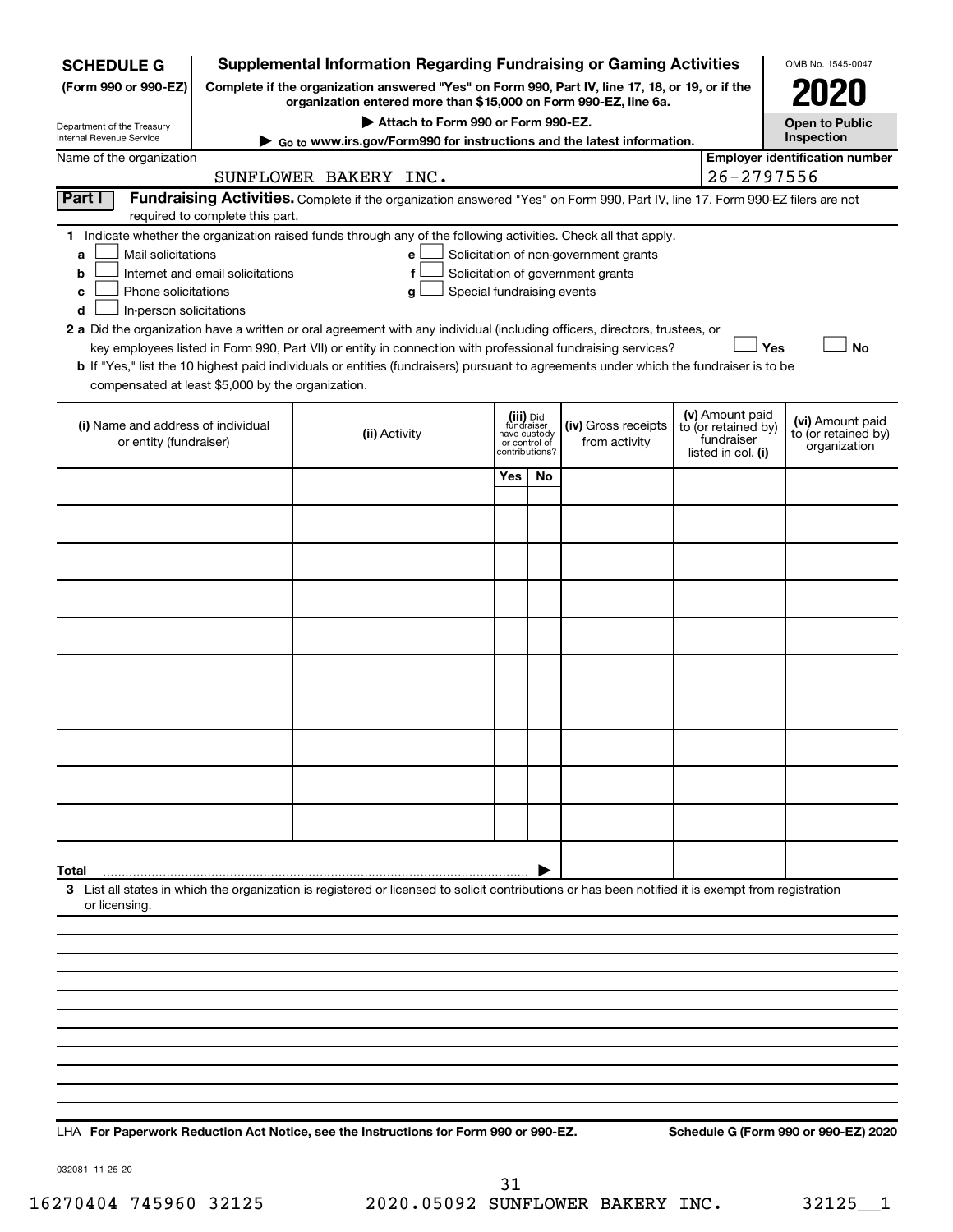#### Schedule G (Form 990 or 990-EZ) 2020 Page SUNFLOWER BAKERY INC. 26-2797556

26-2797556 Page 2

|                 | Part II  | <b>Fundraising Events.</b> Complete if the organization answered "Yes" on Form 990, Part IV, line 18, or reported more than \$15,000      |                   |                         |                  |                                      |
|-----------------|----------|-------------------------------------------------------------------------------------------------------------------------------------------|-------------------|-------------------------|------------------|--------------------------------------|
|                 |          | of fundraising event contributions and gross income on Form 990-EZ, lines 1 and 6b. List events with gross receipts greater than \$5,000. |                   | (b) Event #2            | (c) Other events |                                      |
|                 |          |                                                                                                                                           | (a) Event #1      |                         |                  | (d) Total events                     |
|                 |          |                                                                                                                                           | <b>GRADUATION</b> |                         | <b>NONE</b>      | (add col. (a) through                |
|                 |          |                                                                                                                                           | AND APPRECIA      |                         |                  | col. (c)                             |
|                 |          |                                                                                                                                           | (event type)      | (event type)            | (total number)   |                                      |
| Revenue         |          |                                                                                                                                           |                   |                         |                  |                                      |
|                 | 1.       |                                                                                                                                           | 113,198.          |                         |                  | 113, 198.                            |
|                 |          |                                                                                                                                           |                   |                         |                  |                                      |
|                 | 2        |                                                                                                                                           | 113,198.          |                         |                  | 113, 198.                            |
|                 |          |                                                                                                                                           |                   |                         |                  |                                      |
|                 | З        | Gross income (line 1 minus line 2)                                                                                                        |                   |                         |                  |                                      |
|                 |          |                                                                                                                                           |                   |                         |                  |                                      |
|                 |          |                                                                                                                                           |                   |                         |                  |                                      |
|                 |          |                                                                                                                                           |                   |                         |                  |                                      |
|                 | 5        |                                                                                                                                           |                   |                         |                  |                                      |
| Direct Expenses |          |                                                                                                                                           |                   |                         |                  |                                      |
|                 | 6        |                                                                                                                                           |                   |                         |                  |                                      |
|                 |          |                                                                                                                                           |                   |                         |                  |                                      |
|                 | 7        |                                                                                                                                           |                   |                         |                  |                                      |
|                 |          |                                                                                                                                           |                   |                         |                  |                                      |
|                 | 8<br>9   |                                                                                                                                           | 4,150.            |                         |                  | 4,150.                               |
|                 | 10       |                                                                                                                                           |                   |                         |                  | 4,150.                               |
|                 | 11       |                                                                                                                                           |                   |                         |                  | $-4,150.$                            |
|                 | Part III | Gaming. Complete if the organization answered "Yes" on Form 990, Part IV, line 19, or reported more than                                  |                   |                         |                  |                                      |
|                 |          | \$15,000 on Form 990-EZ, line 6a.                                                                                                         |                   |                         |                  |                                      |
|                 |          |                                                                                                                                           |                   | (b) Pull tabs/instant   |                  | (d) Total gaming (add                |
| Revenue         |          |                                                                                                                                           | (a) Bingo         | bingo/progressive bingo | (c) Other gaming | col. (a) through col. (c))           |
|                 |          |                                                                                                                                           |                   |                         |                  |                                      |
|                 |          |                                                                                                                                           |                   |                         |                  |                                      |
|                 |          |                                                                                                                                           |                   |                         |                  |                                      |
|                 |          |                                                                                                                                           |                   |                         |                  |                                      |
|                 |          |                                                                                                                                           |                   |                         |                  |                                      |
|                 | З        |                                                                                                                                           |                   |                         |                  |                                      |
| Direct Expenses |          |                                                                                                                                           |                   |                         |                  |                                      |
|                 | 4        |                                                                                                                                           |                   |                         |                  |                                      |
|                 |          |                                                                                                                                           |                   |                         |                  |                                      |
|                 | 5.       |                                                                                                                                           |                   |                         |                  |                                      |
|                 |          |                                                                                                                                           | Yes<br>%          | Yes<br>%                | Yes<br>%         |                                      |
|                 |          |                                                                                                                                           | No.               | No                      | No               |                                      |
|                 |          |                                                                                                                                           |                   |                         |                  |                                      |
|                 | 7        |                                                                                                                                           |                   |                         |                  |                                      |
|                 |          |                                                                                                                                           |                   |                         |                  |                                      |
|                 | 8        |                                                                                                                                           |                   |                         |                  |                                      |
|                 |          |                                                                                                                                           |                   |                         |                  |                                      |
| 9               |          |                                                                                                                                           |                   |                         |                  |                                      |
|                 |          |                                                                                                                                           |                   |                         |                  | Yes<br><b>No</b>                     |
|                 |          |                                                                                                                                           |                   |                         |                  |                                      |
|                 |          |                                                                                                                                           |                   |                         |                  |                                      |
|                 |          |                                                                                                                                           |                   |                         |                  |                                      |
|                 |          | 10a Were any of the organization's gaming licenses revoked, suspended, or terminated during the tax year?                                 |                   |                         |                  | Yes<br>No                            |
|                 |          |                                                                                                                                           |                   |                         |                  |                                      |
|                 |          |                                                                                                                                           |                   |                         |                  |                                      |
|                 |          |                                                                                                                                           |                   |                         |                  |                                      |
|                 |          | 032082 11-25-20                                                                                                                           |                   |                         |                  | Schedule G (Form 990 or 990-EZ) 2020 |
|                 |          |                                                                                                                                           |                   |                         |                  |                                      |
|                 |          |                                                                                                                                           |                   |                         |                  |                                      |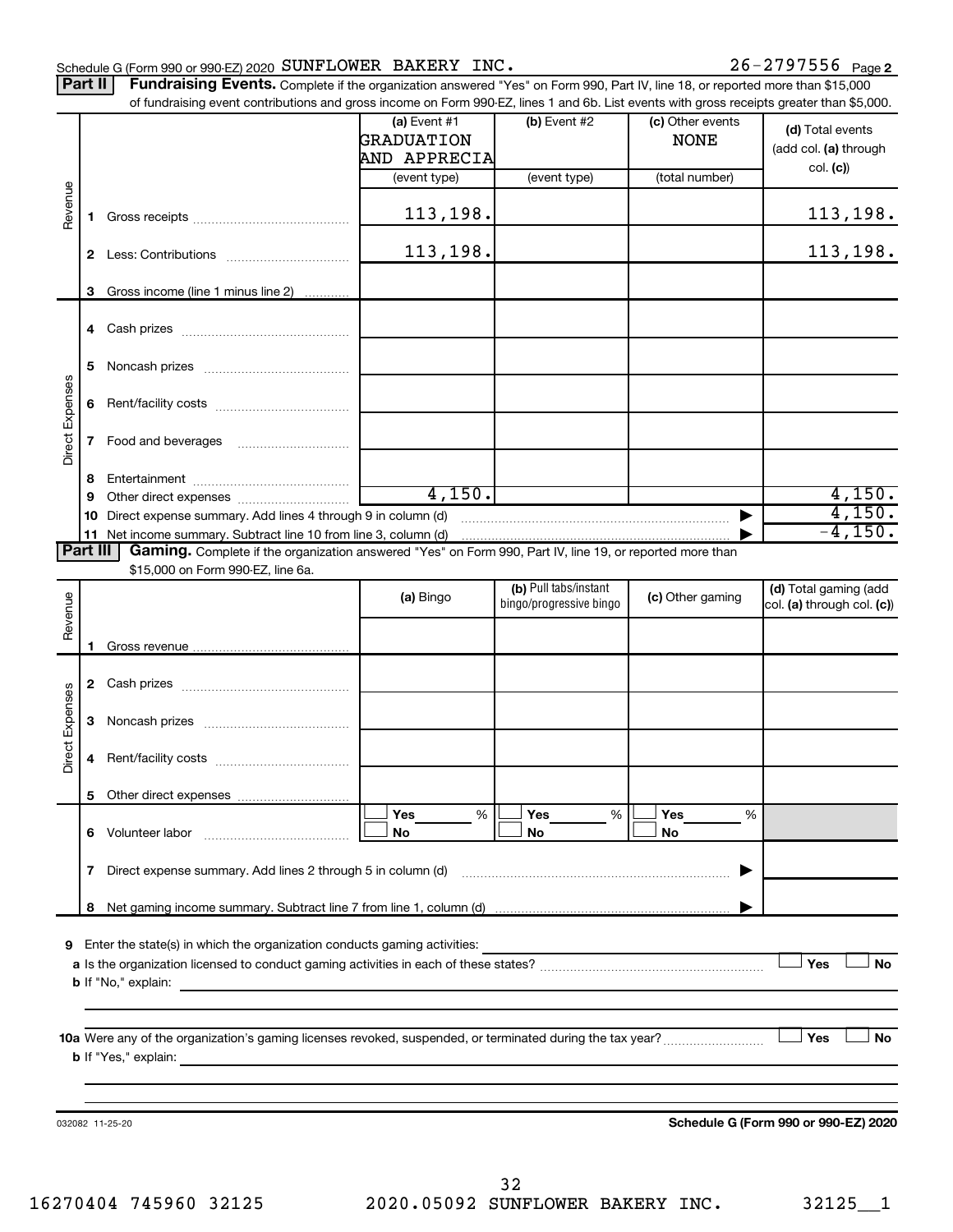|    | Schedule G (Form 990 or 990-EZ) 2020 SUNFLOWER BAKERY INC.                                                                                                                                                                               | $26 - 2797556$  | Page 3                               |
|----|------------------------------------------------------------------------------------------------------------------------------------------------------------------------------------------------------------------------------------------|-----------------|--------------------------------------|
|    |                                                                                                                                                                                                                                          | Yes             | <b>No</b>                            |
|    | 12 Is the organization a grantor, beneficiary or trustee of a trust, or a member of a partnership or other entity formed                                                                                                                 | Yes             | <b>No</b>                            |
|    | 13 Indicate the percentage of gaming activity conducted in:                                                                                                                                                                              |                 |                                      |
|    |                                                                                                                                                                                                                                          | 1За             | %                                    |
|    | <b>b</b> An outside facility <i>www.communicality www.communicality.communicality www.communicality www.communicality.communicality www.communicality.com</i>                                                                            | 13 <sub>b</sub> | %                                    |
|    | 14 Enter the name and address of the person who prepares the organization's gaming/special events books and records:                                                                                                                     |                 |                                      |
|    | Name $\blacktriangleright$<br><u> 1989 - Johann Stein, fransk politik (f. 1989)</u>                                                                                                                                                      |                 |                                      |
|    |                                                                                                                                                                                                                                          |                 |                                      |
|    |                                                                                                                                                                                                                                          |                 | <b>No</b>                            |
|    |                                                                                                                                                                                                                                          |                 |                                      |
|    |                                                                                                                                                                                                                                          |                 |                                      |
|    | c If "Yes," enter name and address of the third party:                                                                                                                                                                                   |                 |                                      |
|    | <u>and the control of the control of the control of the control of the control of the control of</u><br>Name $\blacktriangleright$                                                                                                       |                 |                                      |
|    |                                                                                                                                                                                                                                          |                 |                                      |
| 16 | Gaming manager information:                                                                                                                                                                                                              |                 |                                      |
|    | <u> 1989 - Johann Barbara, martin amerikan basal dan berasal dan berasal dalam basal dan berasal dan berasal dan</u><br>Name $\blacktriangleright$                                                                                       |                 |                                      |
|    | Gaming manager compensation > \$                                                                                                                                                                                                         |                 |                                      |
|    |                                                                                                                                                                                                                                          |                 |                                      |
|    | Description of services provided states and the control of the control of the control of services provided states and the control of the control of the control of the control of the control of the control of the control of           |                 |                                      |
|    |                                                                                                                                                                                                                                          |                 |                                      |
|    | Director/officer<br>Employee<br>Independent contractor                                                                                                                                                                                   |                 |                                      |
|    | <b>17</b> Mandatory distributions:                                                                                                                                                                                                       |                 |                                      |
|    | a Is the organization required under state law to make charitable distributions from the gaming proceeds to                                                                                                                              |                 |                                      |
|    | retain the state gaming license?                                                                                                                                                                                                         |                 | $\Box$ Yes $\Box$ No                 |
|    | <b>b</b> Enter the amount of distributions required under state law to be distributed to other exempt organizations or spent in the                                                                                                      |                 |                                      |
|    | organization's own exempt activities during the tax year $\triangleright$ \$<br><b>Part IV</b><br>Supplemental Information. Provide the explanations required by Part I, line 2b, columns (iii) and (v); and Part III, lines 9, 9b, 10b, |                 |                                      |
|    | 15b, 15c, 16, and 17b, as applicable. Also provide any additional information. See instructions.                                                                                                                                         |                 |                                      |
|    |                                                                                                                                                                                                                                          |                 |                                      |
|    |                                                                                                                                                                                                                                          |                 |                                      |
|    |                                                                                                                                                                                                                                          |                 |                                      |
|    |                                                                                                                                                                                                                                          |                 |                                      |
|    |                                                                                                                                                                                                                                          |                 |                                      |
|    |                                                                                                                                                                                                                                          |                 |                                      |
|    |                                                                                                                                                                                                                                          |                 |                                      |
|    |                                                                                                                                                                                                                                          |                 |                                      |
|    |                                                                                                                                                                                                                                          |                 |                                      |
|    |                                                                                                                                                                                                                                          |                 |                                      |
|    | 032083 11-25-20<br>33                                                                                                                                                                                                                    |                 | Schedule G (Form 990 or 990-EZ) 2020 |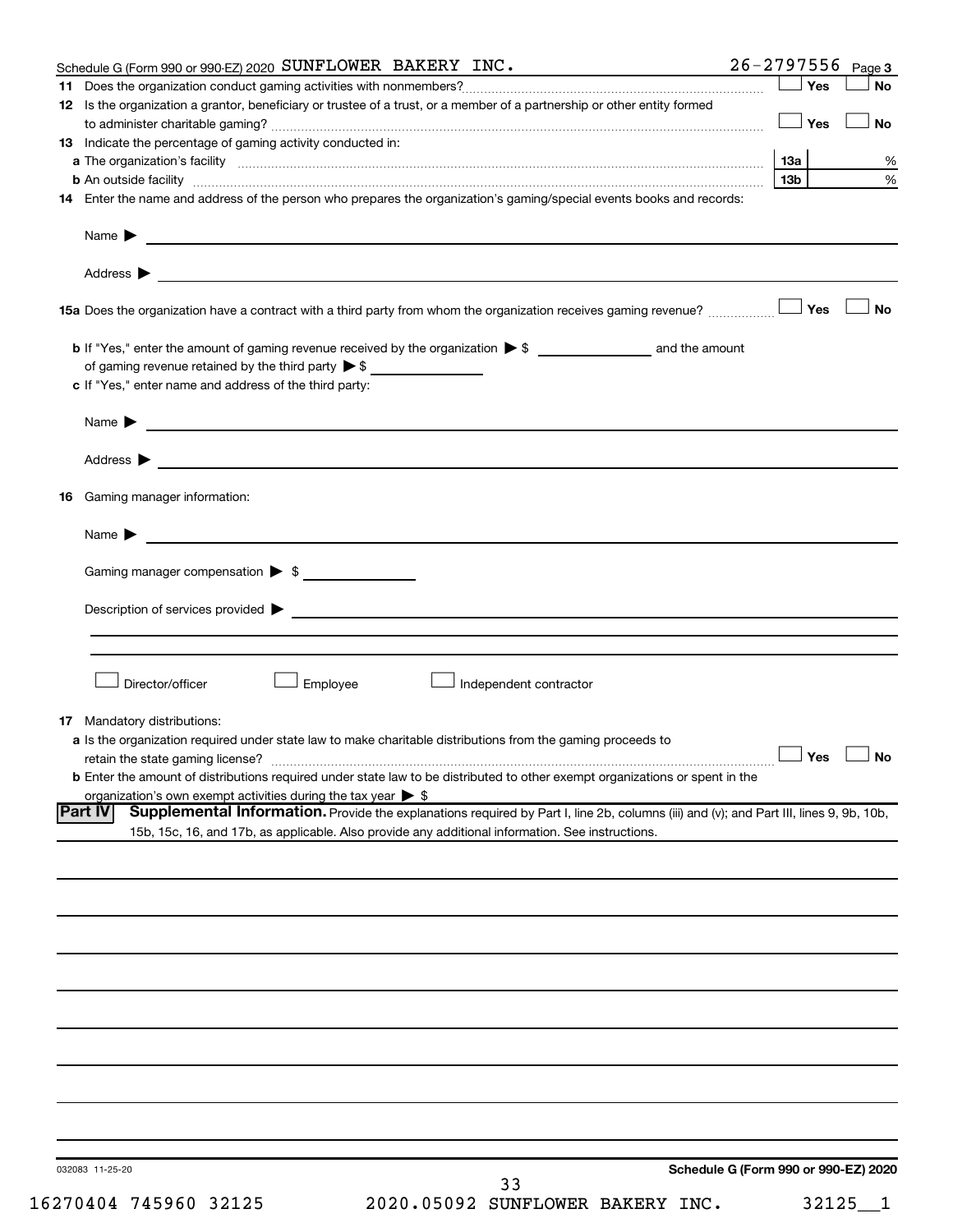| 032084 04-01-20 |    | Schedule G (Form 990 or 990-EZ) |
|-----------------|----|---------------------------------|
|                 | 21 |                                 |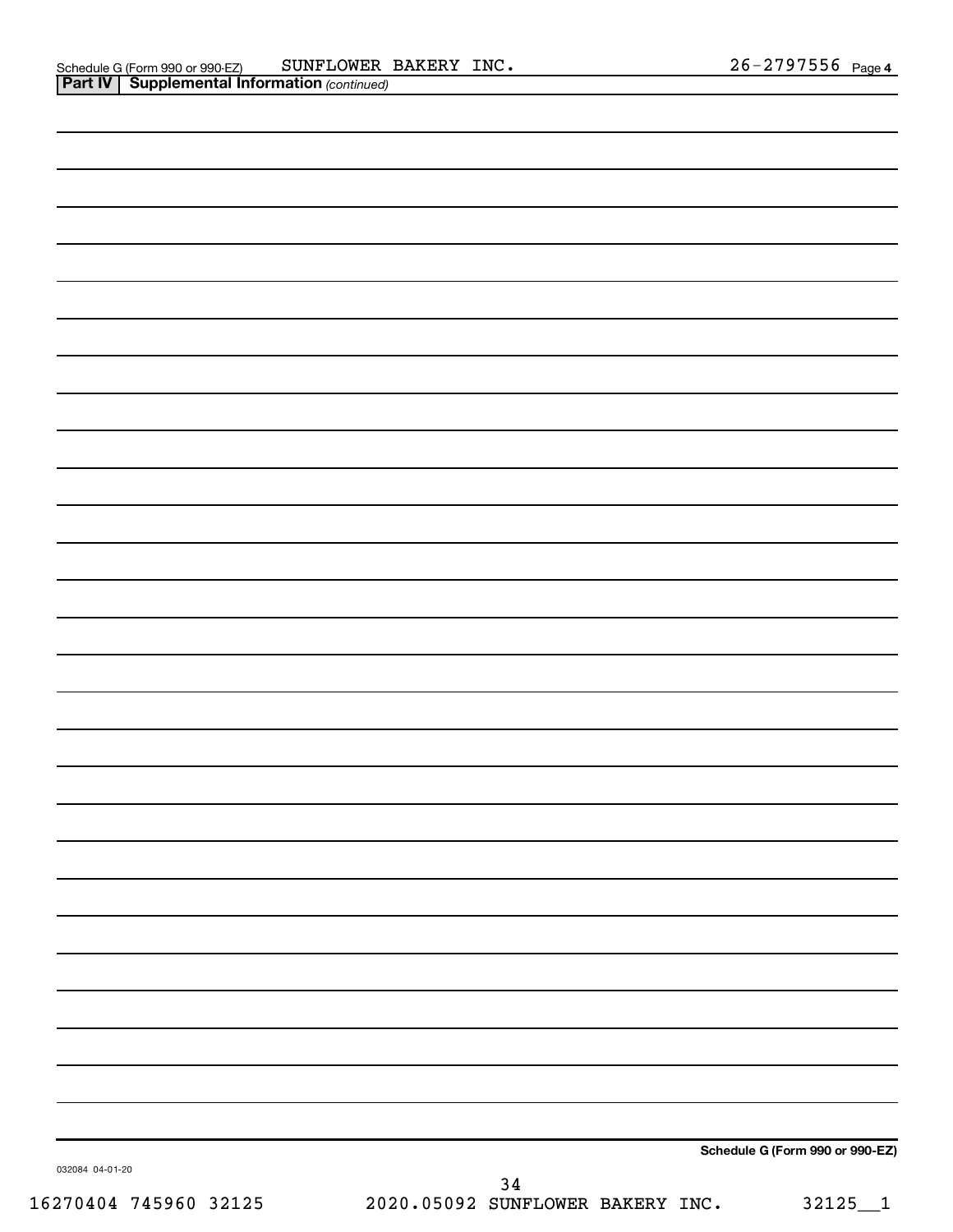Department of the Treasury **(Form 990 or 990-EZ)**

Name of the organization

Internal Revenue Service

**Complete to provide information for responses to specific questions on Form 990 or 990-EZ or to provide any additional information. | Attach to Form 990 or 990-EZ. | Go to www.irs.gov/Form990 for the latest information. SCHEDULE O Supplemental Information to Form 990 or 990-EZ 2020**<br>(Form 990 or 990-EZ) Complete to provide information for responses to specific questions on



SUNFLOWER BAKERY INC. 26-2797556

**Employer identification number**

FORM 990, PART III, LINE 4B, PROGRAM SERVICE ACCOMPLISHMENTS:

CLASSROOM WORK PLUS A SUPERVISED ON THE JOB TRAINING INTERNSHIP IN THE

SUNFLOWER BAKESHOP. AS TRAINING IS COMPLETED, INSTRUCTORS WORK WITH

STUDENTS TO DEVELOP A RESUME AND COVER LETTER, PREPARE FOR INTERVIEWS,

AND APPLY FOR POSITIONS. GRADUATES, WHO NEED ADDITIONAL SUPPORT OR

SKILL REFINEMENT HAVE AN OPTION OF WORKING AT SUNFLOWER BAKERY OR CAFE

SUNFLOWER.

FORM 990, PART VI, SECTION B, LINE 11B:

THE FORM 990 WAS PREPARED BY THE OUTSIDE ACCOUNTANTS AND REVIEWED BY THE EXECUTIVE DIRECTOR, BOARD TREASURER, AND OTHER SUPPORT STAFF. THE FORM 990 WAS THEN SUBMITTED TO THE FULL BOARD PRIOR TO FILING WITH THE IRS.

FORM 990, PART VI, SECTION B, LINE 12C:

SUNFLOWER BAKERY REQUIRES ALL OF ITS DIRECTORS AND OFFICERS TO SIGN A CONFLICT OF INTEREST POLICY EACH YEAR AND TO REPORT ANY CONFLICTS OF INTEREST TO THE PRESIDENT OF THE BOARD. IN THE EVENT THAT THE CONFLICT INVOLVES THE PRESIDENT, IT SHOULD BE REPORTED TO ANOTHER BOARD MEMBER. THE POLICY IS DISCUSSED WITH NEW MEMBERS AND AT THE FIRST BOARD MEETING OF EACH YEAR. DIRECTORS ARE ASKED TO STATE ANY POTENTIAL CONFLICTS THAT THEY ARE AWARE OF.

FORM 990, PART VI, SECTION B, LINE 15A:

THE TOP OFFICIAL COMPENSATION WAS DETERMINED BY THE TRANSITION COMMITTEE OF

THE BOARD, WHERE THEY USED COMPARABLE DATA AND APPROVED THE EXECUTIVE

032211 11-20-20 **For Paperwork Reduction Act Notice, see the Instructions for Form 990 or 990-EZ. Schedule O (Form 990 or 990-EZ) 2020** LHA DIRECTOR'S COMPENSATION WHEN SHE JOINED THE ORGANIZATION. THE LAST

35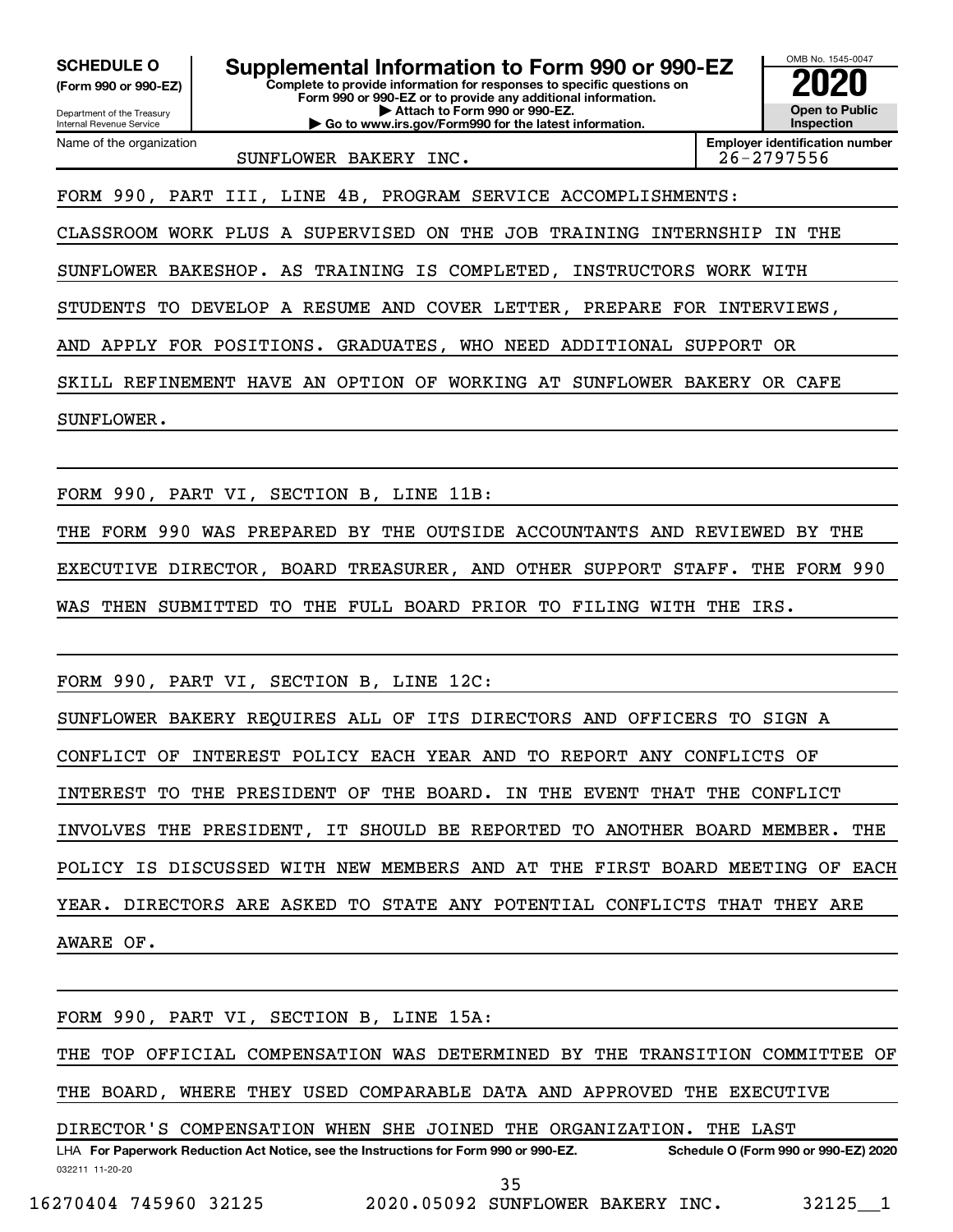Name of the organization

SUNFLOWER BAKERY INC. 26-2797556

COMPENSATION REVIEW WAS HELD IN AUGUST OF 2020.

FORM 990, PART VI, SECTION C, LINE 19:

THE ORGANIZATION'S GOVERNING DOCUMENTS, CONFLICT OF INTEREST POLICY, &

FINANCIAL STATEMENTS ARE AVAILABLE UPON REQUEST.

FORM 990, PART X, LINE 24:

ON APRIL 15, 2020, THE ORGANIZATION RECEIVED LOAN PROCEEDS IN THE AMOUNT OF \$152,606 UNDER THE PAYCHECK PROTECTION PROGRAM. THE PROMISSORY NOTE CALLED FOR MONTHLY PRINCIPAL AND INTEREST PAYMENTS AMORTIZED OVER THE TERM OF THE PROMISSORY NOTE WITH A DEFERRAL OF PAYMENTS FOR THE FIRST SIX MONTHS. UNDER THE CORONAVIRUS AID, RELIEF, AND ECONOMIC SECURITY ACT (CARES ACT), THE PROMISSORY NOTE MAY BE FORGIVEN BY THE SMALL BUSINESS ADMINISTRATION (SBA) IN WHOLE OR IN PART. THE ORGANIZATION USED THE PROCEEDS FOR PURPOSES CONSISTENT WITH THE PAYCHECK PROTECTION PROGRAM AND MEET THE CONDITIONS FOR FORGIVENESS OF THE LOAN. DURING THE YEAR ENDED JUNE 30, 2021, THE ORGANIZATION RECEIVED FULL FORGIVENESS AND RECORDED REVENUE FROM FORGIVENESS OF DEBT IN THE ACCOMPANYING STATEMENT OF ACTIVITIES AND CHANGE IN NET ASSETS.

032212 11-20-20 **Schedule O (Form 990 or 990-EZ) 2020** ADDITIONALLY, IN MAY 2021, THE ORGANIZATION RECEIVED LOAN PROCEEDS IN THE AMOUNT OF \$130,956 UNDER THE PAYCHECK PROTECTION PROGRAM. THE PROMISSORY NOTE CALLS FOR MONTHLY PRINCIPAL AND INTEREST PAYMENTS AMORTIZED OVER THE TERM OF THE PROMISSORY NOTE WITH A DEFERRAL OF PAYMENTS UNTIL 7 MONTHS AFTER THE 24-WEEK SPENDING PERIOD. UNDER THE CARES ACT, THE PROMISSORY NOTE MAY BE FORGIVEN BY THE SBA IN WHOLE OR IN PART. THE ORGANIZATION INTENDS TO USE THE PROCEEDS FOR PURPOSES CONSISTENT WITH THE PAYCHECK PROTECTION PROGRAM AND BELIEVES THAT ITS 16270404 745960 32125 2020.05092 SUNFLOWER BAKERY INC. 32125\_\_1 36